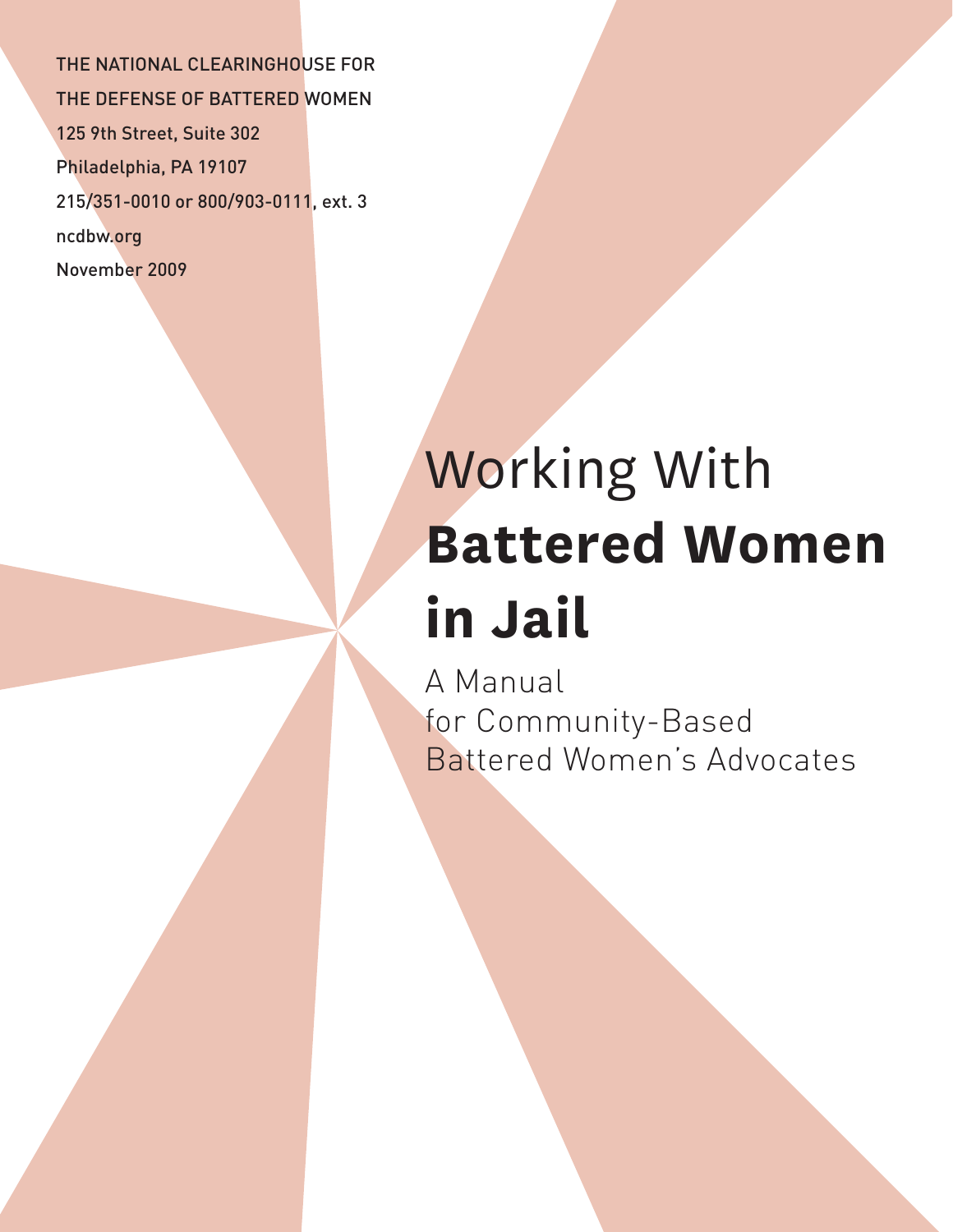"If you have come to help me, you are wasting your time. But if you have come because your liberation is bound up in mine, then let us work together."

**– LILLA WATSON,** AUSTRALIAN ABORIGINAL WOMAN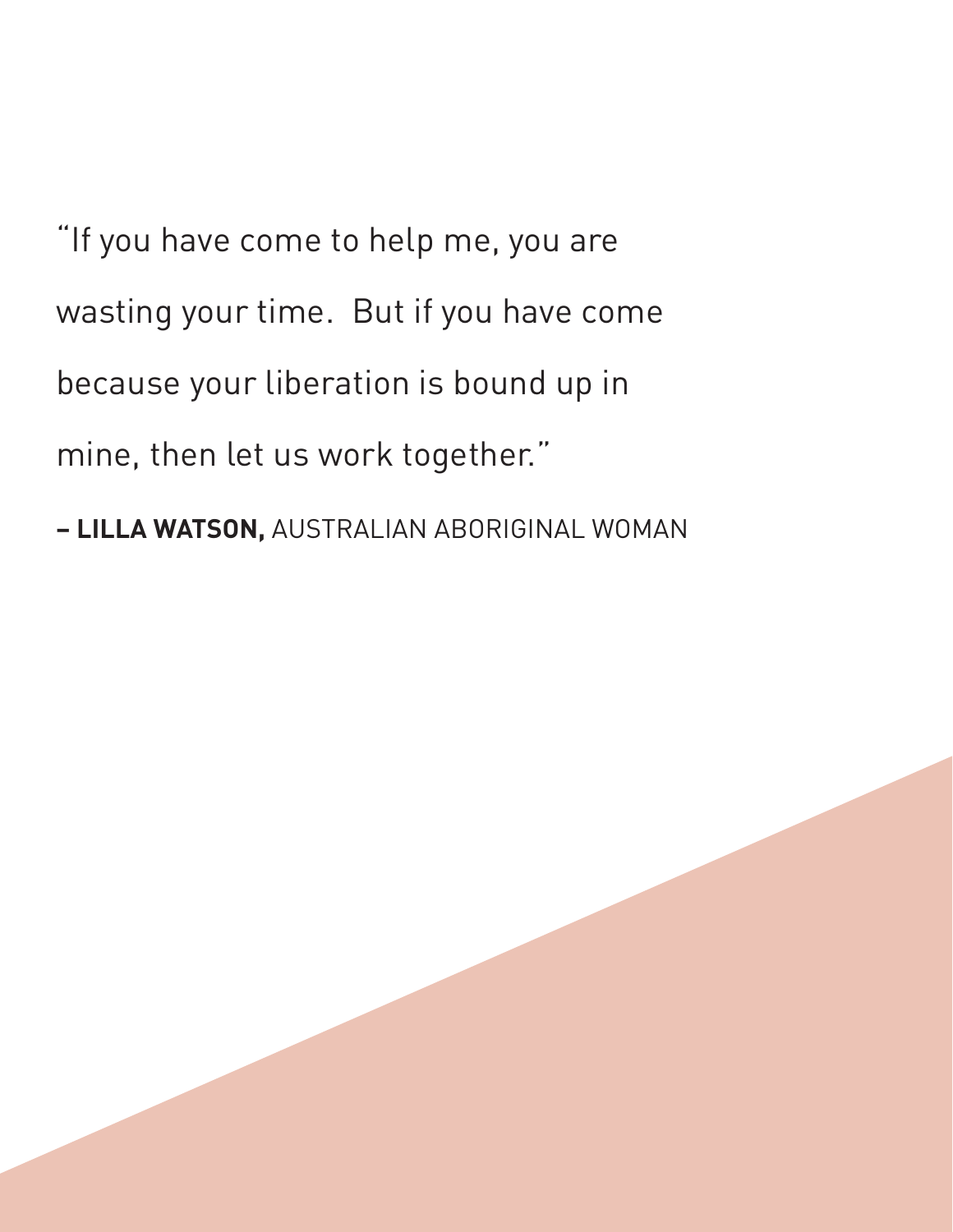This manual originally was written many years ago by Cheryl Kreisher, who at the time was an Equal Justice Works fellow (formerly the National Association of Public Interest Law) at the National Clearinghouse for the Defense of Battered Women. Cheryl used her two-year fellowship following her training as a lawyer and social worker to work with incarcerated battered women, many of whom were incarcerated in Philadelphia County jails. Her fellowship was funded, in part, by the generosity of the law firm of Greenberg and Traurig. As of this update (November 2009), Cheryl is a hardworking Public Defender in Philadelphia, a job she has held for many years. The staff of the National Clearinghouse thanks Cheryl for all her excellent work on this manual (many years ago) and in the courtroom since that time.

Over the years, a number of people have worked to update the manual. Many thanks are due to staff and consultants of the National Clearinghouse who helped make this publication possible - particularly Andrea Bible, Ruth Cionca, Melissa Eve Dichter, Jo Kurzmann, Lisa Laura, Sue Osthoff, Chanel Odom, and Wendy Univer.

This work has also been informed and enriched by the experiences of countless individuals. We at the National Clearinghouse for the Defense of Battered Women are grateful to the advocates who have been tirelessly and passionately doing this work for years and who have graciously lent their ideas, reflections, and recommendations over the years.

But the greatest thanks of all goes out to the currently and formerly incarcerated women who have generously shared their experiences so that others may learn from them and so that battered women in jail may begin to heal.

It is our hope that this manual will challenge assumptions, foster critical thinking, and provide a fundamental understanding of the needs of battered women in jail. Our goal is to support an ever-expanding community of people providing effective advocacy to battered women in jail.

We welcome your input and comments. Let us know what was helpful and your suggestions for changes for future editions. We hope to periodically update this manual, as resources allow. Feel free to call us at 1-800-903-0111, ext. 3. We'd love to hear from you.

Thank you for your interest in this manual and for the work that you do.

#### **- THE STAFF OF THE NATIONAL CLEARINGHOUSE FOR THE DEFENSE OF BATTERED WOMEN**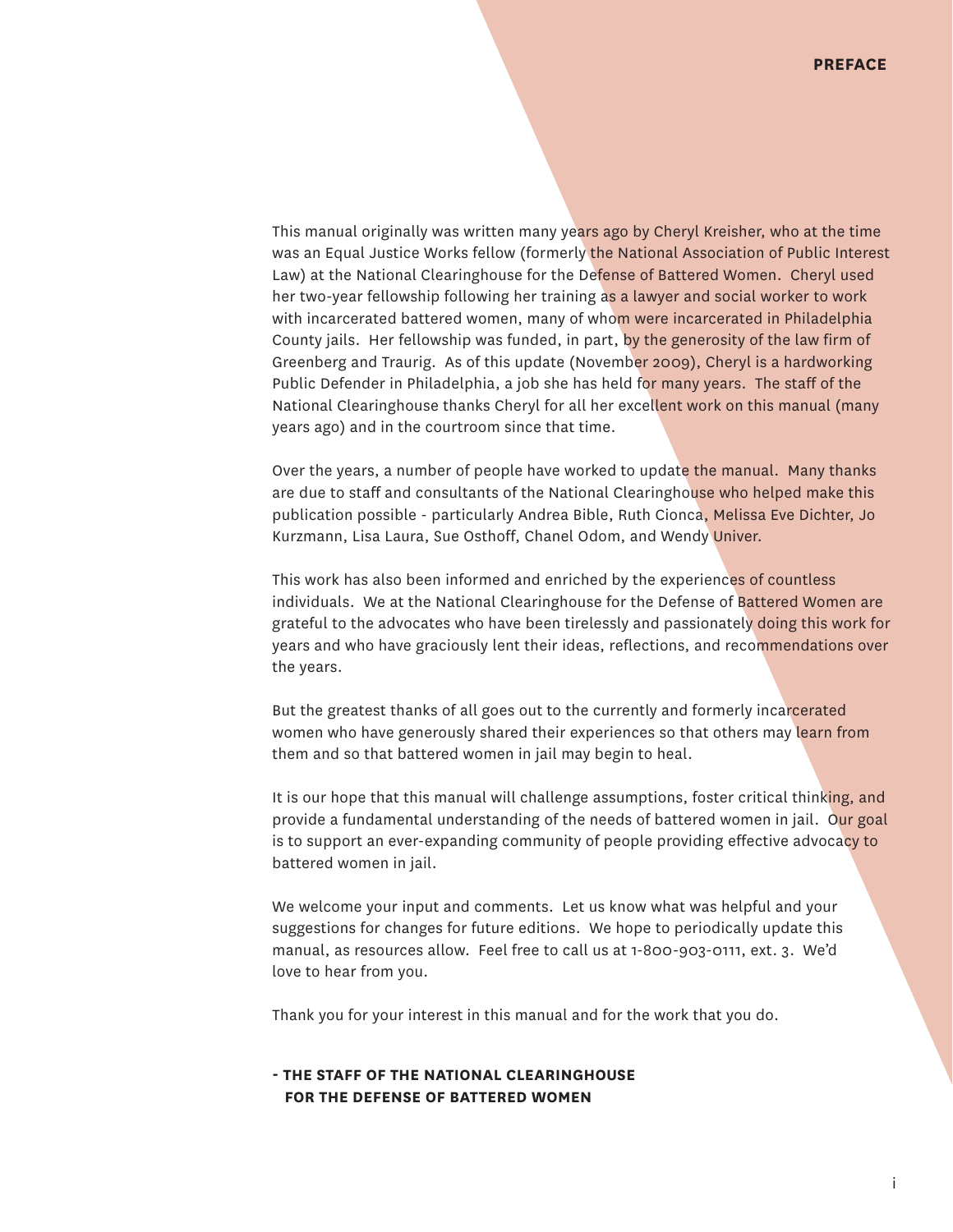|                                                                                                                         | $\mathbf{2}$ |
|-------------------------------------------------------------------------------------------------------------------------|--------------|
|                                                                                                                         |              |
| BATTERED WOMEN IN JAIL <b>And Account to the Contract of Street Account Contract Contract Contract Contract Control</b> |              |
|                                                                                                                         |              |
|                                                                                                                         |              |
| HOUSING                                                                                                                 |              |
| EMPLOYMENT AND ECONOMIC ISSUES                                                                                          |              |
| CONCERNS REGARDING CHILDREN                                                                                             |              |
| <b>EDUCATION</b>                                                                                                        |              |
| PHYSICAL AND MENTAL HEALTHCARE                                                                                          |              |
| DRUG AND ALCOHOL TREATMENT                                                                                              |              |
| SUPPORTIVE COUNSELING                                                                                                   |              |
| JAIL VERSUS PRISON EXPERIENCE AND THE STATE OF THE STATE OF THE STATE OF THE STATE OF THE STATE OF THE STATE O          | 7            |
|                                                                                                                         |              |
|                                                                                                                         | 9            |
| THE IMPORTANCE OF EXPLORING ATTITUDES IN ADVOCACY WORK                                                                  | 9            |
| <b>BE AWARE OF ATTITUDES</b>                                                                                            |              |
| KNOW THE CONTEXT THAT SHAPES OUR OWN LIVES                                                                              |              |
| EXPLORE OUR REASONS FOR WORKING WITH BATTERED WOMEN IN JAIL                                                             |              |
|                                                                                                                         |              |
|                                                                                                                         |              |
|                                                                                                                         |              |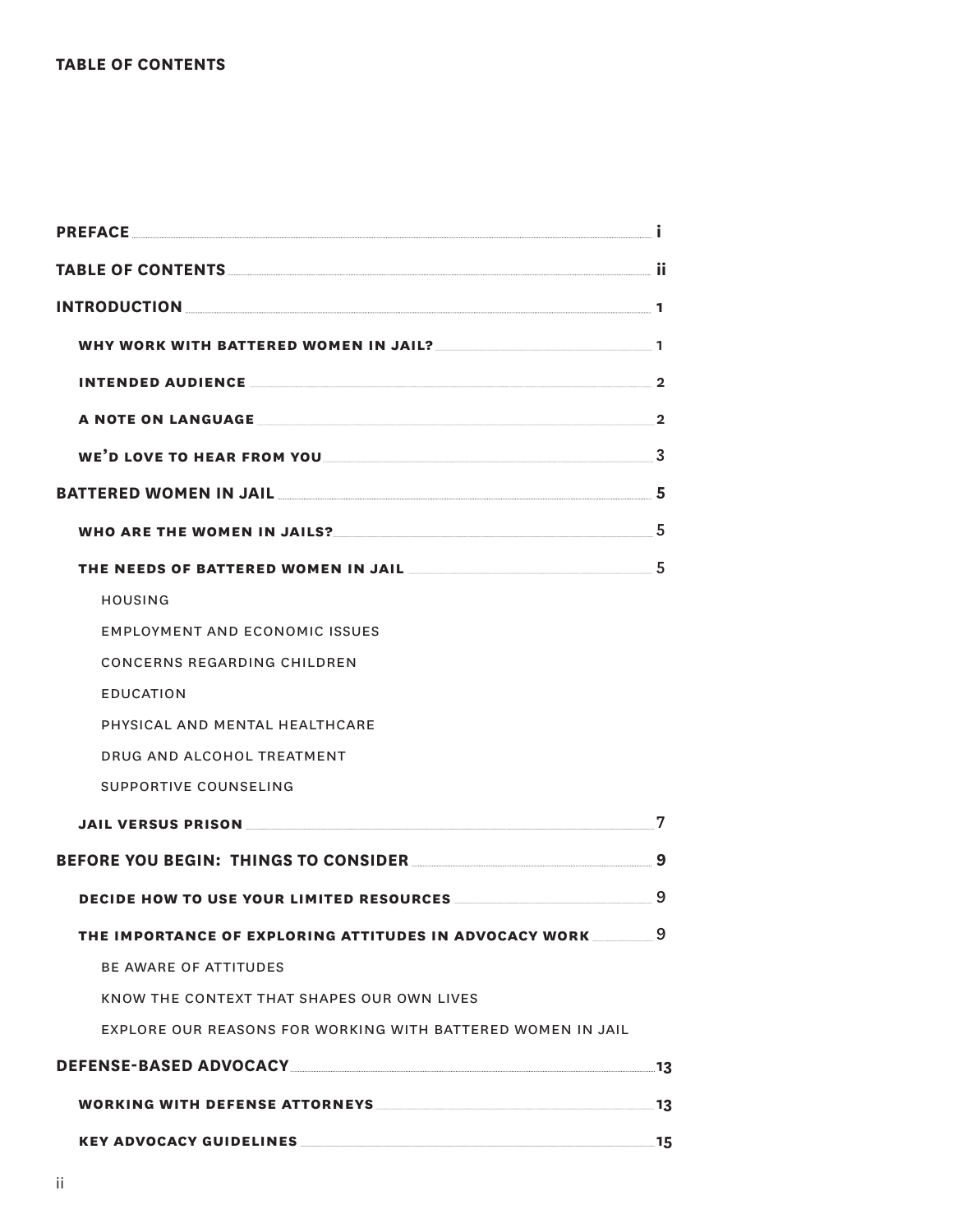| TALK WITH DEFENSE ATTORNEY BEFORE MEETING WITH A DEFENDANT 15                                                                                                                                                                  |      |
|--------------------------------------------------------------------------------------------------------------------------------------------------------------------------------------------------------------------------------|------|
| BUT HOW CAN I ADVOCATE IF I DON'T KNOW WHAT SHE DID? 16                                                                                                                                                                        |      |
|                                                                                                                                                                                                                                | - 16 |
|                                                                                                                                                                                                                                |      |
| CONFIDENTIALITY 19                                                                                                                                                                                                             |      |
|                                                                                                                                                                                                                                |      |
| WHAT DOES THE LAW SAY ABOUT CONFIDENTIALITY FOR ADVOCATES? 19                                                                                                                                                                  |      |
| HOW CAN YOU BEST PROTECT THE WOMEN YOU WORK WITH,                                                                                                                                                                              |      |
| AND YOURSELF?                                                                                                                                                                                                                  | 20   |
| WORKING WITH INDIVIDUALS WORKING WITH THE RESERVE AND THE RESERVE OF THE RESERVE OF THE RESERVE OF THE RESERVE OF THE RESERVE OF THE RESERVE OF THE RESERVE OF THE RESERVE OF THE RESERVE OF THE RESERVE OF THE RESERVE OF THE | 20   |
|                                                                                                                                                                                                                                | .20  |
| OTHER STRATEGIES TO BEST PROTECT YOURSELF AND YOUR CLIENTS                                                                                                                                                                     | 21   |
|                                                                                                                                                                                                                                |      |
| IMMIGRATION STATUS                                                                                                                                                                                                             | 22   |
|                                                                                                                                                                                                                                |      |
| SHOULD ADVOCATES TESTIFY FOR THE DEFENSE?                                                                                                                                                                                      | 22   |
| JAIL-BASED ADVOCACY 24                                                                                                                                                                                                         |      |
| STRATEGIES FOR FINDING INCARCERATED BATTERED WOMEN                                                                                                                                                                             | 24   |
| CONNECT WITH OTHER AGENCIES THAT GO INTO THE JAIL                                                                                                                                                                              |      |
| <b>CALL THE JAIL</b>                                                                                                                                                                                                           |      |
| FOLLOW-UP                                                                                                                                                                                                                      |      |
| <b>FOLLOW THE PROPER PROCEDURES</b>                                                                                                                                                                                            |      |
| Your personal background                                                                                                                                                                                                       |      |
| Contracts: pluses and minuses                                                                                                                                                                                                  |      |
| Orientation/training                                                                                                                                                                                                           |      |
| LEARN AND FOLLOW THE RULES AND REGULATIONS                                                                                                                                                                                     |      |
| What materials can you bring into the jail?                                                                                                                                                                                    |      |
| What materials does the jail consider "contraband"?                                                                                                                                                                            |      |
| What materials can you take out of the jail?                                                                                                                                                                                   |      |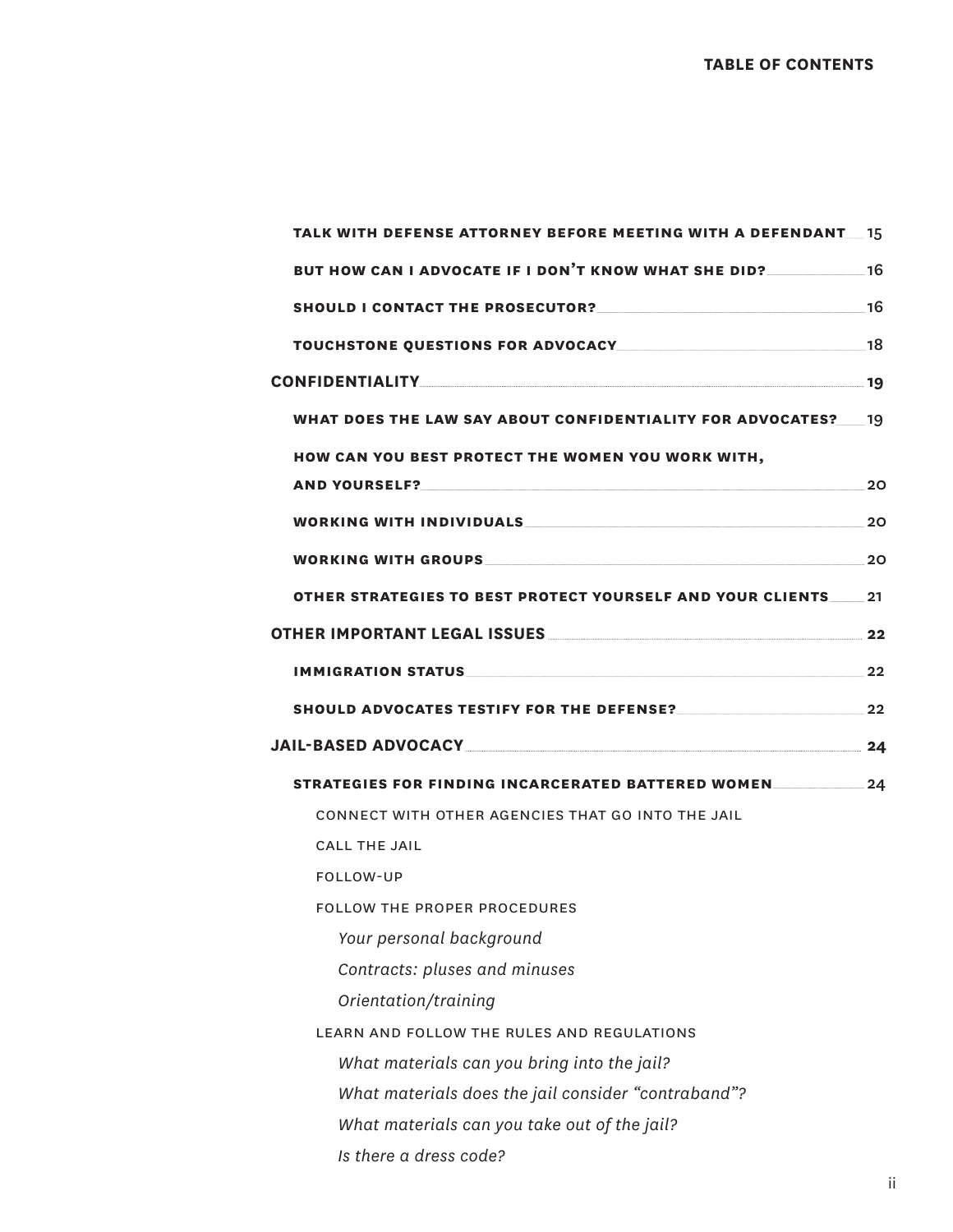#### **TABLE OF CONTENTS**

| Are there any restrictions about what times you can go to the jail?                                            |      |
|----------------------------------------------------------------------------------------------------------------|------|
| Are there any recommendations on when not to come?                                                             |      |
| Are there any restrictions concerning your contact with women<br>in jail?                                      |      |
| What are the institution's policies responding to women who<br>are suicidal?                                   |      |
| WORKING WITH JAIL STAFF                                                                                        |      |
|                                                                                                                |      |
|                                                                                                                |      |
|                                                                                                                |      |
|                                                                                                                |      |
|                                                                                                                |      |
| STRATEGIES FOR EMOTIONAL SELF-CARE                                                                             |      |
| SELF-CARE STRATEGIES FOR ADVOCATES                                                                             |      |
| SELF-CARE STRATEGIES FOR INCARCERATED WOMEN                                                                    |      |
| ADVOCACY FUNDAMENTALS WITH BATTERED WOMEN IN JAIL 37                                                           |      |
| DEFINE YOUR ROLE CLEARLY 27 2009                                                                               |      |
|                                                                                                                |      |
| BE CONSISTENT AND DEPENDABLE 37                                                                                |      |
|                                                                                                                |      |
| <b>AVOID GIVING ADVICE</b>                                                                                     | .38  |
| UNDERSTAND "MANIPULATION" NAMEL AND THE RESERVE OF STATE AND THE RESERVE OF STATE AND THE RESERVE OF STATE AND | 39   |
|                                                                                                                |      |
| RESPECT THE BOUNDARIES OF WOMEN IN JAIL                                                                        | - 39 |
| <b>TREAT WOMEN IN JAIL LIKE THE RESPONSIBLE ADULTS THEY ARE</b>                                                | 39   |
|                                                                                                                | 40   |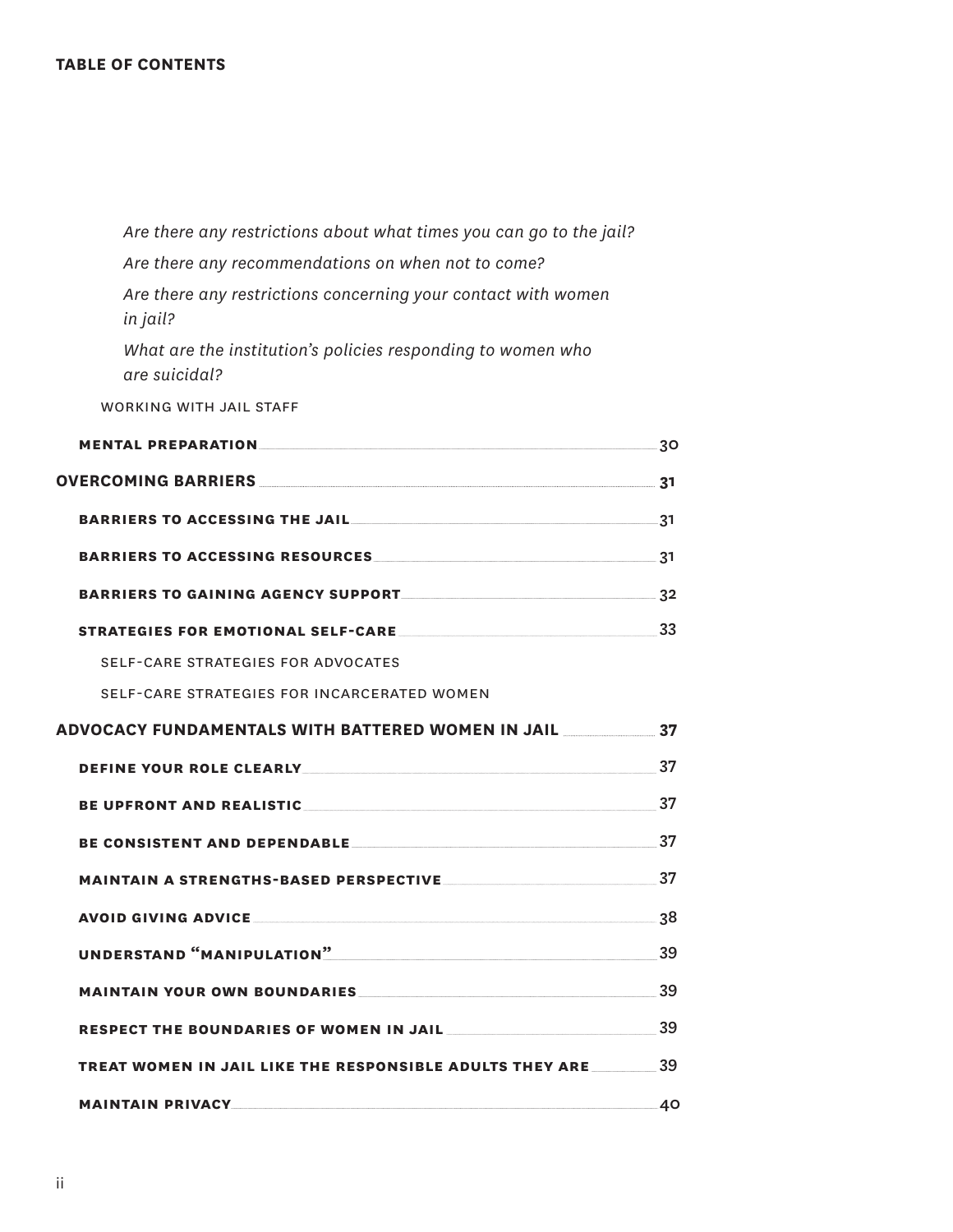| SPECIAL CONSIDERATIONS                                                       | 41 |
|------------------------------------------------------------------------------|----|
| SAME-SEX BATTERING AS PART OF A RELATIONSHIP IN JAIL__________               | 41 |
|                                                                              | 43 |
| INDIVIDUAL ADVOCACY                                                          | 45 |
| <b>EMOTIONAL NEEDS</b>                                                       | 45 |
| WHY WOMEN WANT TO DISCUSS THEIR CASES                                        |    |
| DISCUSSIONS TO ENCOURAGE                                                     |    |
| TALK ABOUT A WOMAN'S HISTORY OF ABUSE WITHOUT<br><b>ENDANGERING HER CASE</b> |    |
| MANAGING LACK OF PRIVACY FOR INCARCERATED WOMEN                              |    |
| USE OF JOURNAL WRITING                                                       |    |
| OFFER EMOTIONAL SUPPORT AND LET WOMEN KNOW THAT<br>THEY ARE NOT ALONE        |    |
| <b>NEED TO UNDERSTAND THE CRIMINAL LEGAL SYSTEM AND PROCESS 49</b>           |    |
| MISDEMEANOR VERSUS FELONY                                                    |    |
| LINKS BETWEEN CRIMINAL CHARGES AND BATTERING                                 |    |
| INDIRECT CONNECTION - POSSIBLY IMPORTANT AT SENTENCING                       |    |
| DIRECT CONNECTION - POSSIBLY RELEVANT THROUGHOUT THE CASE                    |    |
| TALKING WITH DEFENDANTS ABOUT THE CRIMINAL LEGAL                             |    |
|                                                                              | 52 |
| EXPLAIN THE CRIMINAL LEGAL PROCESS                                           |    |
| HELP DEFENDANTS ASK THEIR ATTORNEYS GOOD LEGAL OUESTIONS                     |    |
| ENCOURAGE VALUABLE COMMUNICATION WITH DEFENSE ATTORNEYS                      |    |
|                                                                              | 55 |
| SAFETY FROM THE BATTERER                                                     |    |
| SAFETY FROM THE BATTERER'S FAMILY                                            |    |
| <b>GENERAL SAFETY IN JAIL</b>                                                |    |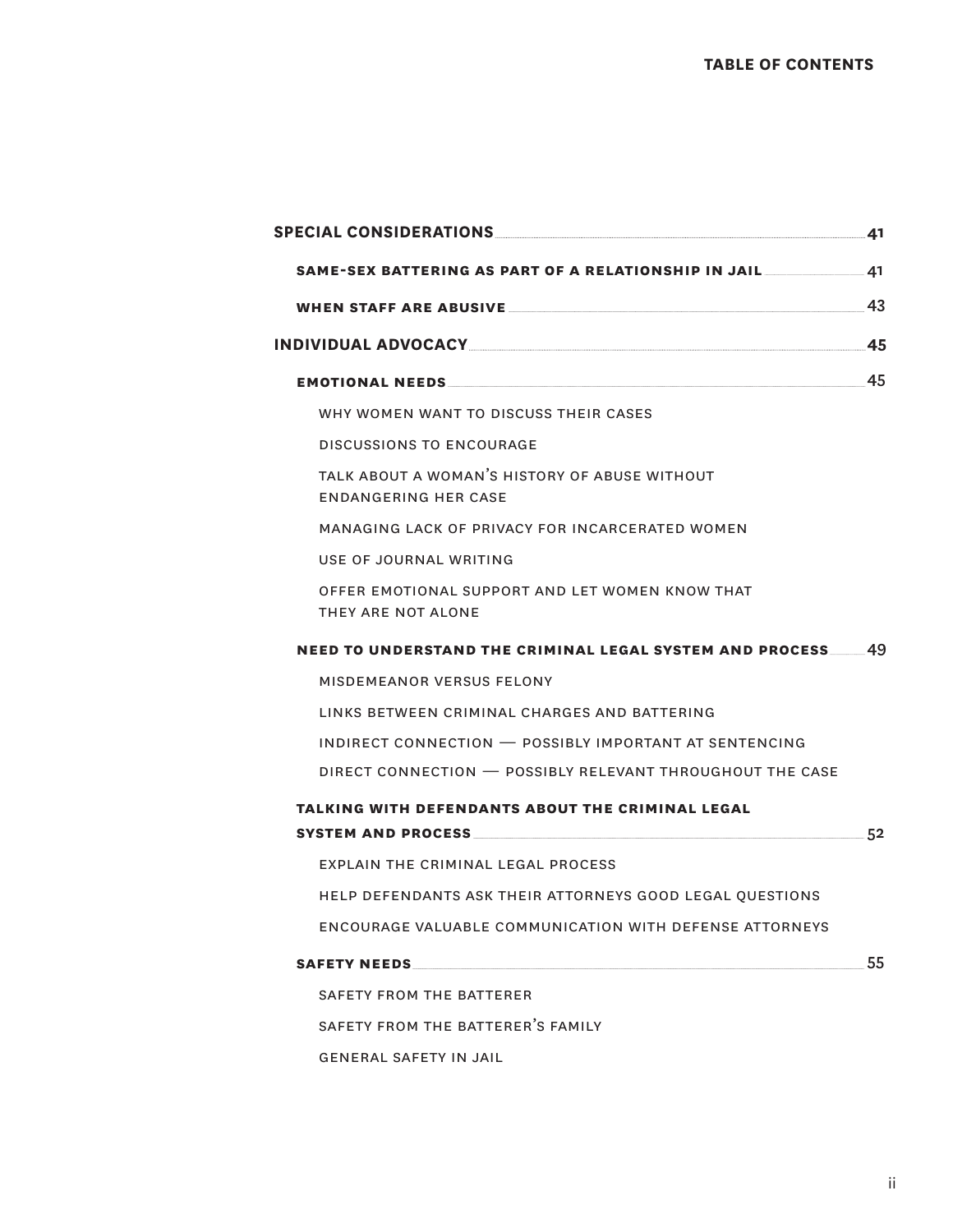#### **TABLE OF CONTENTS**

| ADDRESSING THE SAFETY IMPLICATIONS OF INDIRECT<br>CONSEQUENCES OF ARRESTS AND CONVICTIONS                      |    |
|----------------------------------------------------------------------------------------------------------------|----|
| <b>NEED FOR FURTHER SERVICES</b>                                                                               |    |
|                                                                                                                |    |
| WHY PROVIDE GROUP ADVOCACY? WHAT ARE ITS GOALS? ________________________________                               | 60 |
| UNDO DESTRUCTIVE MESSAGES OF THE CRIMINAL LEGAL SYSTEM                                                         |    |
| DEAL WITH THE STIGMA OF INCARCERATION                                                                          |    |
| PREPARE FOR RELEASE FROM JAIL                                                                                  |    |
| WHO BELONGS IN THE GROUP? 62                                                                                   |    |
| CONFIDENTIALITY IN GROUP WORK 62                                                                               |    |
| FORMAT AND STRUCTURE OF GROUP WORK <u>Container and the set of</u> 3                                           |    |
| SYSTEMS ADVOCACYNARY AND RESERVE TO A 1990 AND THE STATEMENT OF STATEMENT AND RESERVE TO A 1990 AND THE STATEM |    |
| WHAT IS SYSTEMS ADVOCACY? 66                                                                                   |    |
| WHY PROVIDE SYSTEMS ADVOCACY? WHAT ARE ITS GOALS? 66                                                           |    |
|                                                                                                                |    |
| CLOSING 68                                                                                                     |    |
| <b>ADVOCACY BASICS FOR WORKING WITH BATTERED WOMEN</b>                                                         |    |
| CHARGED WITH CRIMES <b>And Account CHARGED</b> WITH CRIMES <b>And Account CHARGED</b> WITH CRIMES              |    |
|                                                                                                                |    |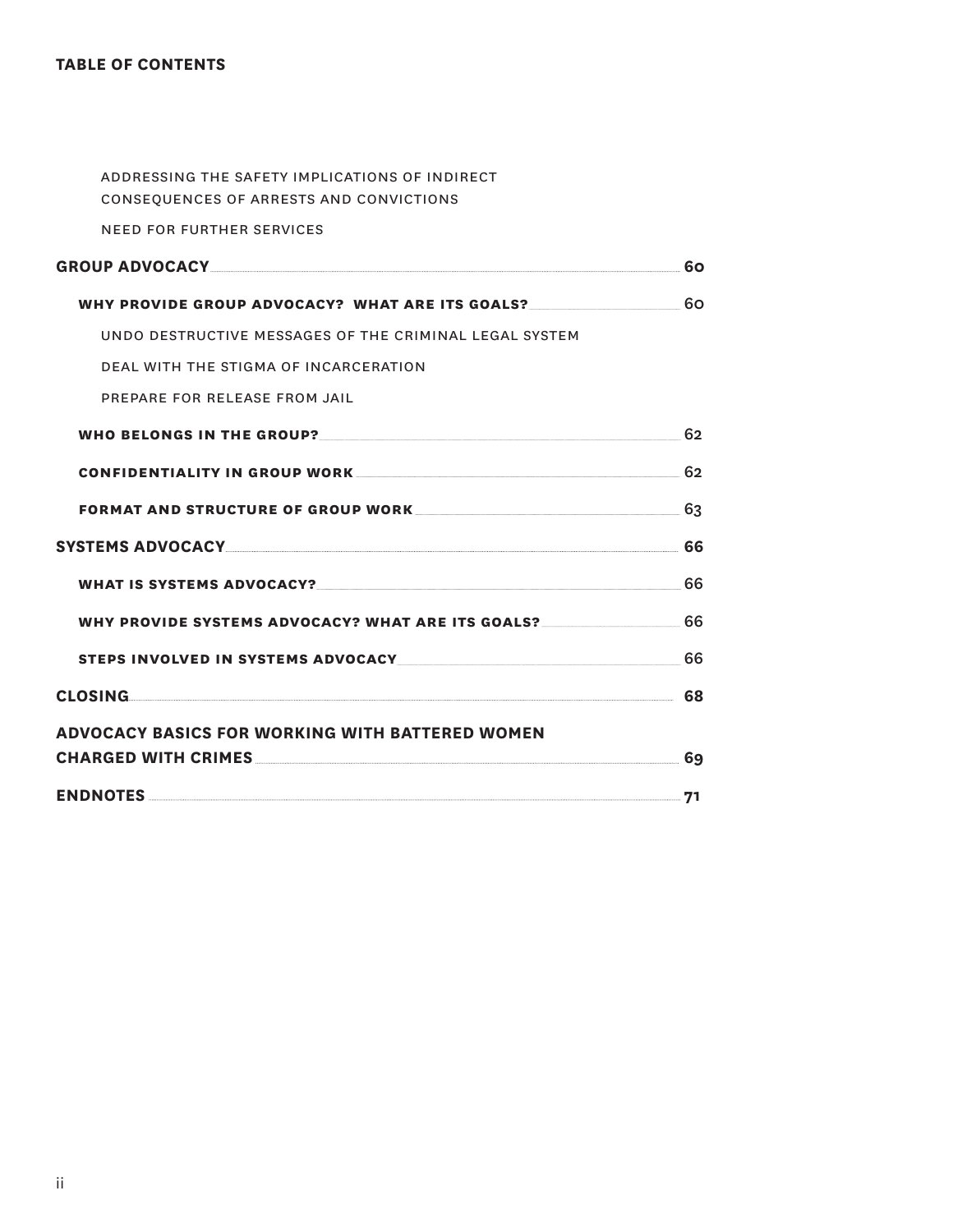## **Introduction**

#### **why work with battered women in jail?**

Women who are battered by their partners are everywhere – and that includes in your local jail. Unfortunately, in many communities, jailed women are quite invisible, even to battered women's organizations. If you are not already doing so, we want you (and other community-based advocates) to work with jailed women. Since you are reading this manual, we assume you are interested in doing work with jailed battered women, or are already doing so.

Why do we want advocates to do this work? For one reason, the needs of women in jail are usually enormous, and incarcerated women rarely get the assistance they need and deserve, as is true for many other survivors of battering. Additionally, we believe that advocates can be a very important and vital resource for jailed battered women.

Working with jailed women can be complicated and difficult. Since the women have open criminal charges or are serving sentences (and still may have open legal issues), the stakes are high. We hope this manual will encourage and guide you in thinking about ways of being thoughtful and strategic about how you approach your work with jailed battered women.

As is often true with difficult work, advocating on behalf of jailed women also can be extremely rewarding. Many advocates who have worked with jailed women – and have witnessed some of the injustices and daily indignities the women experience – have told us that this work has changed their lives. For many it has helped them think differently about people charged with crimes, the criminal legal system, and prisoners; it has made them challenge some of their long-held attitudes and beliefs (which we address in this manual). Many have said that they have felt compelled to do more to assist jailed women. We hope this is true for you!

We have found that advocates work with battered women in jail for many the same reasons we do this work in our communities:

- To oppose violence in the lives of women
- To promote women's safety
- To increase justice
- To promote healing from violence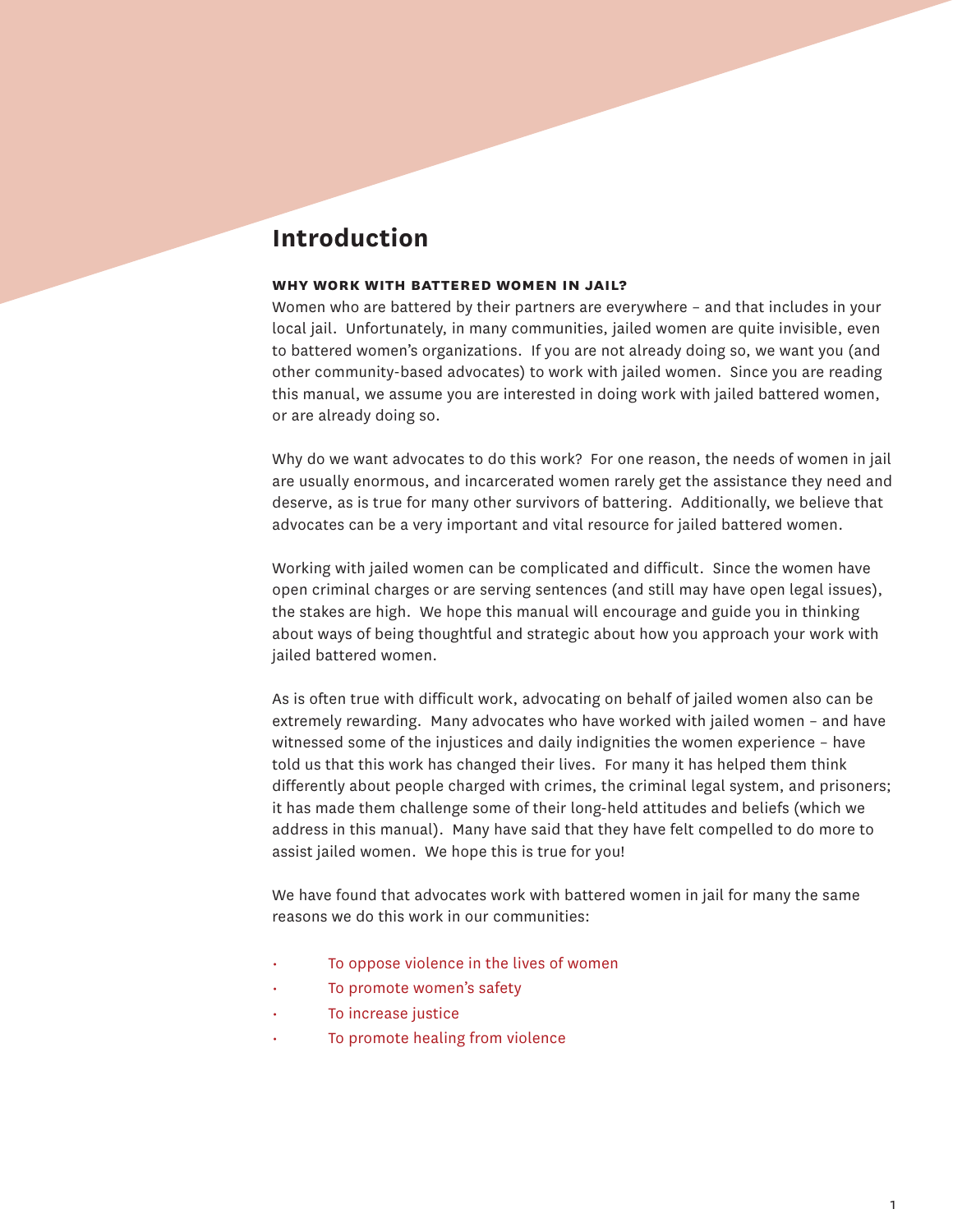Battered women in jail are extremely vulnerable, whether they are awaiting trial or have been sentenced. They live in an environment that is focused on keeping the outside community "secure" from them, not on providing them with an environment that is safe and secure.

In fact, many women report that jail replicates their experiences of battering:

- They are isolated
- Their every movement is examined
- Their individual identities are crushed
- They are under the control of others whose primary concern is exerting power and control
- They are blamed for their own victimization
- They are humiliated
- They are not safe

Battered women in jail need help to heal from the experience of battering and from the pain and trauma of incarceration. They deserve justice and they need safety. We believe community-based advocates can be an important part of their journey to find justice and safety.

#### **intended audience**

The language and strategies described in this manual are for advocates working in community-based, non-profit organizations. This manual is not designed for systems-based or law enforcement victims' advocates (such as those employed by a prosecutor's office or police department), since they have a conflict of interest that generally prevents them from advocating with defendants in criminal cases.

#### **a note on language**

The National Clearinghouse for the Defense of Battered Women assists individuals charged with or convicted of crimes for whom there is direct legal relevance between their experiences of being battered and their legal defense. The majority of people charged with or convicted of crimes who contact the National Clearinghouse are women who have been battered by a male intimate partner. Thus, for clarity and consistency, we talk about battered women when referring to defendants, and we use male pronouns to describe abusive partners throughout this manual.

We recognize, however, that some women are battered by female partners, and that transgender people (i.e., people whose gender expression does not correspond to traditional gender roles, and/or whose gender identity is different from their birthassigned sex) and men who have been battered (most commonly men who are abused by a male partner, although sometimes by a female partner) may be charged with crimes, and the National Clearinghouse will assist them as well.

As advocates, we must be aware of, and responsive to, the needs of defendants in same-sex relationships and transgender defendants whose experiences of being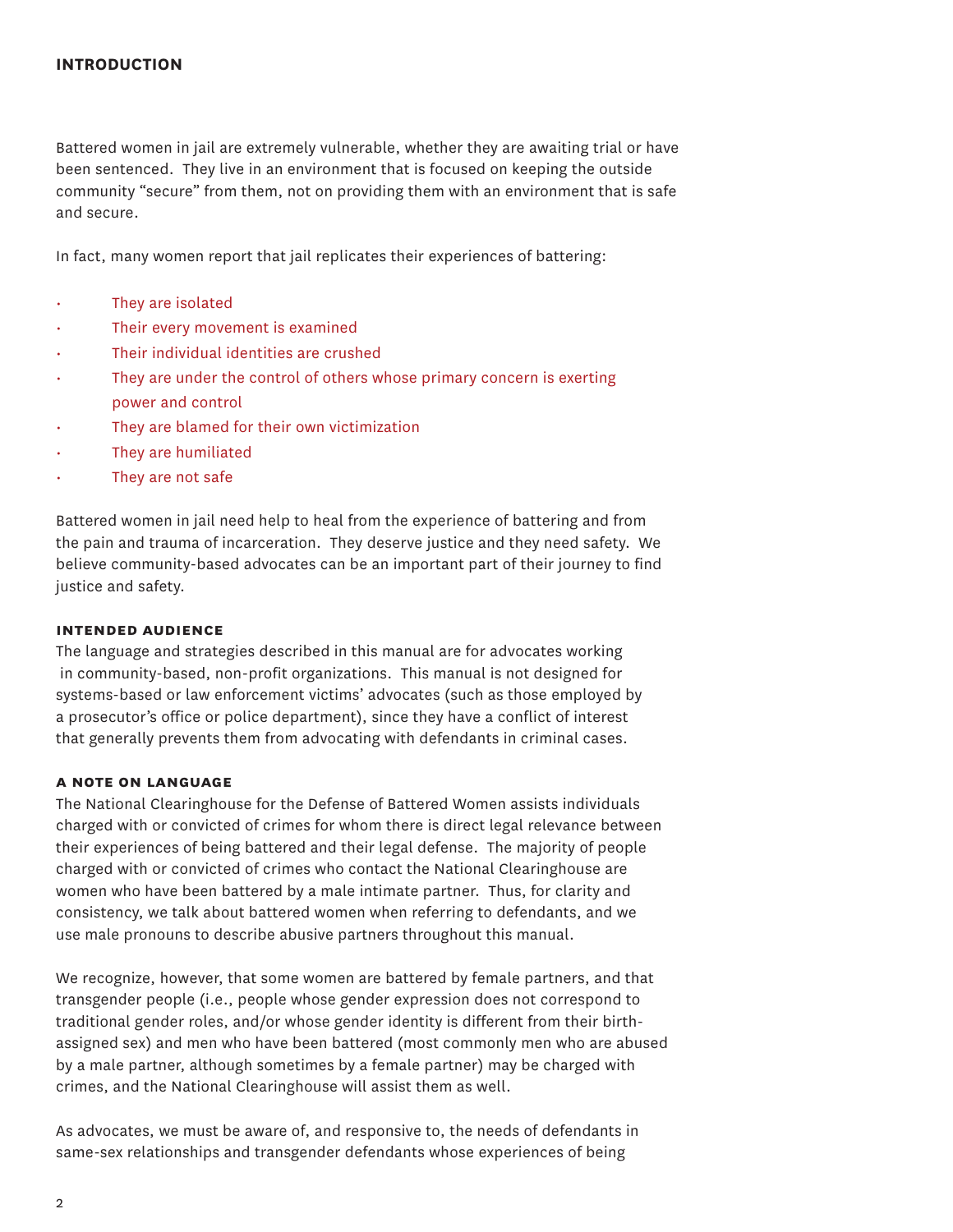battered are relevant to their charges. A full description of those needs is beyond the scope of this guide, however. If you have further questions, feel free to contact the National Clearinghouse for further information and referrals.

Another note about language concerns the many terms are used to described people who are charged with crimes. People in jail are sometimes called "detainees", "defendants", "inmates", "prisoners", or "offenders." That last term is especially problematic: people awaiting trial should be presumed innocent; they have not been convicted of any offense. Many find the term "offender" insulting and not an accurate reflection of their experiences. Many women have acted justifiably to protect themselves and their children; they may feel "offended" by the system that is vigorously prosecuting them, while that same system previously failed to protect them. If you need to use a term or label to describe the women with whom you are working, you may want to talk with the women themselves, other prisoner-rights activists and/or formerly jailed people activists, and/or formerly jailed people about what term they would like you to use.

This guide will primarily use the phrase "women in jail." This focuses on a description of the person, rather than on a label. At times, the term "incarcerated women" will be used to emphasize the reality of their situation; they are women who have been deprived of their liberty and forced to live in a locked, regimented, controlling environment.

#### **we'd love to hear from you**

Throughout the manual, we encourage you to contact us and have listed our phone number. We mean it. Sometimes we mention a specific resource you may want to get. If you call us, we can send you the most up-to-date version.

You can also call "just to talk." We know this work is difficult. If you think it would be helpful to problem-solve with someone from our staff, please call. We will be happy to think with you.

Each jail is different. Many policies and practices change over time. We know we have not thought of or anticipated every situation you may encounter doing this work. We'd love to hear about problems you encounter, as well as your creative solutions to the problems. The more we learn from you, the more updated information we can share with other advocates around the country.

You can reach us at 1-800-903-0111, ext. 3 or 215-351-0010.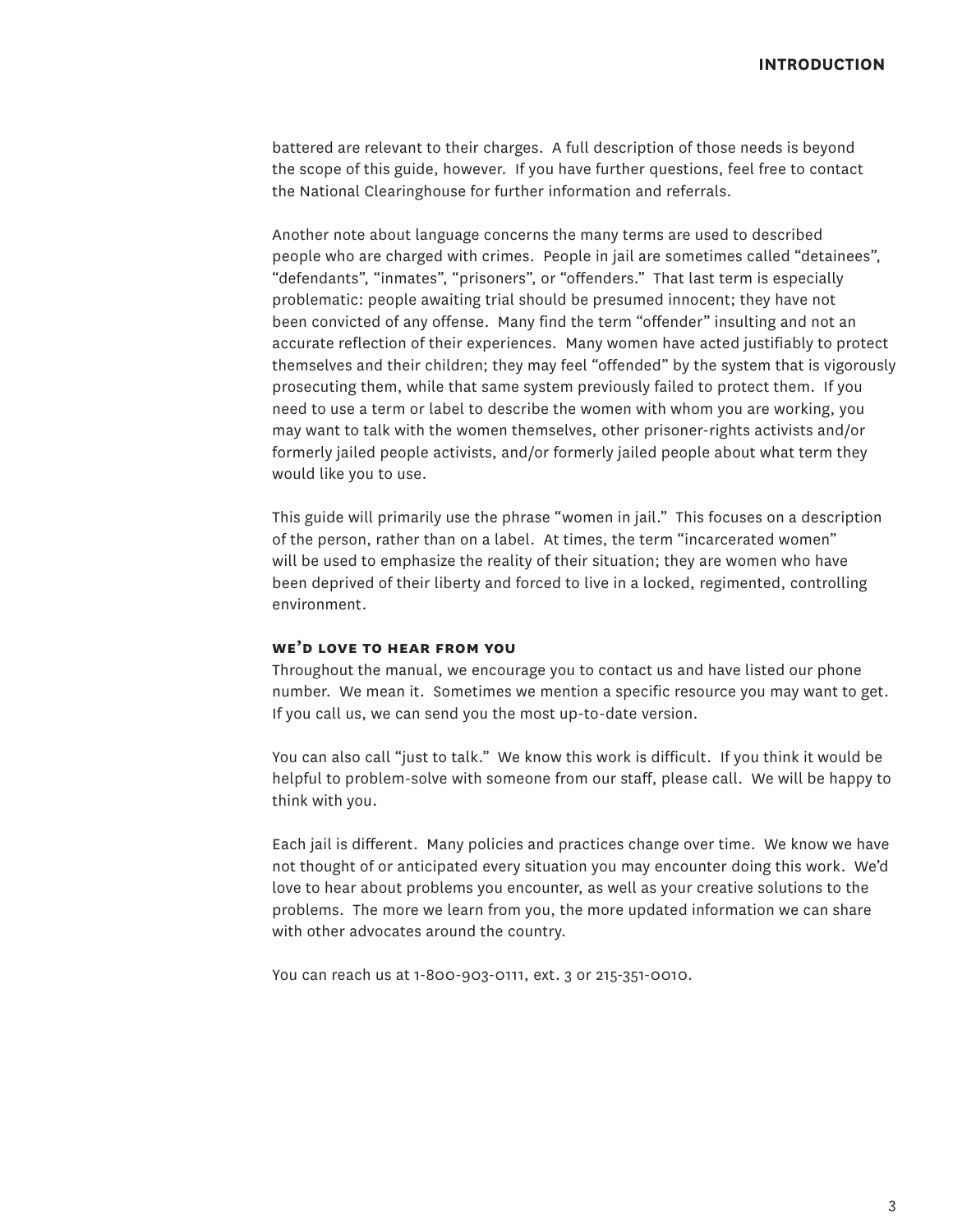"I am a battered woman. I am your mother, your daughter, your sister, aunt and friend. I am beaten but not broken, condemned but not damned, and I will not sway on my hopes, goals, plans, and dreams for the future."

# **– DEBI ZUVER,**

A BATTERED WOMAN INCARCERATED IN CALIFORNIA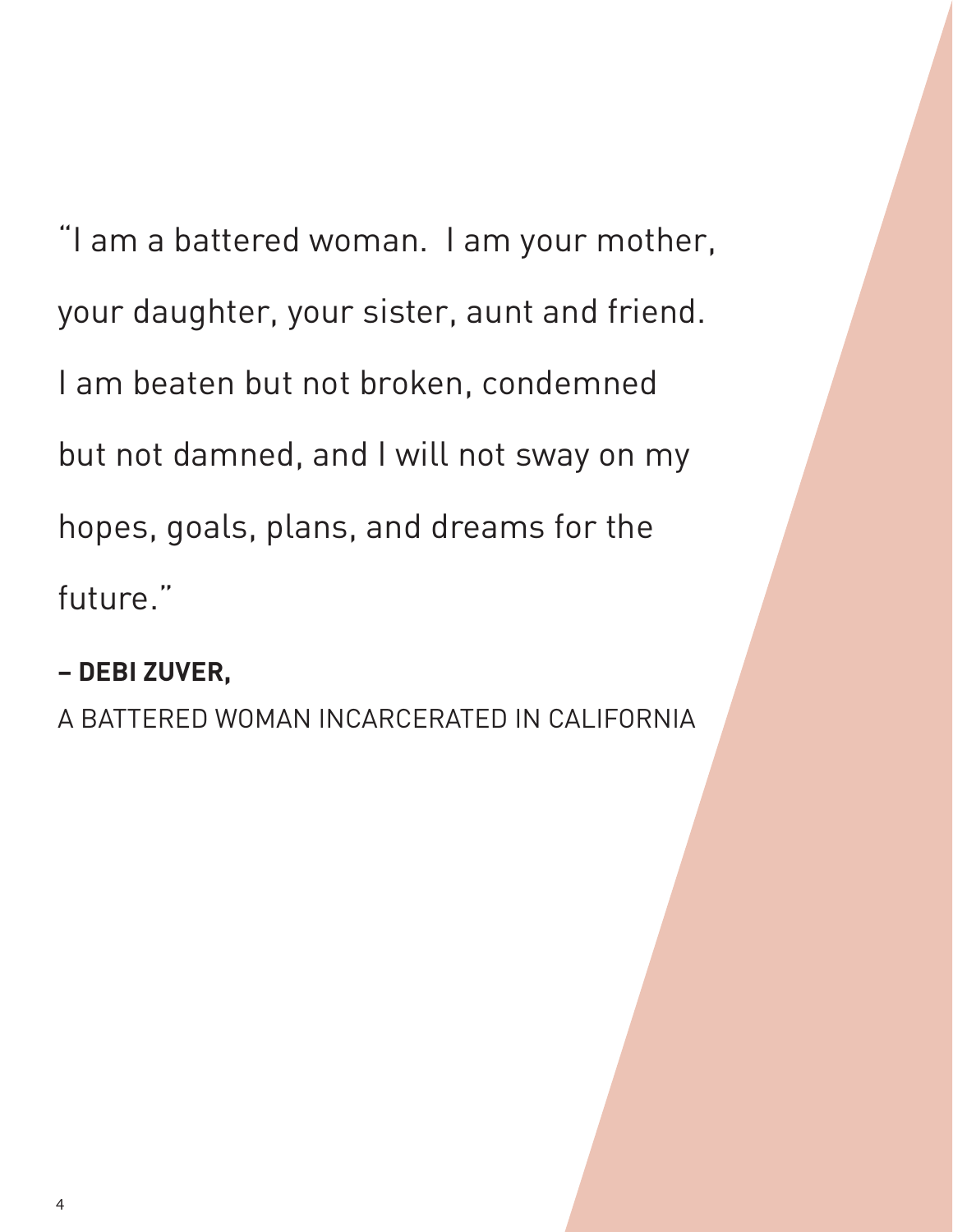### **Battered Women In Jail**

#### **who are the women in jails?**

Close your eyes and imagine a woman in jail. What do you see? Is she tough? Is she violent? Is she scheming and conniving? Does she look like someone on TV? Or does she look like women in your life — your neighbor, your relative, your friend? Does she look like you? It is important to confront the stereotypes we hold about women in jail.

There is an alarming trend towards increasing numbers of women being arrested and serving time. The number of women in jails in the United States nearly tripled from 1990 to 2007. Federal statistics report that 55% of women incarcerated in jail have experienced physical or sexual abuse as adults or as children; of those who were abused, 68% were harmed by an intimate partner. More in-depth research has revealed, however, that the percent of incarcerated women who have experienced abuse is much higher – up to 90 percent or more. The most reliable picture you can form of women in jail comes from meeting them, in person or through their writing. For additional resources by and about women in jail or prison, contact the National Clearinghouse at 1-800-903-0111 ext. 3.

#### **the needs of battered women in jail**

Women in jail have vast, varied, and often overwhelming needs, touching many areas of their lives. As you advocate for battered women in jail, it is important to be aware of the whole range of needs these women have — before, during, and after incarceration.

The comments that follow come from women (not necessarily all of whom identified as having been battered) who completed a survey at Chicago's Cook County Jail or who participated in focus groups held at two Philadelphia County jails.

Women in jail tell us that they need assistance with the following issues:

#### HOUSING

"I am homeless. I was beaten by my husband. I was staying under a stairwell."

"Well, I have a child by the man who beat on me and I think he might beat me when he come[s] home - he's in jail now. Also, I don't have nowhere to go."

EMPLOYMENT AND ECONOMIC ISSUES "I found a job, but was then fired after one day, due to my background."

"[I couldn't get a job because] I had no income, no housing, no address, no start."

CONCERNS REGARDING CHILDREN "My children are in foster care – I need help with that issue emotionally."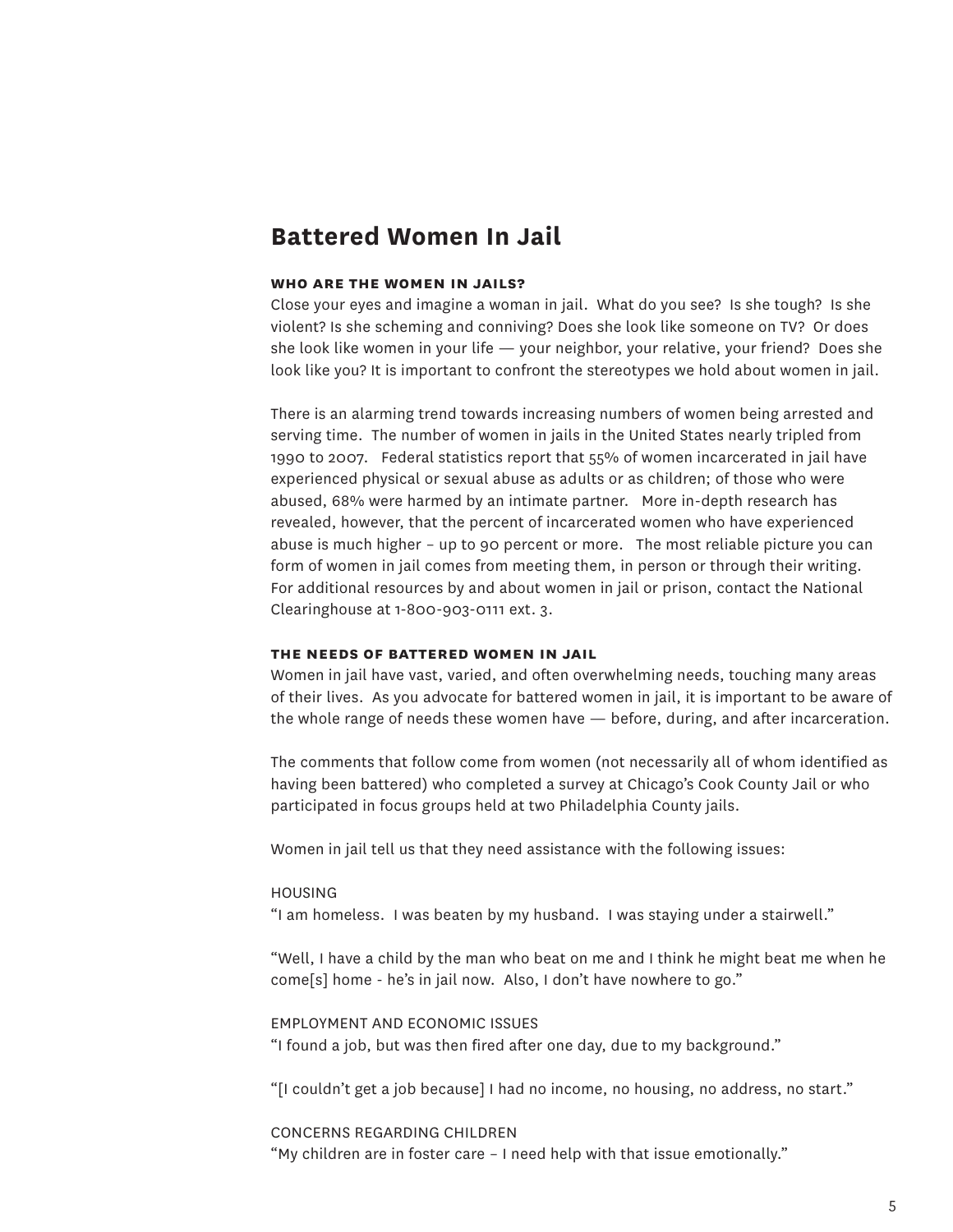#### **BATTERED WOMEN IN JAIL**

"[I'm interested in] parenting classes because I can't waste time on guilt. So much time has already [been wasted]."

#### EDUCATION

"[I'm interested in] workshops run by administrators from local higher ed colleges and universities, about financing and career goals."

"I want to get a one-year certification for drug counseling."

#### PHYSICAL AND MENTAL HEALTHCARE

"[I'm interested in] support for Hepatitis C, like some groups."

"I need to constantly release my emotions. I'm suicidal and I'm bipolar."

#### DRUG AND ALCOHOL TREATMENT

"[There need to be] more programs where you can get help when you take drugs. No waiting lists [so] you can get help when you are ready."

"I want to continue bettering myself and get sober."

#### SUPPORTIVE COUNSELING

"[I need] exactly that – support – unconditional space, [where I can be] allowed to talk, vent, cry, laugh, etc. A safe space."

"If I had had help in abusive relationships, I probably would not even be here."

The above list is meant to be illustrative, not exhaustive. As is true with all our work with women who are battered, it is important to find out what the woman identifies as her current priority needs and to be cognizant of how her needs (or how they are prioritized) often change over time.

Additionally, the many different needs of women in jail are often interconnected. Battering can lead to homelessness, loss of custody of children, and — in many instances — substance abuse as a coping mechanism. Incarceration complicates all of these problems, and can lead to long-term difficulties after release from jail. For example, imagine trying to find housing, regain custody, or obtain a job with an arrest or conviction on your record.

We cannot single-handedly address all of a woman's needs. But effective advocacy involves appreciating those needs, viewing a woman holistically, and, ideally, being able to provide a woman with meaningful referrals.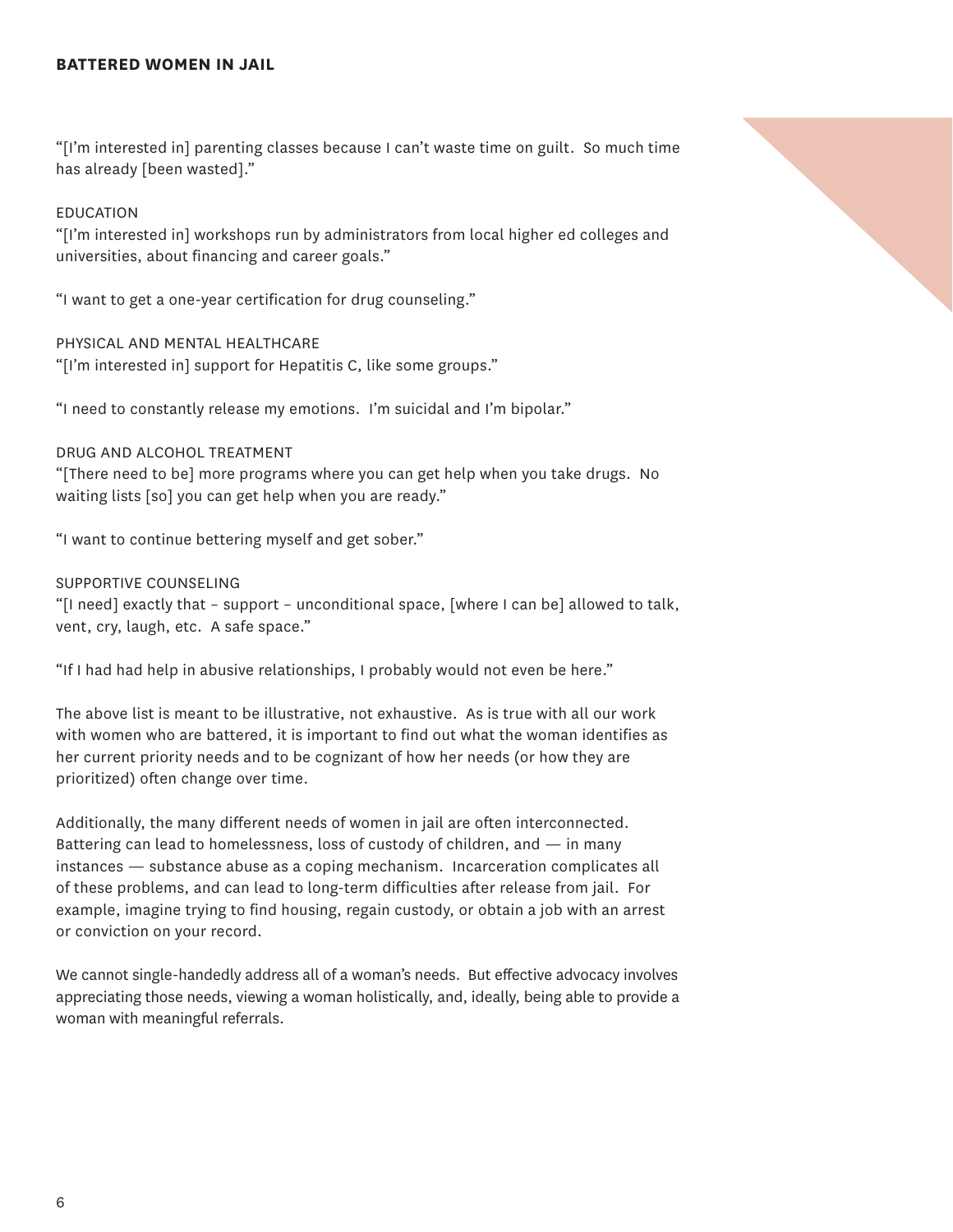#### **jail versus prison**

People outside the criminal and legal system may use the terms "jail" and "prison" interchangeably, but there are important differences between jails and prisons.

A jail is generally a short-term detention facility. When a person charged with a crime is held without bail, or when that person is unable to pay the bail that was set, she will be sent to jail until her trial (or until she is able to make bail).

Most jails also incarcerate people who have city or county sentences (as opposed to state or federal sentences). City or county sentences tend to be shorter, generally a year or less, although they may be up to two years in some jails. Women with longer sentences will generally be sent to a state or a federal prison, where the state or federal government imprisons them, rather than the city or county.

Typically, the percentage of women in jail who are awaiting trial will be larger than the percentage of those who have already been sentenced. As a result, the population of a jail is in constant flux. Some women may be out of jail within a day if they are able to post bail; some women will wait a few weeks to be released, for example, if their charges are dismissed at an early stage of the legal process; others can wait as long as two years or more before their cases go to trial.

Jails are usually local, while prisons are often hundreds of miles from a woman's neighborhood. Incarcerated women may get infrequent visits from friends and family, or none at all. The geographical distance of prisons often make visitation nearly impossible.

It can be enormously difficult for women in prison to adjust to the realities of longterm confinement. Women in jail awaiting trial, however, experience the additional stress and anxiety of not knowing their fate — and, like their sisters in prison, have very little control over that fate.

Jails often place greater restrictions on a woman's mobility within the facility than do prisons. While prison may offer opportunities to move around outside of one's cell, jails may require more confinement.

This guide is limited to the considerations of working with battered women in jail. We may refer to the needs of women in prison occasionally, and there is a great deal of overlap, but this piece cannot adequately address all of the issues involved in providing effective advocacy for battered women in prison. Please contact the National Clearinghouse for the Defense of Battered Women for more information about working with battered women in prison.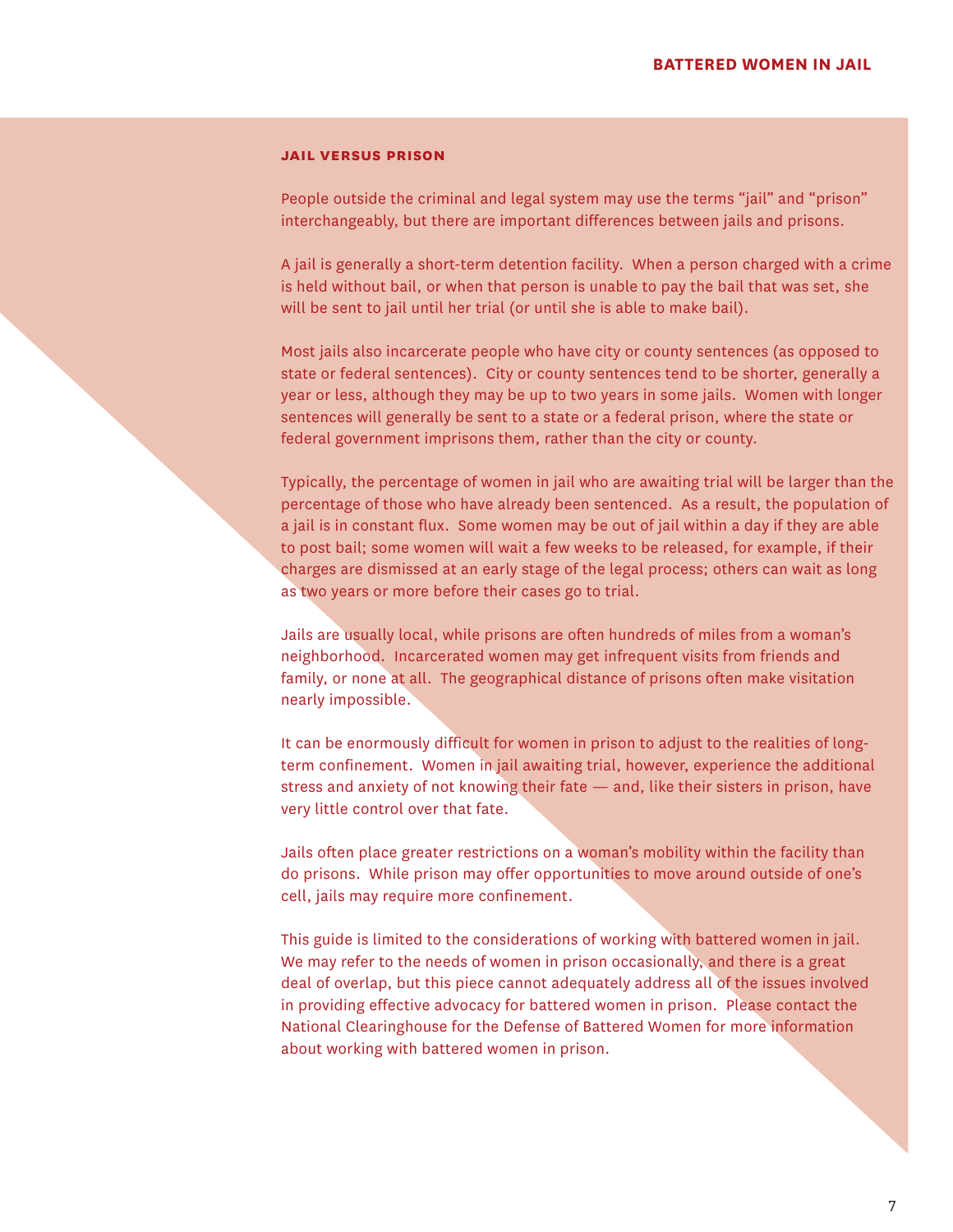"It only takes a split second for a battered woman viewed as a 'victim' to become an 'offender.' …We need to look beyond the 'criminal' aspect and see the woman." **– CAROL DODGSON,** COORDINATOR OF THE JUSTICE

OUTREACH PROGRAM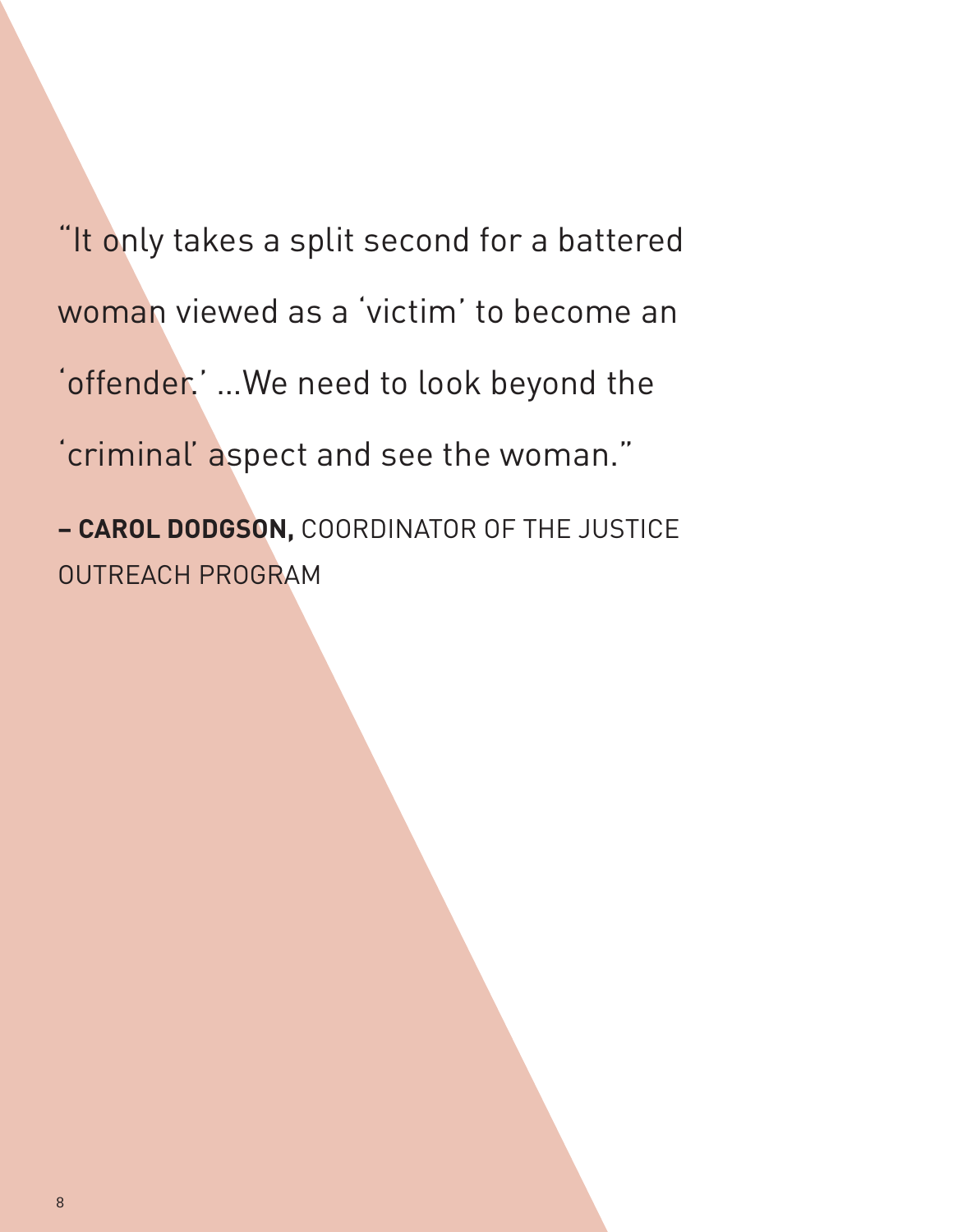## **Before You Begin: Things To Consider**

#### **decide how to use your limited resources**

In an ideal world, every battered woman in jail would have access to an advocate she could work with individually. Since most of our agencies operate with limited money and time, however, this remains the dream and not the reality in most communities. Therefore, it's important for advocates to decide on criteria for which women with whom they will work.

For example, some agencies and advocates have decided that they can make the greatest impact by working with battered women who have been charged with crimes directly related to their battering. Others have decided that they will provide general information sessions about domestic violence with groups of women in order to reach the greatest number of battered women, regardless of the charges they are facing. Some choose to work with women individually; others in groups. We encourage you to make a thoughtful and conscious decision before you begin working with incarcerated women.

#### **the importance of exploring attitudes in advocacy work**

#### BE AWARE OF ATTITUDES

In general, our society promotes condemnation of prisoners and values "law & order." Our politicians take positions that are "tough on crime." We build more and bigger jails and prisons, and then fill them beyond their capacity, while slashing budgets for social services, health care, and education.

#### **In such a society, it is difficult to ignore messages about people who are charged with crimes:**

"They are dangerous."

"They are responsible for our social problems."

"They deserve harsh punishment."

Even people charged with crimes sometimes believe these messages. For example, the message that only "bad people" get arrested seems to be deeply entrenched. Several battered women defendants with whom we have worked have stressed repeatedly, "I'm not a bad person." The underlying idea is clear: only bad people get arrested; only bad people go to jail. On the other hand, this response by so many women also can be seen as recognition of their own victimization, and their actions as survival strategies (if not out-right self-defense or coercion).

For some of us, the battered woman in our community is a "victim" and worthy of help and compassion. But when battered women end up getting arrested and are in jail, they sometimes are viewed by many in our communities as a "victim-izer"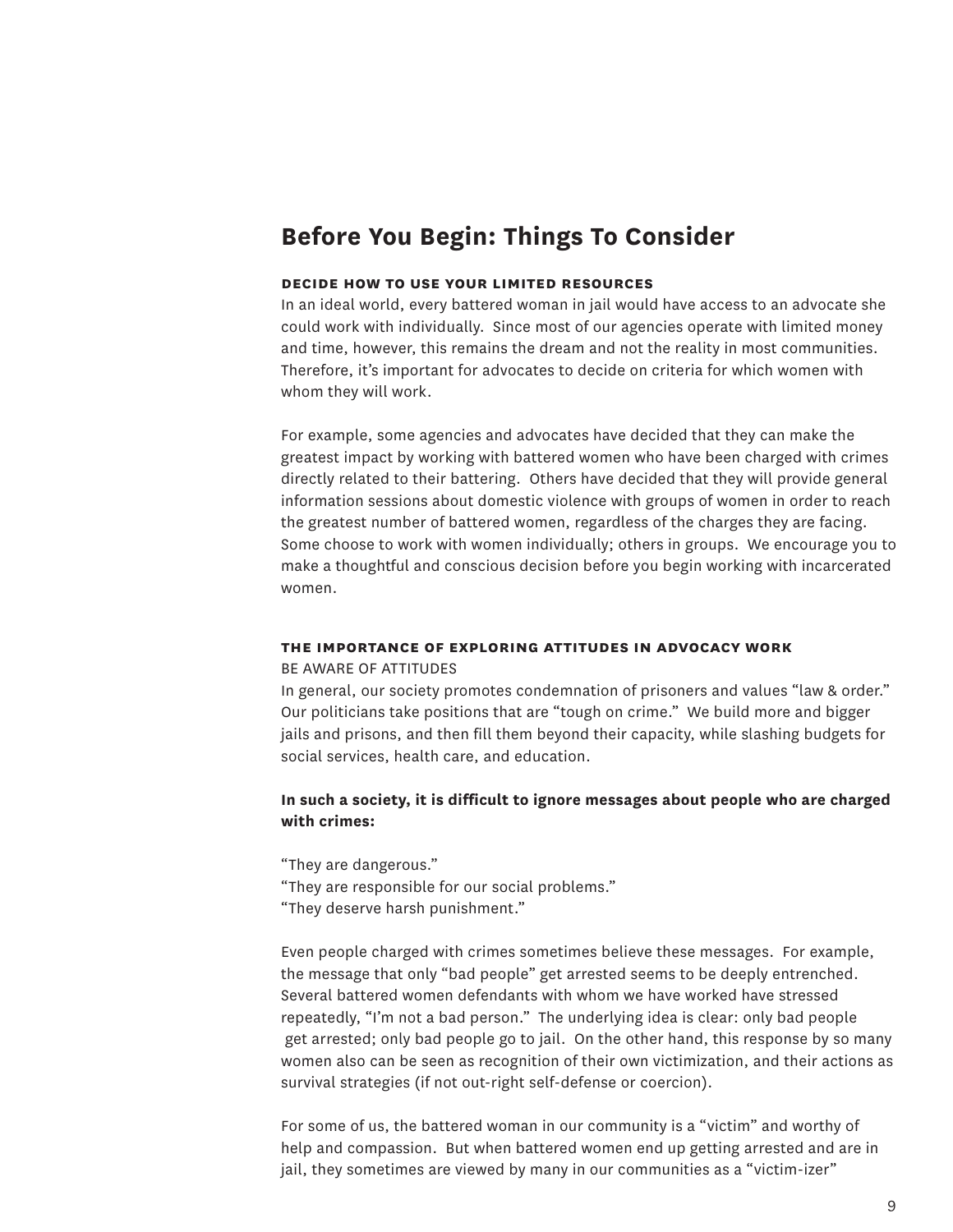#### **BEFORE YOU BEGIN: THINGS TO CONSIDER**

or "perpetrator" who might even deserve her fate. Unfortunately, we at the National Clearinghouse have reached out to many battered women's advocacy programs over the years, looking for them to advocate for a battered woman in jail, only to be told "we don't work with perpetrators."

Beliefs such as these can hurt our work as advocates, unless we stop to look at and challenge them.

There are alternate ways to think about women's incarceration, taking into account the ways in which jails and prisons work to:

- Preserve hierarchies of race, class, gender, sexual orientation, and citizenship
- Disenfranchise individuals
- Disempower communities
- Re-create and reinforce violence against women

It is important for us as advocates to examine our own beliefs about women who are incarcerated. Many unconscious ideas influence how and what we are able to see, and how we interact with others. A critical first step in preparing to work with battered women in jail is to ask:

#### What do we feel about women who are in jail (or in prison)?

• Why do we feel that way?

Finally, we believe it is essential that we avoid the trap of thinking in terms of the "good" battered woman versus the "bad" battered woman, or the "good" defendant versus the "bad" defendant. These are artificial distinctions that interfere with our ability to provide quality advocacy to women in need of services.

Know the context that shapes our own lives The experiences of our own lives tend to influence how we look at the lives of others. For example, well-intentioned family and friends who have not been battered often tell battered women, "I would never allow a man to place his hands on me. After the first time, he'd be gone." People who have never experienced abuse often think that they

**Naming the issues in our own lives is important in order to "avoid a relationship of paternalism with women in prison."**

—Taken from a description of a workshop presented by Julia Sudbury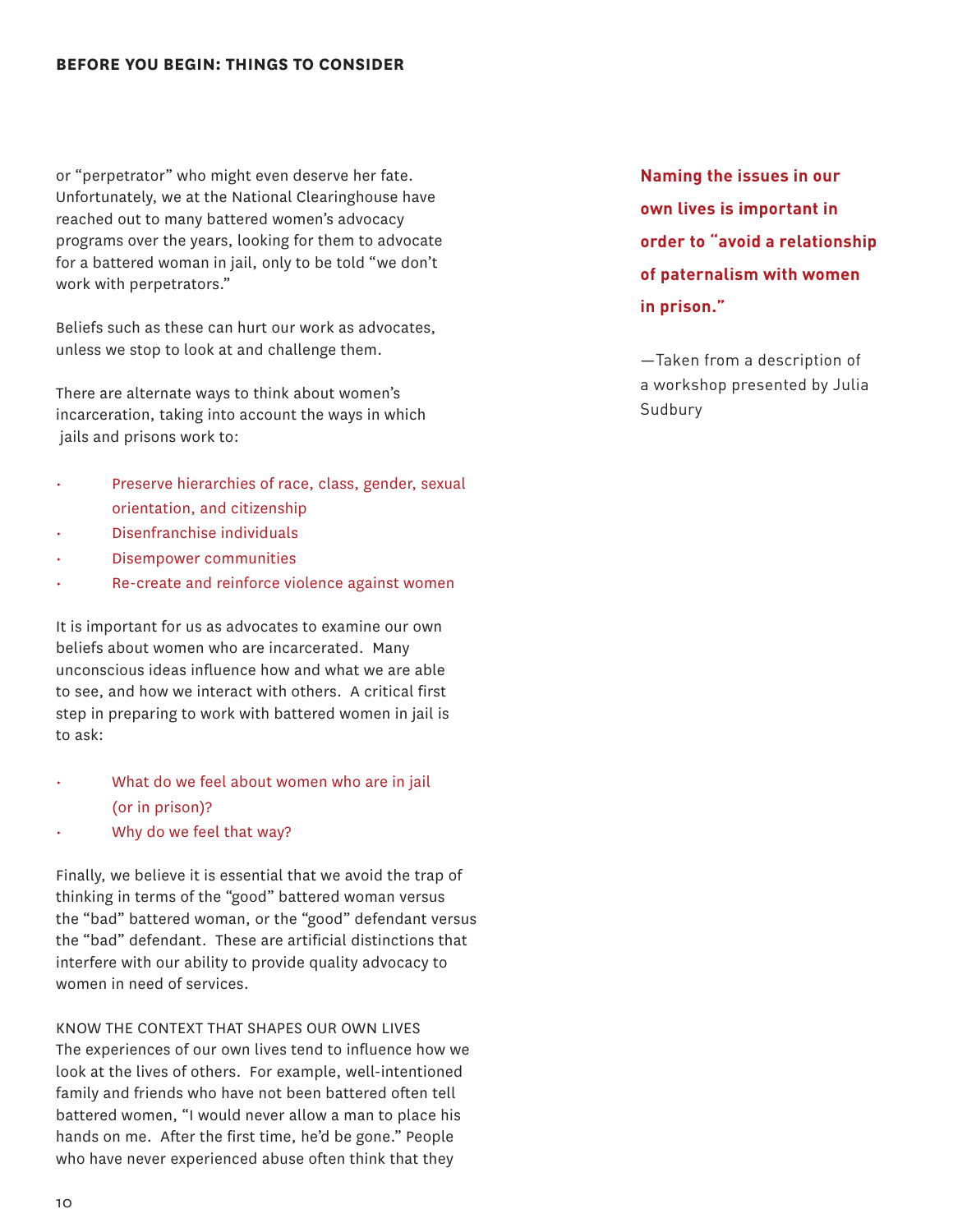know how they would act, with no appreciation of the realities of domestic violence. They speak from their own context, without understanding the context of the survivor of battering. This creates distance between the speaker and the battered woman. It blames the victim, and generally does more harm than good. The same holds true for those of us coming from the "outside," who have never been incarcerated, visiting women on the "inside" in jails and prisons.

On the other hand, experiences that we have shared can increase our ability to relate to women who live in a very different context.

- If our trust has been violated…
- If we have felt silenced...
- If we have felt unsafe...
- If we have experienced fear or trauma in any form...
- Then we may be able to catch a glimpse of what it can be like for a battered woman in jail.

We don't have to have been battered or incarcerated ourselves in order to advocate effectively for battered women in jail. It is critical that we name our experiences – both our struggles and our privileges – in order to approach this work honestly and effectively.

Explore our reasons for working with battered women in jail

As described earlier, advocates come to this work for any number of reasons:

- To work towards justice in the lives of women
- To respond to the needs of incarcerated battered women as they would to the needs of any battered woman
- To respond to a spiritual calling
- To fight oppression

Women who have experienced incarceration themselves may advocate in order to:

- Share their own experiences
- Serve as role models

**"Above all, the volunteer should not be involved in this work to feel good, to do good or to impart charity, but to assist in bringing justice into the life of the incarcerated woman."**

 —Excerpted from a volunteer training manual prepared by the Justice for Women Working Group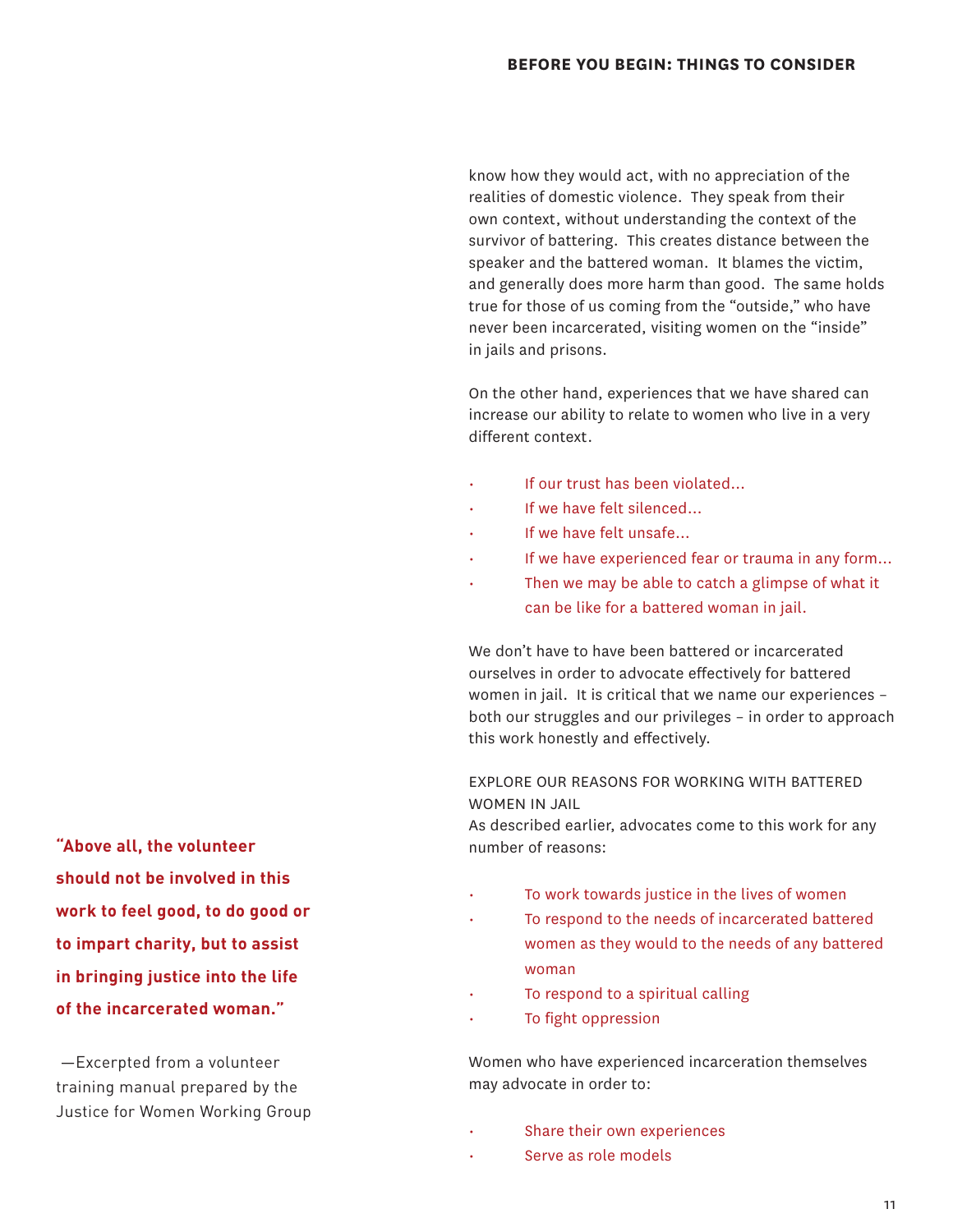#### **BEFORE YOU BEGIN: THINGS TO CONSIDER**

#### Reach out and offer the assistance that had once been offered to them

• Offer the type of assistance they wish they'd had

All of those motives, and others, can provide the fuel to sustain the work of advocacy. It is helpful to explore your motivation  $-$  not to judge it, but to gain insight into how those motives may help or hinder you.

We need to be wary of any need or inclination to take on the role of a fixer or a saver. If we operate from those positions, the work becomes more about us, and less about the people with whom we are working. It can be counter-productive and actually dangerous — for us, and for the women in jail. We are not, in fact, trying to fix or save jailed battered woman, but rather working to try to help them meet their needs.

It is also important to remember that many women already are disempowered in multiple ways. The last thing we want to do is to add to that by misusing our own sense of power.

Here are some simple ways to earn and keep the trust of the women you want to help:

- Show up when you say you will.
- Listen as much as, or more than, you talk. Do not dominate conversations. Let the woman have a voice and be sure to listen to her.
- Only make promises you know you can keep, taking into account your personal and organizational limitations as well as limitations imposed by the jail and the legal system.
- Maintain strict confidentiality.

By answering those questions conscientiously, and by proceeding thoughtfully, advocates can have an enormously favorable impact on the outcome of legal proceedings and, ultimately, on the lives of battered woman defendants.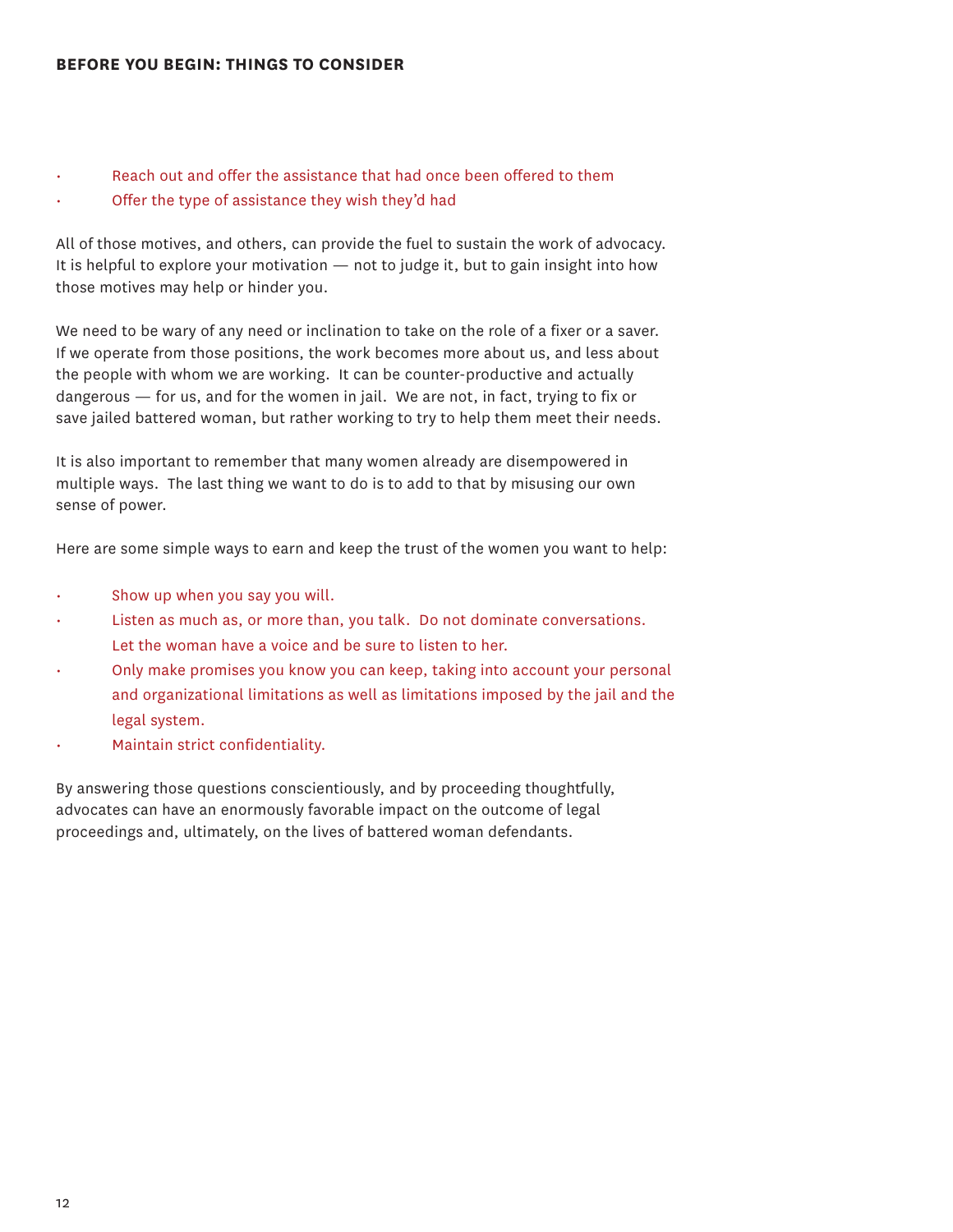## **Defense-Based Advocacy**

**The National Clearinghouse for the Defense of Battered Women is a defensebased advocacy organization. As you will read below, we believe that, ideally, advocates would:**

- **1. not talk with a battered women defendant/jailed battered woman without defense counsel's knowledge and consent.**
- **2. not talk with a prosecutor without the full knowledge and explicit per mission of the battered woman defendant's defense attorney.**
- **3. not ask about (and would cut off conversations about) the incident for which the woman was arrested; we believe it is way better if advocates have no information about the incident that led to her arrest.**

We do realize that the world in which advocates work is far from ideal. Many advocates have challenged us about our firm stand on these three matters. They have argued that they have tried getting in touch with defense counsel and, despite repeated attempts, were unsuccessful. As a result, women languish in jail without information and support. They say they have been able to get cases dismissed by going directly to the prosecutor. They say they can't advocate for someone without knowing about the incident.

We believe that defendants' right must be defended and protected to the extent possible, and that a person's defense counsel is best positioned to do provide these needed protections. As you will see below, we urge you and your organization to develop relationships with your local defense bar so the next time you are working with a battered woman charged with a crime, you can easily get through to defense counsel. Additionally, we believe there is no need to know about the specifics of the incident in order to decide if you will advocate for an individual woman.

#### **working with defense attorneys**

When you begin working with battered women charged with crimes, you often find yourself aligned with allies you may not have worked with in the past. It's important to let go of old prejudices and to be thoughtful about what you can – and in some case, should – do in order to be careful not to compromise a woman's safety.

Many battered women's advocates have established positive and mutually helpful relationships with the district attorneys who prosecute batterers. Historically, these prosecutors have been "the allies," while defense attorneys who defended batterers were perceived as "the "opposition."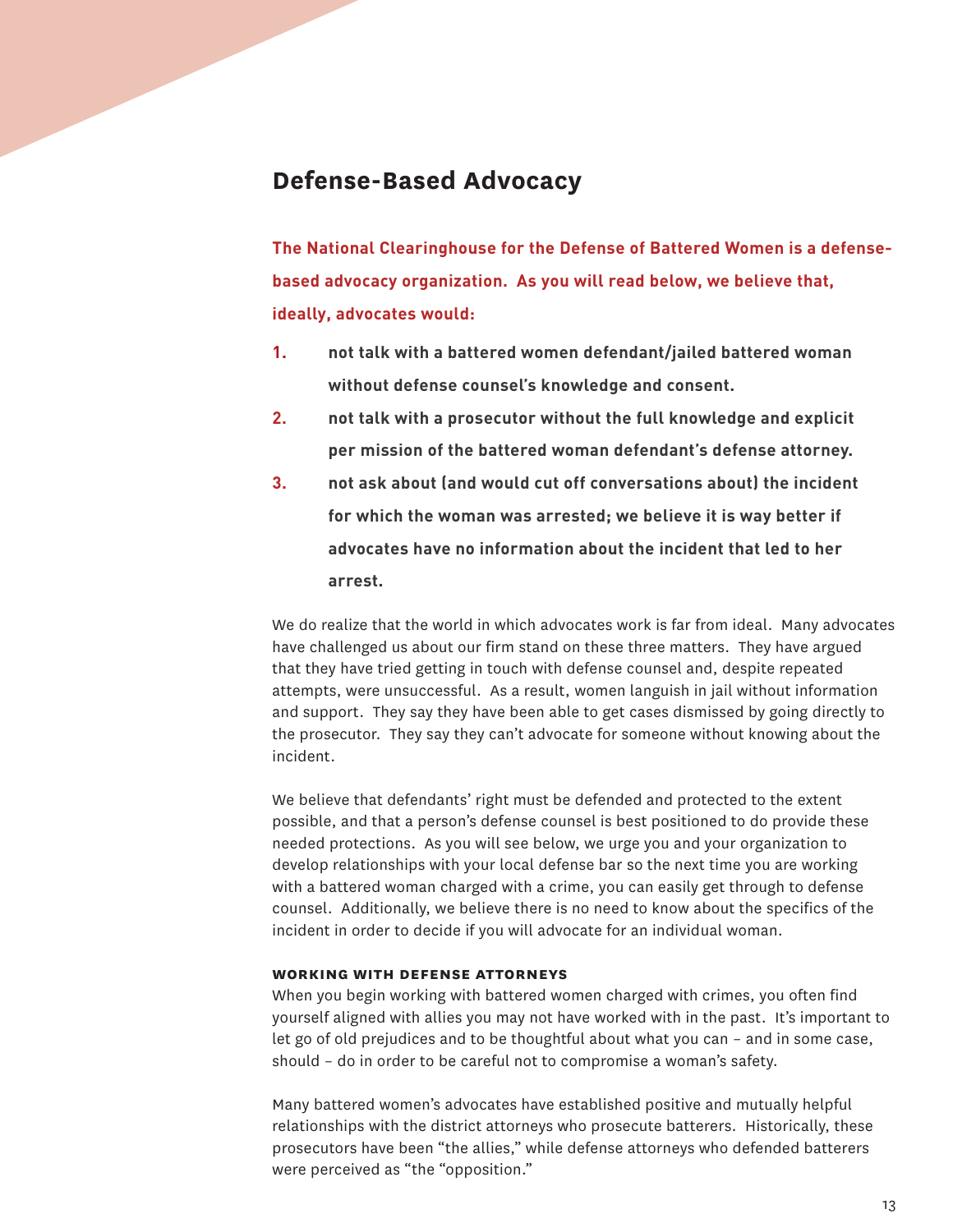#### **DEFENSE-BASED ADVOCACY**

But effective advocacy for battered women charged with crimes often includes forging new alliances. Contacting a battered woman's defense attorney is an essential first step. In addition to making contacts with defense attorneys regarding a specific case, it can be useful to develop ongoing, working relationships with defense attorneys in your area.

You also have the opportunity to help women charged with crimes (and their families) let go of uninformed prejudices about who is a "good lawyer." It's a common misperception that a public defender is a poorly qualified lawyer who should only be used as a last resort by someone who cannot afford to pay for a private attorney. Experience at the National Clearinghouse contradicts this quite strongly. In fact, most often, public defenders have a lot of knowledge and experience about the criminal legal process. They often understand ways that cases that involve battering can be tried successfully. By contrast, many private lawyers have little or no experience in criminal law or in cases of battering. Their practices may consist of wills and estates, divorce law, business contracts, or auto accidents. Private lawyers, even expensive ones, may be very poorly equipped to help a battered woman facing a criminal charge.

One preliminary strategy that some advocacy programs use to strengthen their relationships with defense attorneys is to set up a meeting with an allied or sympathetic and concerned public defender or other defense attorney(s) (especially if the community does not have a public defender system). The goal is to learn more about the criminal legal process from a defendant's perspective. Public defenders may have a basic flow chart prepared already that shows the steps from arrest through the final disposition of the case. If not, they may be willing to briefly run through this with you, or to review a chart that you prepare for women in jail.

Subsequently, you and/or your agency's executive director might want to set up a more general meeting with the chief public defender. In this case, the goal would be to let the public defender's office know that your program recognizes that many battered women are being charged with crimes in your community, that your organization hopes to be an ally to the defender's office in their representation of clients who have been battered, and that you are invested in developing a good working relationship with their office.

This process of meeting with public defenders lets you introduce your agency to the public defenders, demonstrates your commitment to working with battered women defendants, and lets them know what you can do to assist some of their clients. Public defenders may not be aware of community-based advocacy program or may be accustomed to viewing your program as their "opposition." By contacting public defenders and acknowledging their expertise, your interest and willingness to work with jailed women, and your need for information to more ably assist battered women defendants, you can help defenders appreciate who you are and what you do as advocates.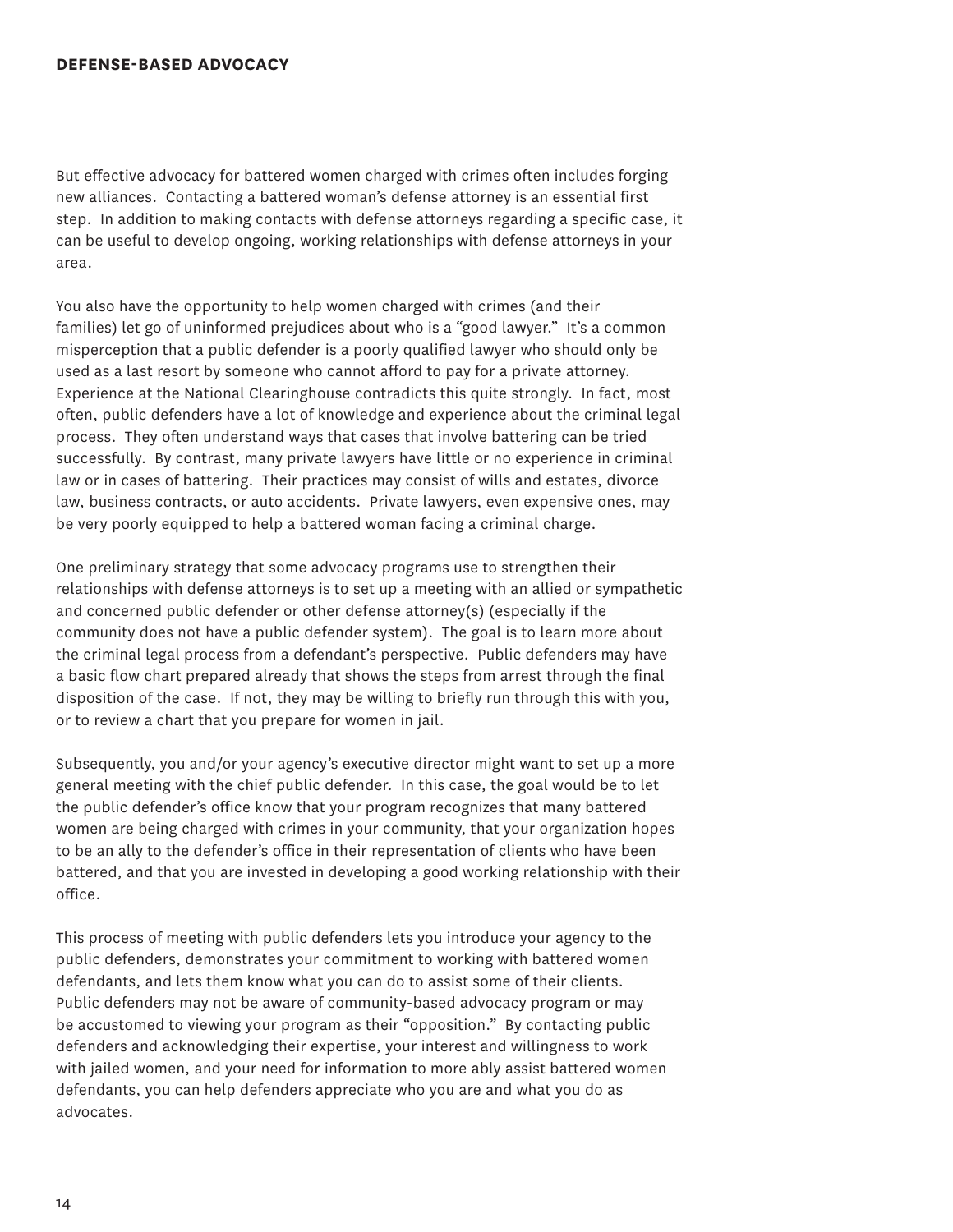#### **basic guidelines**

#### **(especially if the world were ideal…)**

1. You would always talk with the defense attorney before contacting a battered woman facing criminal charges and/or in jail. 3

2. You would not talk with the woman about the incident for which she is charged.

3. You would not contact the prosecutor without the knowledge and explicit permission of defense counsel.

As a result, defense attorneys may be more willing to see your program as a resource in the future. This is a distinct benefit for you and for the battered women defendants with whom you work. In addition, you can begin to educate defense attorneys about the myths and misconceptions about battering. Defense lawyers, prosecutors, judges, and juries often lack a basic understanding about the dynamics of battering. Information about the realities of battering and its effects can only help defense attorneys present a stronger defense for battered women charged with crimes.

**talk with defense attorney before meeting with a defendant** It is important to meet with (or talk to) the woman's defense attorney *before going* 

*to see a jailed battered woman (or a battered women defendant out on bail)* to discuss confidentiality, to clarify your role, and to assure the attorney that you will avoid talking about any facts of the case. The defense attorney may also be able to help facilitate getting you clearance to enter the jail, perhaps even as a member of the defense team (this can be helpful in preserving the defendant's confidentiality).

What do you do if you don't know who a woman's attorney is, or if she has not been assigned one yet? Defendants who cannot afford an attorney will be appointed one by the court, and they are often – but not always – assigned by the time of the arraignment (the arraignment is the woman's first appearance before a judge, where charges are read and the defendant pleads guilty or not guilty).

You can try calling the public defender's office, if one exists in your area, to see if they represent the woman with whom you want to work. For public defender's offices in larger jurisdictions, defendants might not be assigned to a particular attorney right away, but at least the office should know if the office is representing her, and you can ask to speak to someone about your interest in seeing her at the jail.

If there's no public defender's office, then call the court clerk to ask if the defendant has been appointed an attorney, and if so, ask for that person's contact information. If you cannot get the attorney's contact information, ask the court clerk when the next court appearance is scheduled and in which courtroom. If possible, attend the hearing, since it would be a good opportunity to introduce yourself to the defense attorney in person. Also, information about court hearings, charges, and attorneys may be available on the internet in certain jurisdictions.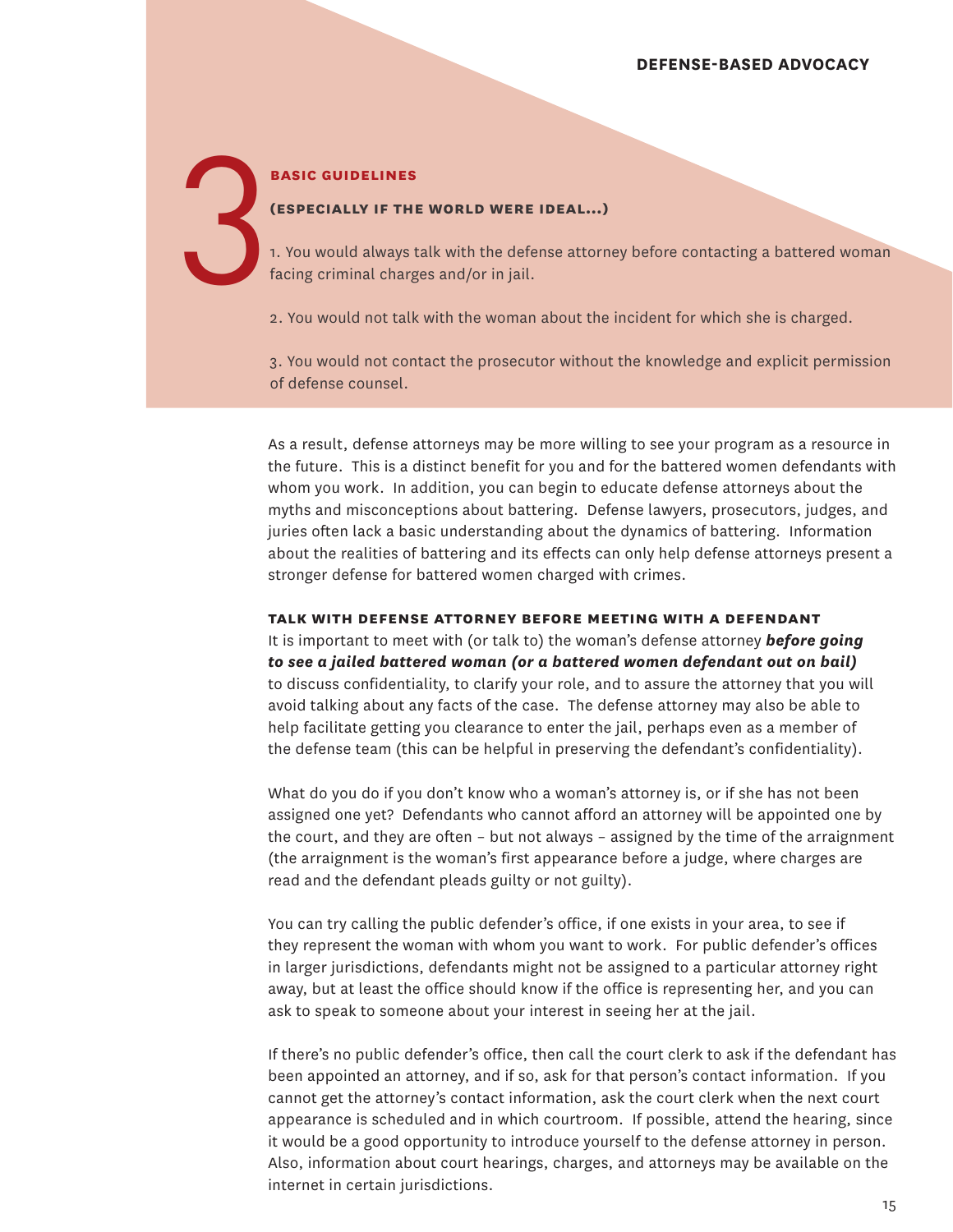#### **DEFENSE-BASED ADVOCACY**

#### **but how can i advocate if i don't know what she did?**

Sometimes advocates struggle to understand how to advocate for a woman charged with a crime when we at the National Clearinghouse suggest that advocates avoid discussing the incident for which she was arrested. If that includes you, then we invite you to ask yourself: Is there anything a woman could have done during the incident for which she was arrested that would preclude me from advocating for her (assuming you determine through your usual screening/intake method that she is a victim of battering)?

Many women come to our programs who choose not to share parts of their lives with us; yet we are willing to advocate for them (once we've determined they are a victim of battering and/or sexual assault, or whatever your program guidelines require). Sometimes, we may be aware that a woman is choosing not to share information with us, but often we have no idea. But we do not need to know every detail of her life in order to determine she is battered and could benefit from our services.

At a minimum, when we advocate for women charged with crimes, we must make sure we do not do anything that jeopardizes her criminal case. At the National Clearinghouse, we are fond of urging advocates to remember that "whatever you say can and will be used against you" is true for those with open criminal cases. As a result, we urge advocates to avoid talking about the incident.

We believe that if your program formally chooses not to talk about the incident, it helps protect the defendant and your program. If everyone in your community knows you do not talk about the incident, it will:

- probably increase the likelihood that defense counsel will allow you to see the defendant.
- probably decrease the likelihood that the prosecutor will try to subpoena your records.

If the woman herself wants to talk about the incident, you can let her know why you feel it is in her interest for you not to hear about it. You can urge her to talk with her attorney. You can support her and talk about the feelings that come up about the incident (i.e., tremendous loss, fear, disbelief, etc.). Just avoid talking about the facts.

#### **should i contact the prosecutor?**

Sometimes, advocates may wish to use an existing relationship with a prosecutor to assist a battered woman defendant. This may seem like a logical strategy, because such relationships have served battered women in the past, or seem likely to be helpful in your current situation. When you're working with battered women facing charges, however, there are many reasons to be cautious.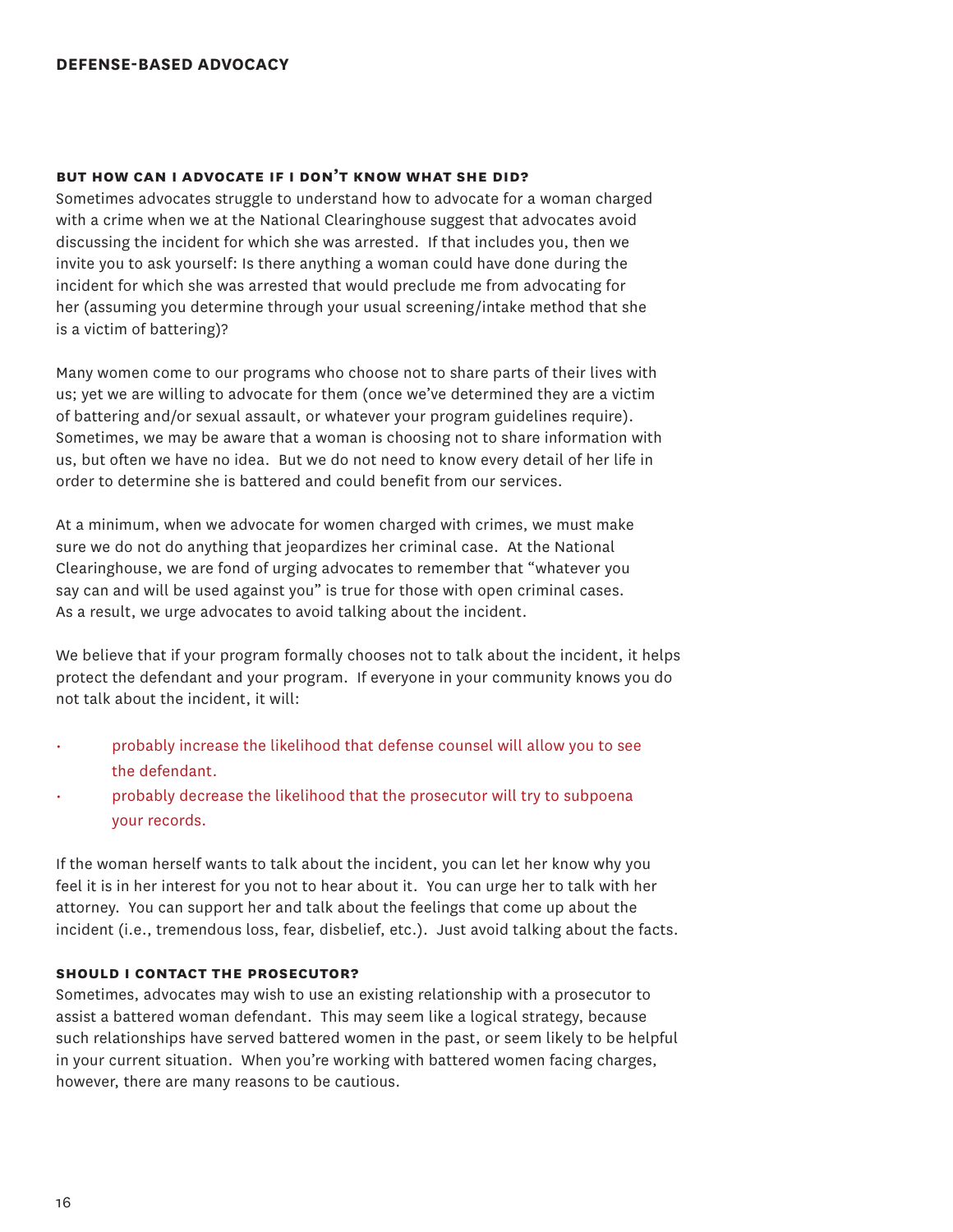As we mentioned above, in an ideal world, the basic rule to follow is:

• Do not talk to a prosecutor without the full knowledge and agreement of a woman's defense attorney.

There may be reasons you are unaware of that make it risky to go directly to the prosecutor with information about the case. For example:

- Maybe the defendant has not given a statement to the police.
- Maybe the defense attorney has decided not to present the history of abuse at that stage in the case because it could be used against the defendant as a motive for what occurred.

The bottom line is that the decision to share information with the prosecutor is the defense attorney's to make, in collaboration with the defendant. It may be that the defense attorney will welcome your offer to talk to the prosecutor, perhaps in collaboration with defense counsel.

In reality, we recognize that a lot of advocates have found that going directly to the prosecutor can be a successful strategy for the women with whom they work. In some situations, charges are avoided or cases are dismissed.

Yet even in cases where bypassing the defense and going right to the prosecution "works" in that particular situation, it's helpful to ask: for whom does it work? Perhaps it works for one or two individual battered women, especially the ones with whom it is easier to advocate (i.e., white women with no prior criminal record who previously sought advocacy services).

What about the women for whom the strategy doesn't work – or the ones for whom your program might not choose to go to the prosecutor immediately (i.e., poor women, immigrant women, women of color, women with prior records, transgender women, women who use drugs or alcohol, women whose cases have "bad facts")? What messages do you send to the prosecutor about such women when you do not rush to advocate on their behalf? Does the prosecutor then see them as "unworthy," and therefore guilty?

*If you have any doubts about whether or not to approach a prosecutor without the knowledge and consent of the defense attorney, please contact the National Clearinghouse for the Defense of Battered Women (toll-free: 1-800-903-0111, ext. 3); we can help you think through this complex situation.*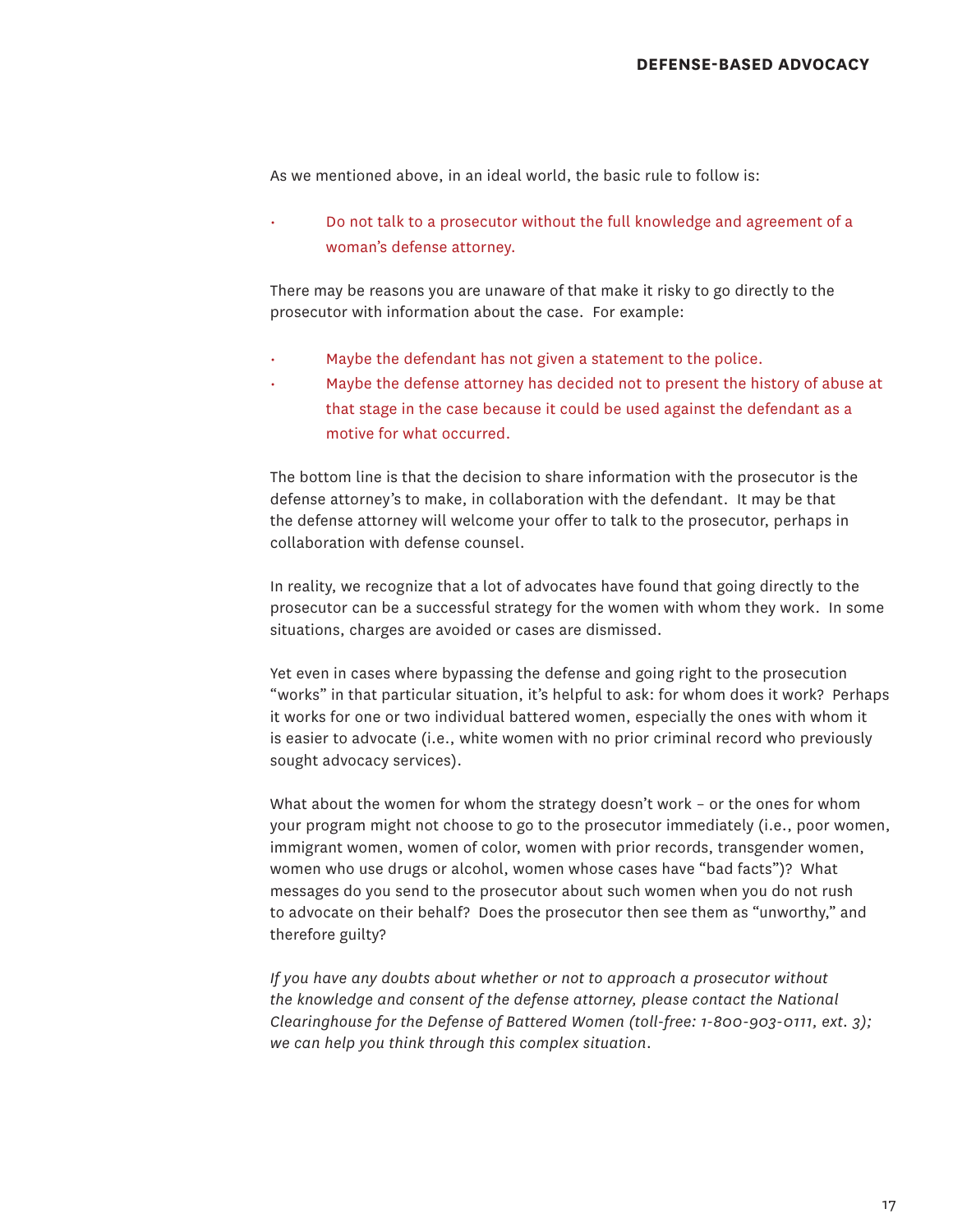**DEFENSE-BASED ADVOCACY**

**touchstone questions for advocacy**

**There are fundamental questions each advocate should ask herself when making any decision involving work with a defendant:** 

**"How could this strategy I am considering be used against this woman? Other women?"** 

**"Is there anyway it could backfire?"** 

**"In attempting to help, could I in fact be doing greater harm?"**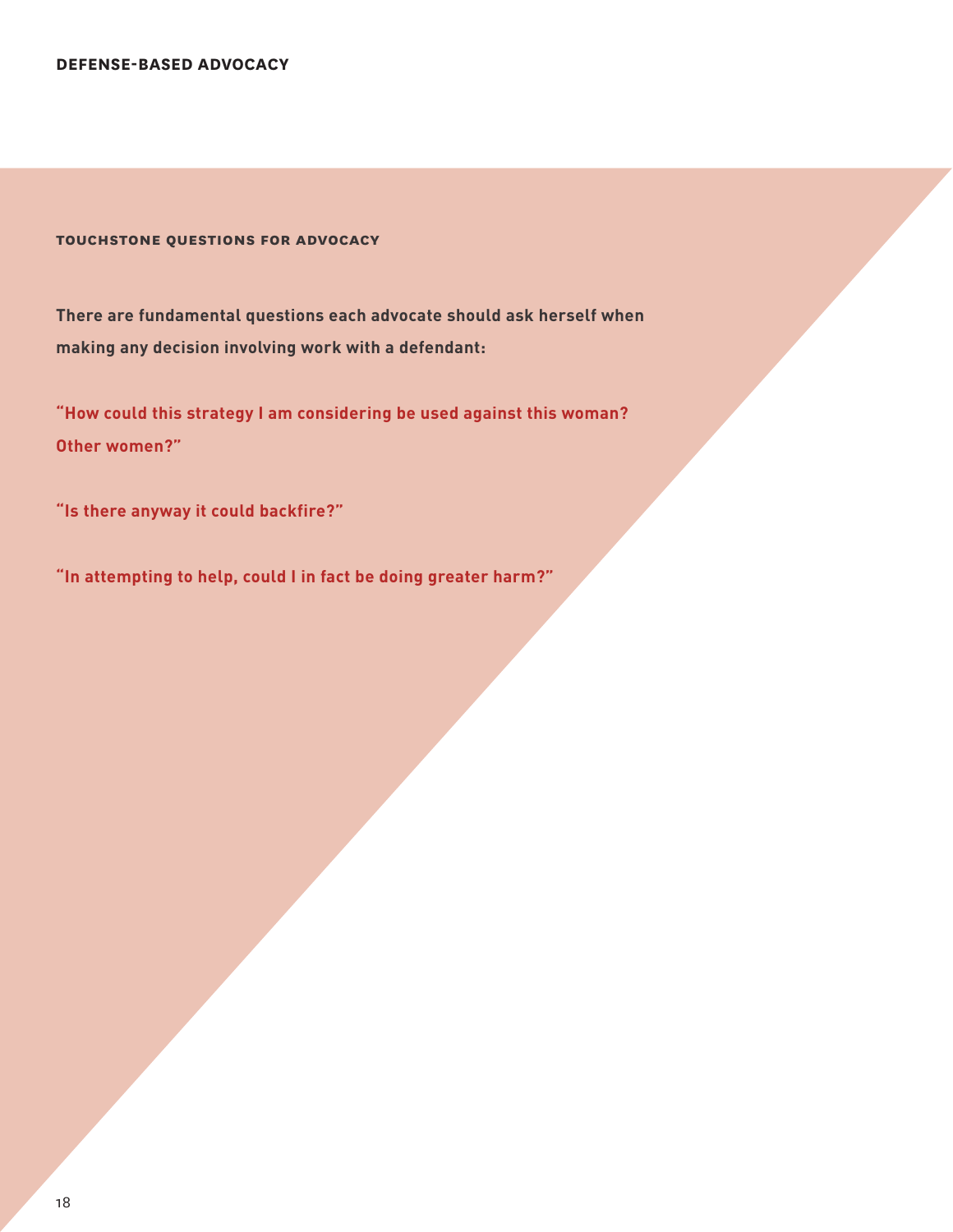# **Confidentiality**

As advocates, we are likely to be very familiar with the importance of confidentiality; it is critical in gaining and maintaining the trust of the women who turn to us for assistance, and in promoting their self-determination and safety. When we work with women who are facing criminal charges, however, confidentiality takes on even more significance; it is vital in protecting a defendant's rights.

There is a risk involved any time a defendant talks (or writes) about the facts of her case with anyone other than her lawyer. That risk increases dramatically for women who have not yet given a statement to the police.

#### **what does the law say about confidentiality for advocates?**

In some states, there are statutes that treat communications between a battered woman and her advocate as confidential, and therefore not subject to disclosure in court. However:

**There are various definitions of who may be considered a "battered women's advocate" and what types of communications may be protected (written, oral, one-on-one, group).**

**In many cases, those statutes are part of the civil code, and may not apply in the context of a criminal trial.** 

**In some states, there are no statutory protections at all.** 

#### **Even in those states with statutory provisions, advocate's records have been subpoenaed.**

Obviously, you do not want to do anything to jeopardize a woman's case. You do not want to be in a position to be subpoenaed and forced to testify or to turn over your records. This also means that it is critical to be very thoughtful about what, if any, notes you make in your work with battered women defendants.

Subpoenas are generally issued by prosecutors in an attempt to force an advocate to provide testimony that could be used against the battered woman defendant. If you are faced with a subpoena, there may be ways to fight it — feel free to call the Battered Women's Justice Project (1-800-903-0111, ext. 1. ) or your state domestic violence coalition for assistance.

*It is absolutely vital that your agency has clearly established policies in place before any subpoena is issued that requires you to testify or produce records. For assistance with developing such policies, contact the Battered Women's Justice Project at 1-800-903-0111, ext. 1.*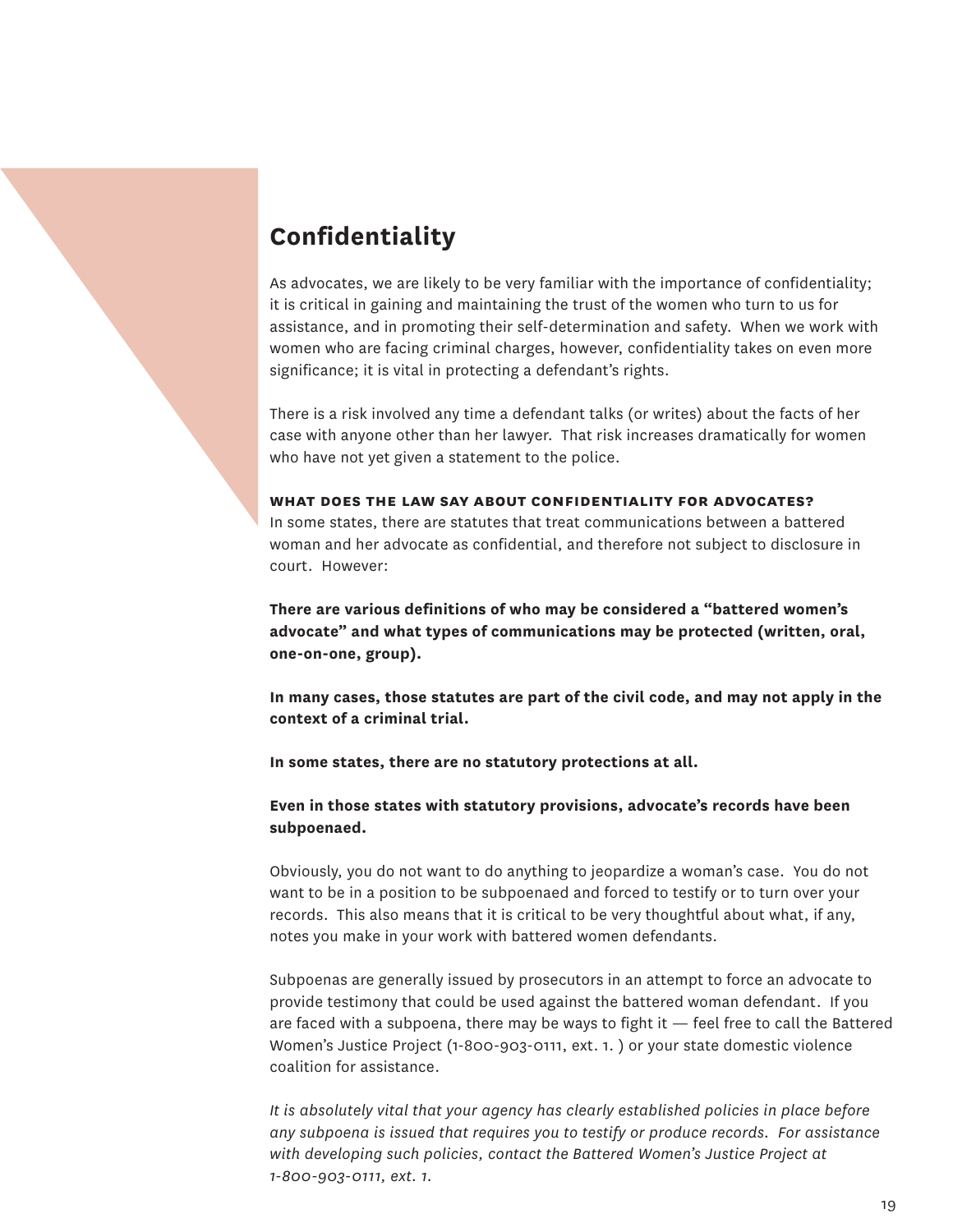#### **how can you best protect the women you work with, and yourself?**

Talk with  $-$  and if possible meet with  $-$  a woman's defense attorney before you begin offering her individual advocacy services.

#### **working with individuals**

As previously mentioned, in an ideal world, you would speak with the defense attorney of each battered woman who is a defendant before you speak with her. There are two main goals for this conversation:

- to discuss issues relating to confidentiality (i.e., Are your conversations protected by law or not? If not, are there things that can be done, such as "hiring" the advocate as a part of the defense team to create some protections?), and
- to clarify your role as an advocate.

In the real world, you may end up making difficult decisions about your ability to consult the defense attorney before connecting with the defendant. Much will depend on whether the defendant is involved in a fast-moving or slow-moving case, and what the risks are to the woman. In quick-moving misdemeanor cases, there may be a logic for dealing immediately and directly with the incarcerated woman.

For example, in some communities, defendants are allowed to accept plea bargains before they ever speak with a defense attorney. In this situation, an advocate can sometimes help a woman find a defense attorney who is knowledgeable about the consequences of accepting a plea bargain in a situation with ongoing battering. The advocate may also help the defendant with safety planning, arranging care for her children, and addressing other immediate concerns while she waits to consult with a defense attorney.

In felony cases, the risks are much higher for breeches of confidentiality. There's also a greater likelihood of the case going to trial and a higher risk of an advocate being subpoenaed by the prosecution (that is, forced to testify in court).

A helpful guideline is to *always talk with defense attorneys representing battered women facing felony charges before talking to the defendant.* 

#### **working with groups**

In some states, even if confidentiality between advocates and survivors of domestic violence is protected by statute, there is no protection when a third party is present (except for an official interpreter). As a result, *support groups are not considered by the law to be confidential communication, even though we might have organizational policies designed to protect group members' confidentiality.* Since groups are not confidential settings, it's very risky to have a defendant who is awaiting trial participate in a support group. We suggest that you reserve support groups for battered women who are in jail while serving out their sentences.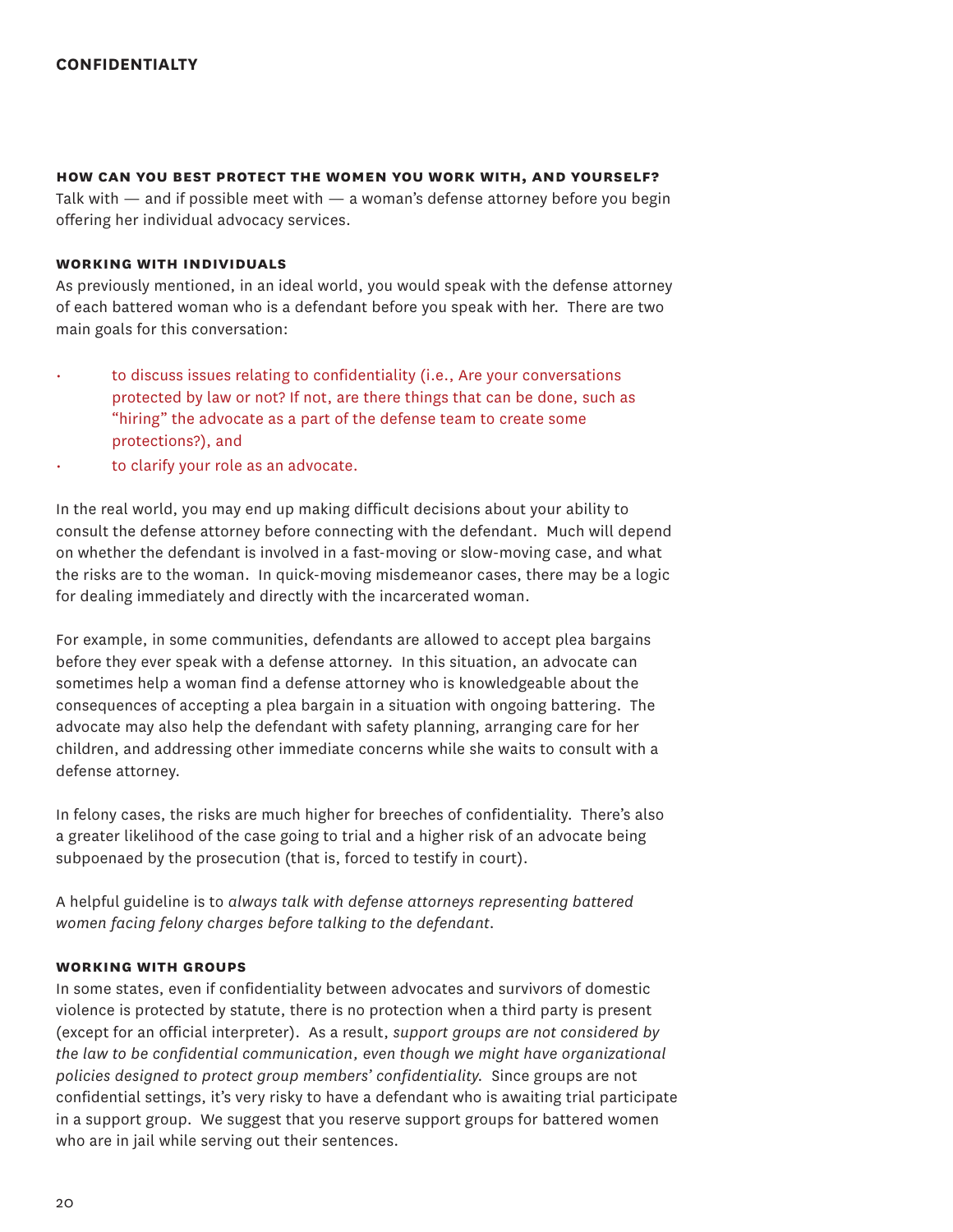To serve the needs of women awaiting trial, it's preferable to offer individual advocacy or group "information" sessions (not support groups). For example, one experienced advocate offers a series of group sessions on parenting issues for women in jail. These cover everything from how to talk to your kids on the telephone, to how to work with an abusive partner who has custody to make sure you get to see your children for regular visits.

#### **other strategies to best protect yourself and your clients**

1. Avoid discussing the facts of the incident for which the woman was charged.

Again, this is especially critical if a woman has not yet given a statement to the police. You do not want to create a record of the women's version of the events where no such record exists. Women may be completely forthright about the facts of the incident, but if the story they tell in court differs even the slightest from the story they told previously ("I was wearing a red shirt"; "My shirt was pink ") the prosecution will exploit that difference to create doubts about the woman's credibility.

2. It is absolutely critical to preface all the work we do by telling incarcerated women that we do not want to discuss any facts related to their case.

You may need to remind women of this several times. Some women may desperately want to talk, and may start to talk about the particulars of their case in a one-on-one session, an informational session, a conversation in the halls, on the phone, or by letter.

Remember that jail officials are entitled to read both incoming and outgoing mail (unless it is clearly marked "LEGAL MAIL" and addressed to an attorney). Jail officials may also record phone conversations.

#### 3. Try to find a private place to meet with defendants.

Even though overcrowding in jails is commonplace, and space is often at a premium, do what you can to find a private place to meet with women. Keep in mind that others may overhear your conversations with a woman in jail. Sadly, some women may try to use information they overhear to improve their own legal situation, at the expense of someone else.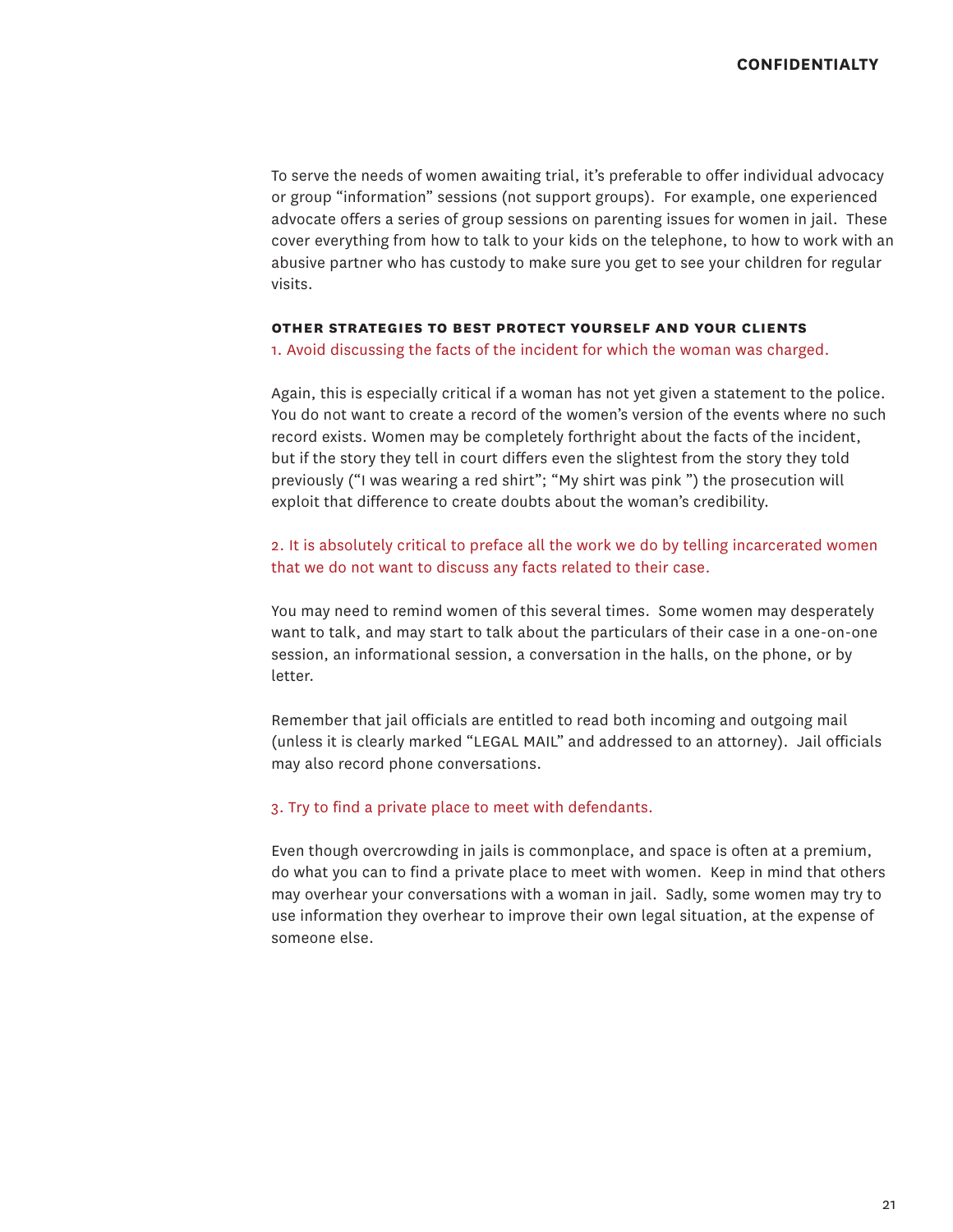## **Other Important Legal Issues**

#### **immigration status**

Incarceration and convictions can have severe consequences for a woman's immigration status, including deportation and threats of physical harm by the batterer's family living in the country of origin. If a battered woman defendant is an immigrant, she and her defense attorney should consult with an immigration attorney who is knowledgeable about the impact of criminal convictions on a defendant's immigration status. Please contact the National Clearinghouse for the Defense of Battered Women at 1-800-903- 0111 ext. 3 for referrals to attorneys with expertise on the immigration consequences of criminal charges and convictions.

#### **should advocates testify for the defense?**

You may be asked by a defendant and/or her attorney to testify for the defense. Sometimes, you will be asked to testify as a fact witness, and other times you may be asked to testify as an expert witness in a case.

When advocates are asked to testify as a fact witness, the purpose often is to verify that the defendant sought or received services from an advocacy program, to verify injuries that the advocate observed directly, or to otherwise confirm that the defendant is a "battered woman."

While such testimony may have potential benefits, it also carries several risks for the defendant, for other battered women charged with crimes, and/or for your agency. The defense attorney and the defendant may or may not be aware of the various potential risks of testifying.

For example, by testifying as a witness in one case but not others, you may contribute to the defendant appearing "exceptional" to the judge or prosecutor, who may then infer that other defendants are less deserving of support. Further, testifying about a case could create a "chilling effect" on other battered women if they see an advocate testifying in one particular case without understanding that you are testifying with the consent of the defendant and her attorney.

Finally, and perhaps most seriously, an advocate may make statements that are unintentionally detrimental to the defendant. If you have met with the defendant individually and she disclosed any details about her case, for example, then testifying about the services your organization provided may open the door to you being questioned by the prosecutor about other details. Also, testifying may open your agency's records up to scrutiny, which could have negative implications for the defendant or other battered women.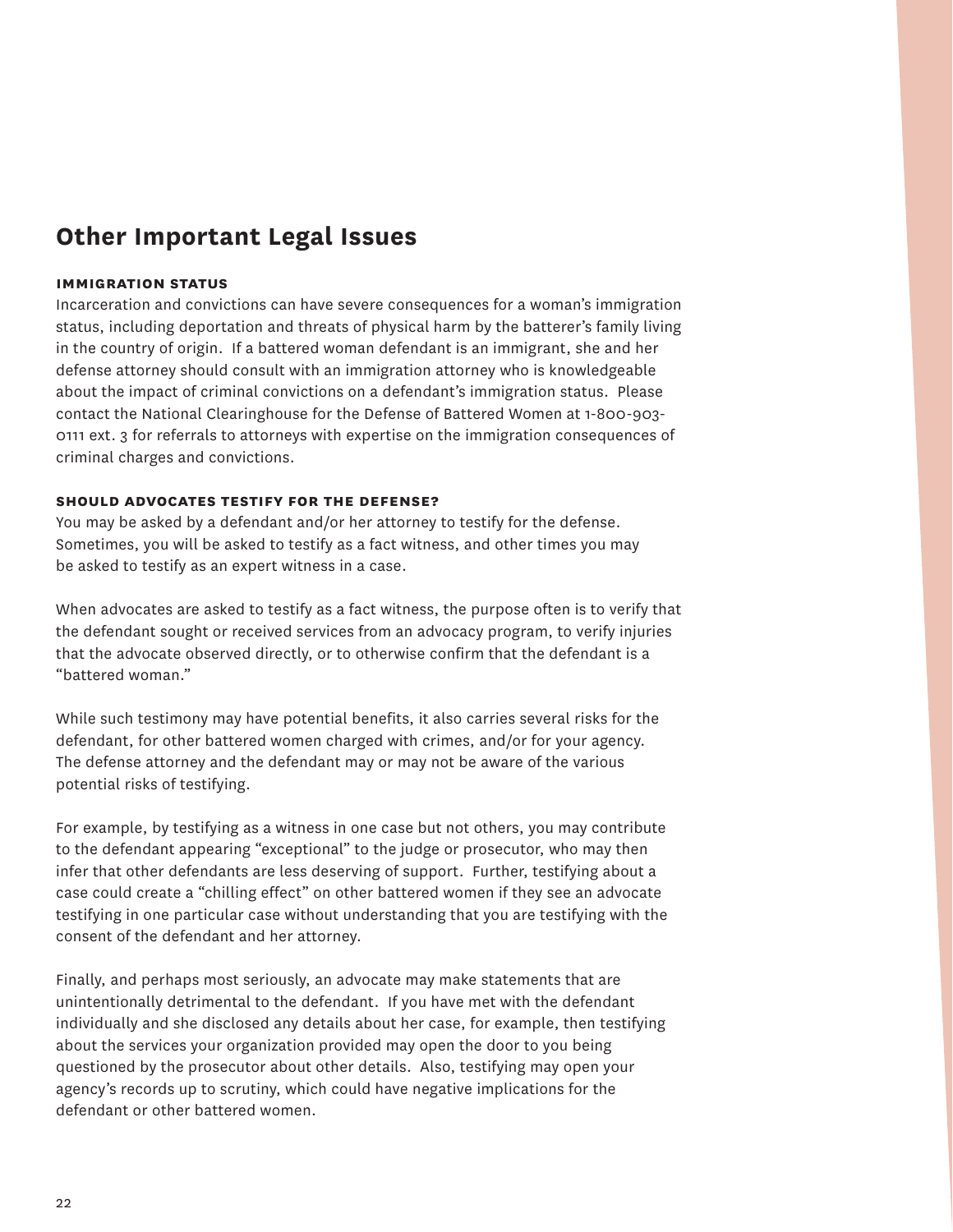You may want to ask the defendant and her attorney whether the information that the defense is attempting to verify or present could be brought in through other sources. Also, carefully weigh whether the information really adds to the woman's defense. At the very least, it may be advisable for someone from your organization who has not had direct contact with the defendant to testify, if collectively you decide that someone from your agency will testify, in order to limit the possibility of unintentionally disclosing information that could be detrimental to the case.

In other cases, the defense attorney may ask you to testify as an expert witness. Even though advocates have a great deal of knowledge about battering, it is usually in a battered woman defendant's best interest to hire an independent expert on battering and its effects. Such an expert usually will interview the defendant, thoroughly review the record, and perhaps administer forensic tests and/or conduct interviews with other people who are familiar with the defendant. These experts are well versed in the current research on battering and its effects. The judge qualifies such experts as "scientific experts" with specialized knowledge. The role of such an expert is very different from that of an advocate, and there are often very good reasons for maintaining separate roles for experts and advocates.

Given these complexities, if you are asked to testify as a witness for the defense, feel free to contact the National Clearinghouse for the Defense of Battered Women at 1-800-903-0111 ext. 3 to discuss this issue further.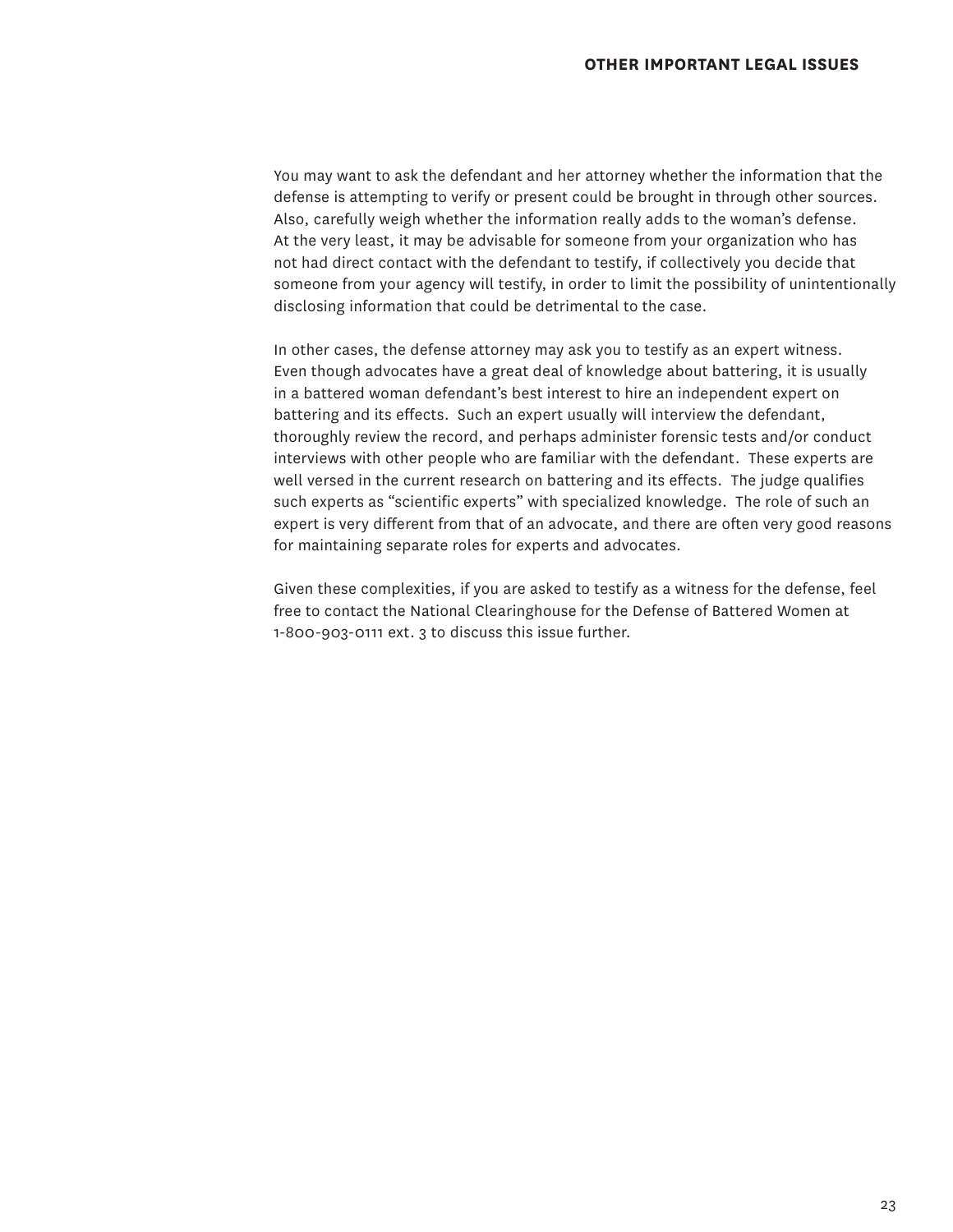## **Jail-Based Advocacy**

Later sections in this guide discuss approaches for different types of advocacy work (such as individual, group, or systems advocacy). When you're clear about the kind of work you want to do, the next hurdle involves determining who needs your help and contacting the jail to request permission to work there. This may involve several steps, including calling the jail, following-up, following proper procedures, and learning and following the rules and regulations of the jail.

#### **strategies for identifying incarcerated battered women**

How does an advocate identify and reach out to women who need services? You might hear about a case through news reports, or find that a woman has been arrested who you've already been working to assist. You may get a call from someone close to the defendant (i.e., a friend, family member, attorney, or other advocacy program) who asks whether you can meet with the woman in jail.

Another approach to identifying battered women charged with crimes is to start going regularly to meet with women in jail to do information sessions, or to start a regular advocacy project at the jail.

Once you have determined that you want to meet with a battered woman (or battered women) incarcerated at the jail, how do you figure out whom to call at the jail, or where to start?

#### connect with other agencies that go into the jail

It might be helpful to start by asking around at other community-based agencies (such as H.I.V. prevention programs or substance abuse treatment programs). Find someone in your community who is already going into the jail on a regular basis. Ask these contacts about their experiences of working with people at the jail, and ask who can help you with permissions and clearances. They might be able to help pave the way for you  $-$  or not. Be sure to ask other agency staff about their relationship with the jail administrators. In some cases, it may be helpful to be associated in the jail administrators' minds with another community-based program; in other cases, an association may not help you.

#### Call the jail

If you don't know of other programs that are going into the jail and don't know how else to start, you can figure out whom to call by going to the government listings in your local phone book or on the internet. Search under "Jail" or "Courts" or "Sheriff's Department" in your jurisdiction.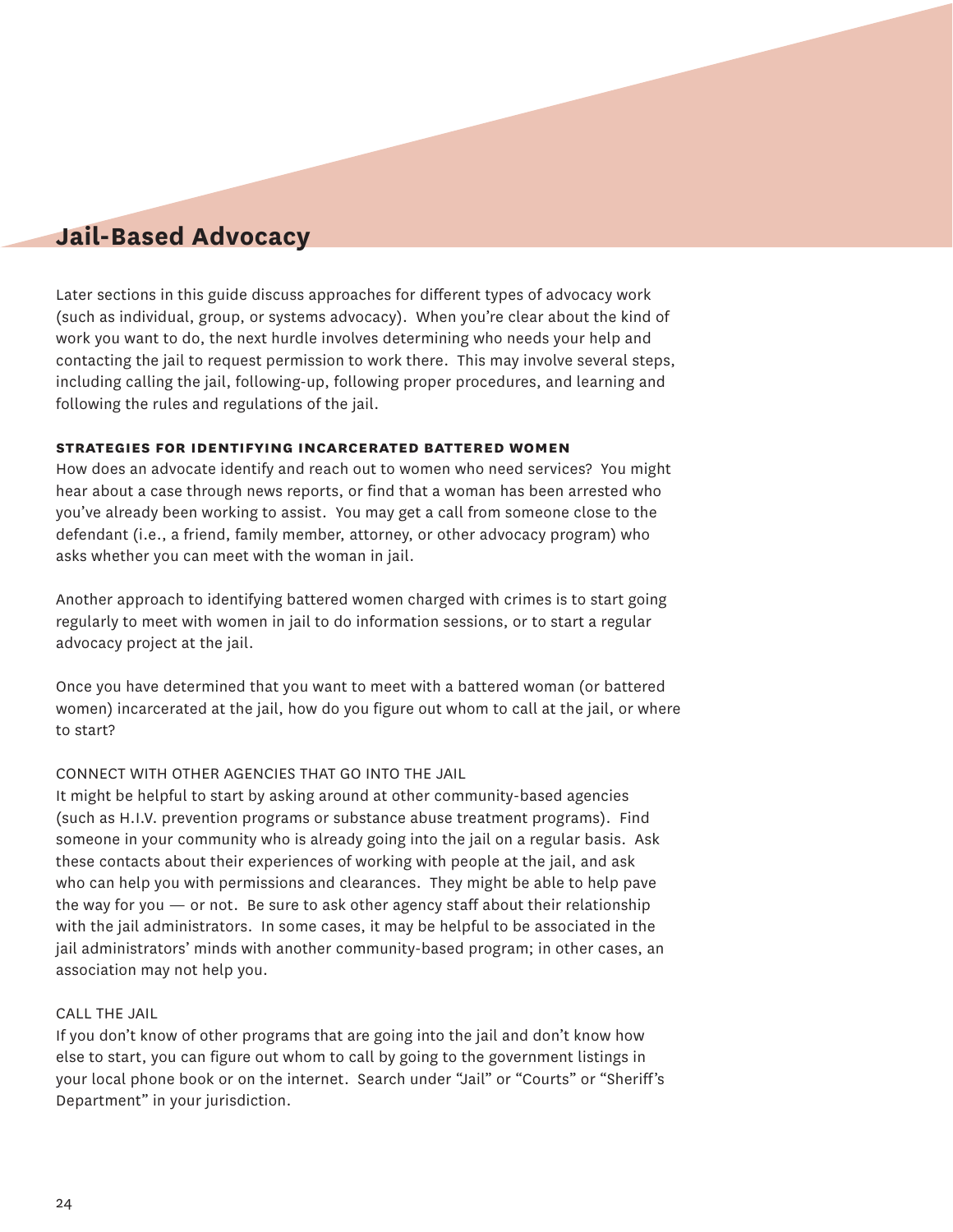You may want to start by asking to speak with:

- Director of Inmate Services
- Director of Volunteer Services
- Director of Programs
- A social work supervisor

These positions may or may not exist depending on the size of the jail in your community.

Explain the services you wish to provide and ask what you need to do to receive authorization. It may make sense to begin by being very general about the services you wish to provide (i.e., "providing support to women who have experienced domestic violence"), rather than being unnecessarily specific (i.e., "I want to provide information and support to battered women charged with crimes and their defense attorneys to help ensure that every battered woman defendant in our community has a fair trial").

Each jail operates differently. Some have a top-down approach, and you may be told that you need to speak (or write) directly to the Warden. Other jails may require you to work your way up through several layers of administration.

If you call one of the people listed above and explain what you are interested in doing, the person you speak with may be able to help you understand how to go about getting permission. Jails are bureaucracies, so be persistent. It can take several rounds of phone calls before you speak to someone who can help you.

#### Follow-up

You will generally need to follow-up your early phone conversations with:

- A written request,
- An in-person meeting,
- Or both.

Meeting with the jail staff can be very helpful. They can provide important information about existing services and about gaps they see in the services they are able to provide. You may find that the more the staff at the jail "buy-in" to your services, the easier it will be for you to provide quality advocacy.

It may be helpful to meet with two sets of people:

- Jail administrators (such as the Sheriff or Warden), and
- Staff with whom you will be having more regular contact (such as the Social Work Supervisor or Director of Support Services).

For example, you may rely on social workers at the jail to refer women to you.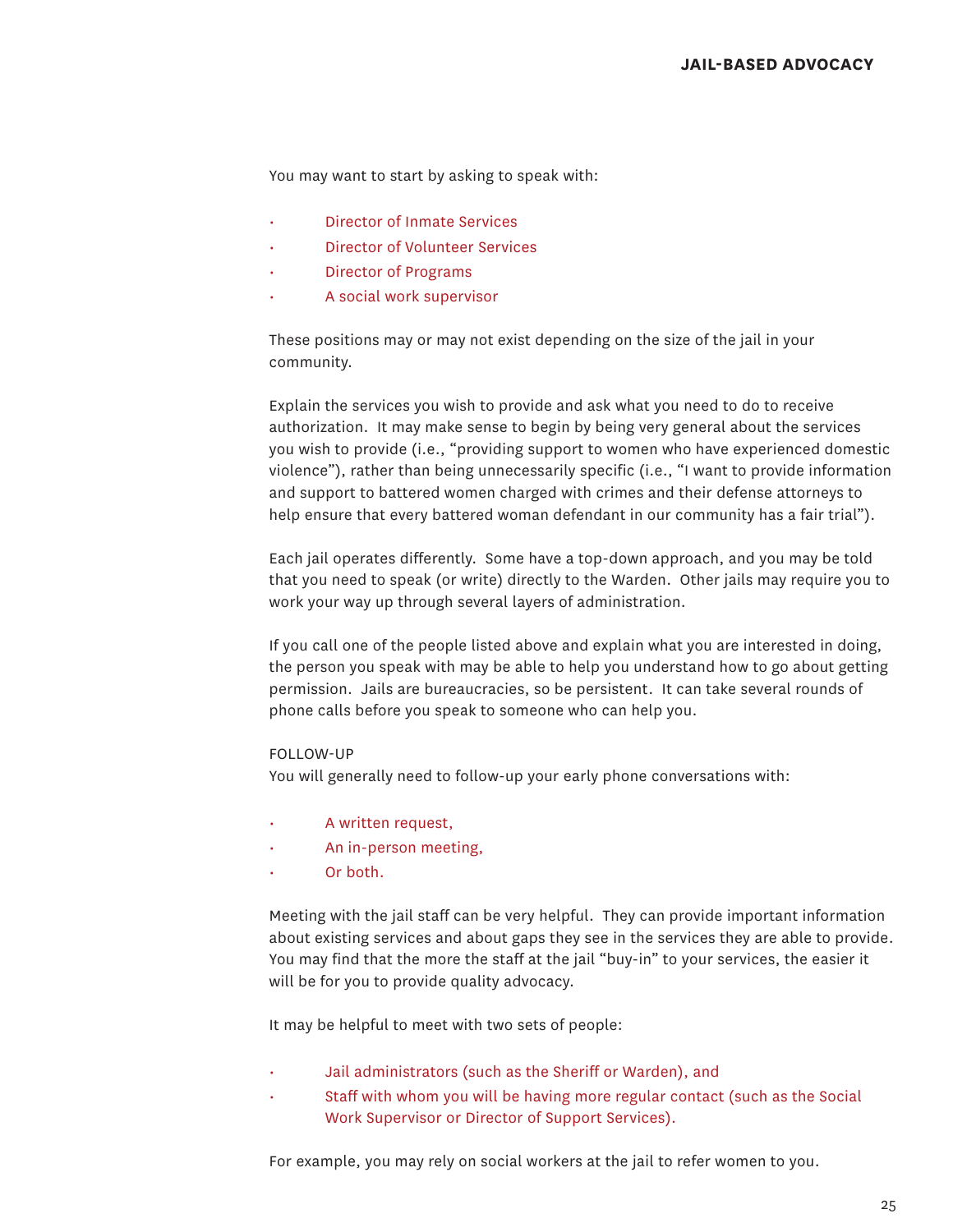The better they understand what you offer, the more likely they are to make appropriate referrals.

A meeting may also help you gain a clearer understanding of the needs and responsibilities of the staff at the jail. For example, if you learn that social workers have caseloads of 100 women, you will have a better sense of what they can and cannot do.

FOI LOW THE PROPER PROCEDURES *Your personal background*

You may need to supply fingerprints and personal information so that the jail can conduct a criminal background check on you. If you were previously incarcerated, be up front with that information. Some jails welcome volunteers who were formerly in prison or jail, because they recognize that they are often especially well informed and impassioned advocates. The jail may require that a certain period of time has passed since your last arrest or incarceration, however. Other jails may have stricter policies that permanently prohibit formerly incarcerated people from volunteering.

#### *Contracts: pluses and minuses*

Some jail administrators might recognize the benefits of having an advocate come in to work regularly with battered women in custody, and they may offer to contract with your organization for regular services (such as a support group or regular information session).

If you are considering working under contract with the jail, read the contents of any contract carefully (as you would with any contract). Ask questions about any provisions that have not been fully explained. You may want to ask a lawyer to help you understand everything in the contract before you sign it.

You might also want to consider the implications of such a contract on your advocacy strategies. If you are a contract employee:

- How does that affect your confidentiality?
- How will it affect the way that women who are incarcerated at the jail see you and interact with you?
- Will you be prohibited from engaging in any of the advocacy strategies that you would ordinarily use?

Such a contract may still be in the best interest of your organization and the women with whom you work, but it's important to consider the potential impact on your work and the women you want to help before you make a decision.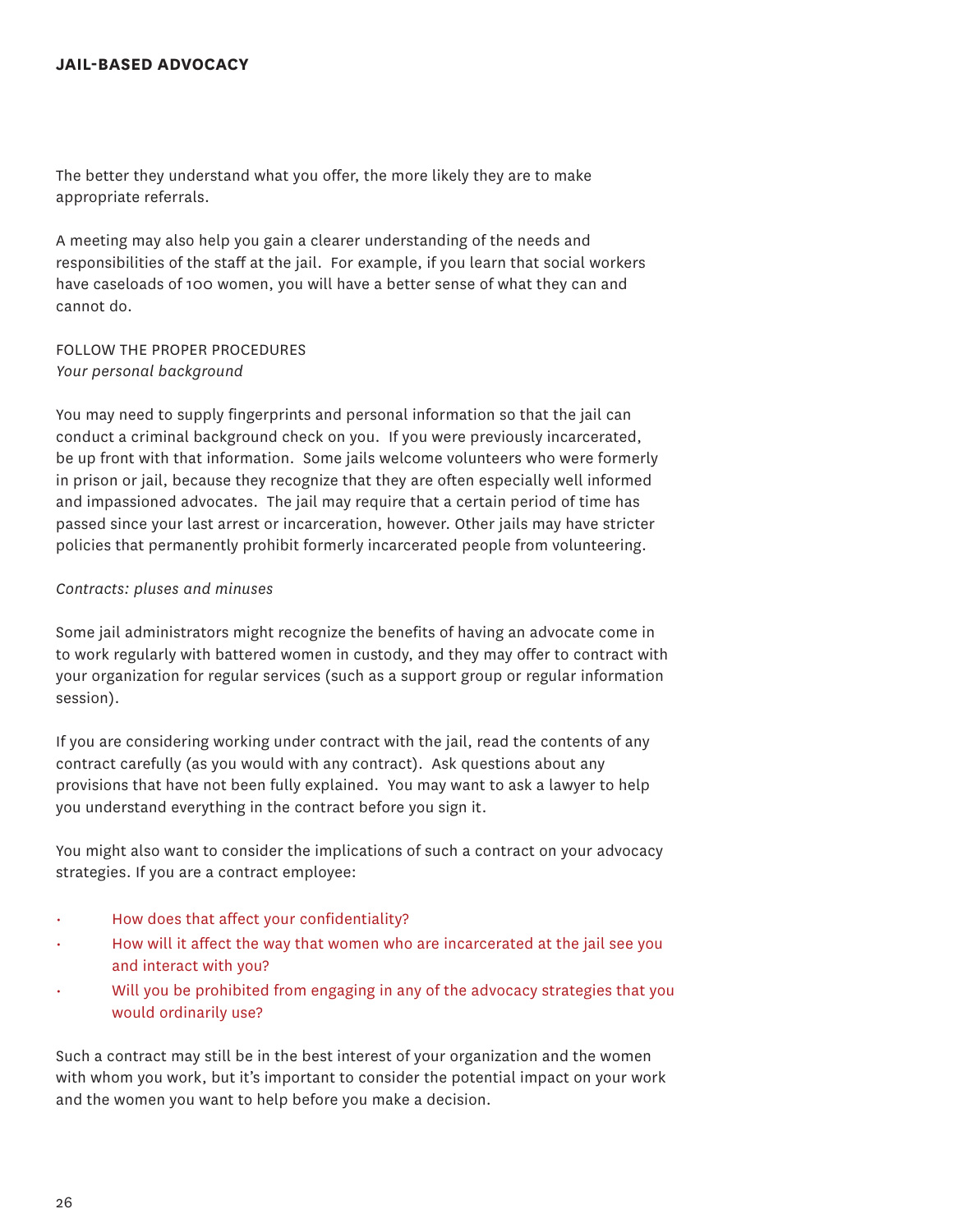#### *Orientation/training*

You may get into the jail by joining their volunteer program. In that case, you will probably need to attend an orientation or volunteer training. Some institutions require training only when you first begin to provide services; others require you to attend a yearly training session.

#### learn and follow the rules and regulations

You will be bound by the jail's rules and regulations, so be sure to obtain a copy of them in writing. Ask for verbal (or written) clarification any time questions arise. Be sure that you receive answers to the following questions:

#### *What materials can you bring into the jail?*

Are printed handouts acceptable? Does their content need to be approved in advance? Who gives this approval and how long does it take? What about books? Most jails will not allow advocates to give books directly to individual women, but they may allow book donations to their libraries. Are hardcover books acceptable, or must the books be paperback?

#### *What materials does the jail consider "contraband" (forbidden)?*

Obviously, illegal drugs and weapons of any type are forbidden, but other items that jails prohibit may be far less obvious. For example, it's possible that you may not be allowed to bring in:

- Chewing gum (it could be used to jam a lock)
- Paper clips, binder clips, rubber bands, or staples
- Pens that do not have a clear barrel (i.e., that are not "see-through")
- Prescription drugs or over-the-counter medication of any sort, even if it's for your own use

Can you bring in cell phones or pagers? What about umbrellas? Are handbags, wallets, and money allowed? What about coats and jackets? If such items are prohibited, will lockers be provided or must you leave them at home or in your car?

#### *What materials can you take out of the jail?*

Are you allowed to leave with any correspondence from women that you will mail or deliver to someone else? Are you allowed to take out any papers for them (legal or other)? Are you allowed to take notes of your conversations with women in jail? (Please refer to the section on *Confidentiality* for a discussion of some of the possible legal issues related to note-taking.)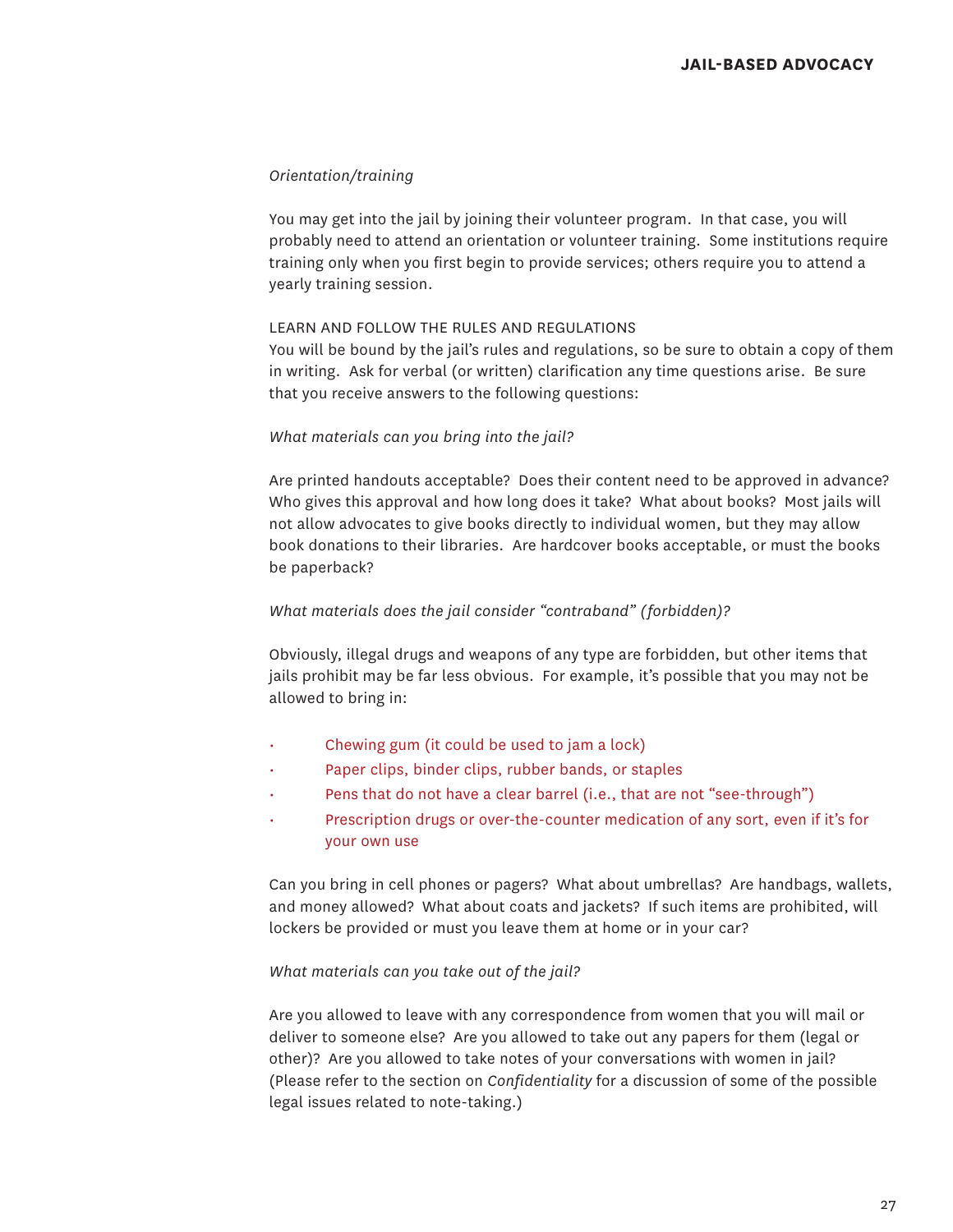#### **jail-based advocacy**

#### *Is there a dress code?*

Are sleeveless shirts permitted? Must women wear a bra? If so, is it ok if it has underwire? Are there any regulations about jewelry?

*Are there any restrictions about what times you can go to the jail, when you must leave, or how long you can stay?*

Are there any recommendations on when not to come (e.g. during the correctional officers' shift change, during meals, or during "count," when prisoners' movements are restricted while staff makes sure everyone is accounted for)? What about holidays or weekends?

#### *Are there any restrictions concerning your contact with women in jail?*

Is there a private space in which you can meet with women (see more about the importance of private meeting space in Confidentiality)? Can you meet with women who are quarantined (which is often true for new arrivals) or in segregation? Are you permitted to enter women's cells? Can you meet with juveniles, if they're at the same facility as adult women? Can the women you work with call you from jail (assuming they have access to a phone), or can they only work with you in person? Can you touch the women? If you are used to hugging women, you should be sure to know the jail rules before hugging a woman there. We would not want the woman to be punished because an advocate violated the rules.

No matter how thorough you are at the beginning, questions are likely to come up throughout the course of your work. The answers may be unexpected or even contradictory to your ideas of advocacy. Asking questions and clearing things ahead of time may be helpful. It can help to have the name and number for a contact person at the jail who will answer your questions or get answers for you.

At the same time, keep in mind that institutions such as jails that are organized to exert and maintain control over others often enforce rules in seemingly arbitrary ways. You may find that different staff have different information – or make different decisions – about what is permissible or possible for "outsiders" to do.

#### *What are the institution's policies regarding responding to women who are feeling suicidal?*

Hopefully you never will be in a position where you are talking with a battered woman in jail who is feeling suicidal. If it were to happen, however, it would be helpful to know ahead of time the extent of your obligations to report this to jail staff, as well as to have training in assessing and responding to someone who is feeling suicidal. Ask to review institutional policies on responding to suicidality, and know your own agency policies before meeting with women.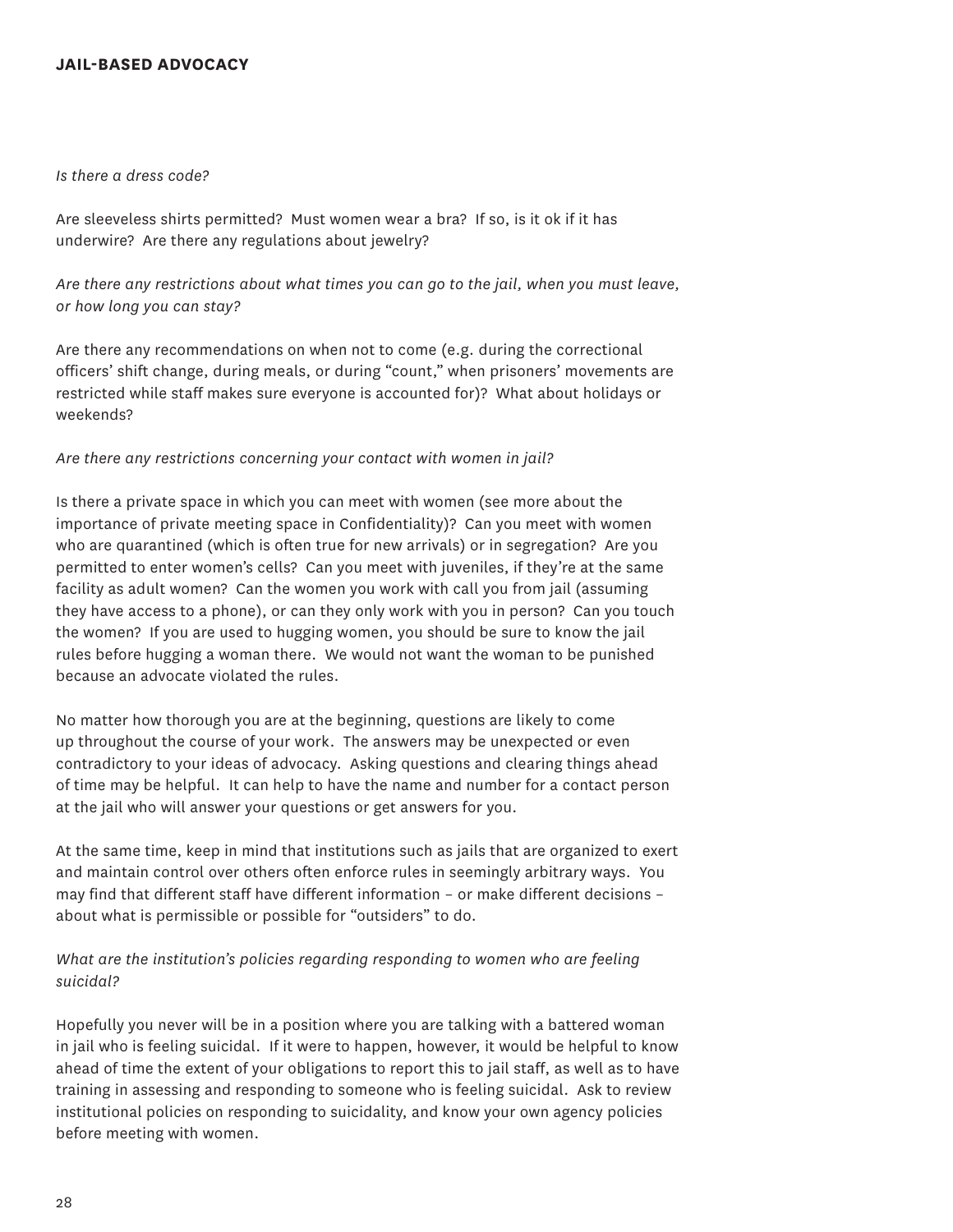Also, if possible, try to get information about what the jail's policies mean in practice. For example, when the jail learns that a woman is feeling suicidal, does she then have access to a psychiatrist or other mental health professional? Will she receive followup care and support from a mental health professional? Will she be stripped of all clothing and put into 5-point restraints on suicide watch? Will she be transported to the county hospital? Will she receive a disciplinary write-up?

Knowing this information before you are in a position to decide whether a situation rises to the level of mandatory disclosure to jail staff may help guide your conversation with the woman.

Be sure to follow the regulations of the jail (to the extent that the regulations are clear to you). Failure to do so can result in a cancellation of your authorization to enter, and it can make access more difficult for advocates in the future. It certainly won't help battered women in jail if this happens.

#### Working with Jail Staff

In order to advocate effectively, it can be critical to develop good working relationships with staff at the jails. This involves keeping communication open. Of course, do not disclose confidential information about the women in jail. What you learn from the women with whom you work in jail should not be shared with staff (unless you believe that a woman is a clear danger to herself or others).

Be sure to consult institutional and local policies, and with your agency and the defense attorney, regarding any reporting mandates you must follow that are exceptions to confidentiality (i.e., see above discussion regarding responding to women who are feeling suicidal).

Do let the jail staff know about:

- Any changes in your schedule
- Any proposed changes in the type of service you will be offering
- Any problems that are affecting your work

In addition to maintaining open and respectful communication with jail staff, however, it also is important to assess our attitudes and assumptions about the people who work in jails. Just as we may have biases about women who are incarcerated in jails, we often have biases about the people who work there. Is the social worker "good" but the correctional officer (CO) "bad"?

Anyone who has had uncomfortable or unjust dealings with law enforcement officers (either personally or through friends, family, and/or their community) can easily make assumptions about jail staff. These assumptions may or may not be correct regarding individual staff.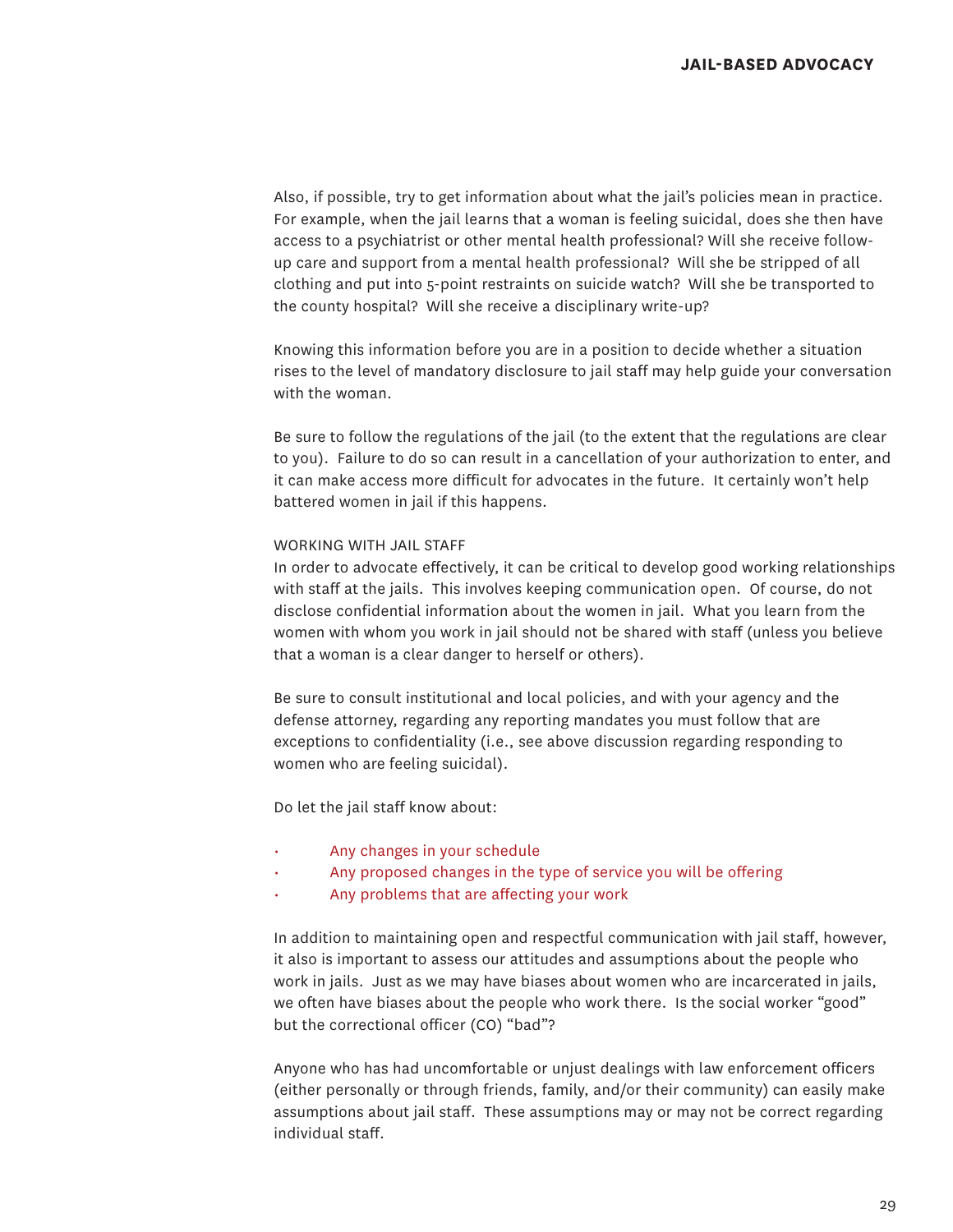Experienced advocates advise that you need to be "savvy" as you start work in a jail. "Correctional officers can be your best allies," says one seasoned advocate. For example, the COs sometimes provide emotional support to women between group sessions. And a large percentage of COs may have, themselves, experienced domestic violence.

Even when individual correctional officers are helpful, supportive, or "good," however, they still are agents of state control. Often, the conditions of incarceration (including actions by COs and other jail staff) re-create the dynamics of battering. Obviously, living in this environment and dealing with the staff – even the "good" ones – can be incredibly difficult for survivors of battering. (See section, *Why Work with Battered Women in Jail?*)

Instead of making assumptions, observe carefully and make decisions about people on a case-by-case basis.

### **mental preparation**

One experienced advocate cautions, "What's consistent [at a jail or prison] is inconsistency." This puts the burden on you to be flexible and patient. Try to build in extra time. Arrive early, and be prepared to stay late.

Remember that "security" is the primary concern of the jail. On any given day, you may need to wait a long time before gaining access to the jail — even if you're scheduled to be there. A unit may be on lock-down (i.e., all women confined to their cells); there may be a change in shift for the corrections officers; policies or personnel may have changed; or the person at the front desk may simply be having a bad day and decide to take it out on you by not letting you enter quickly. It may help you to keep in mind that the restriction and monitoring of your movements — and the sense of being rigidly controlled by others — is something that women in jail must live with all day, everyday.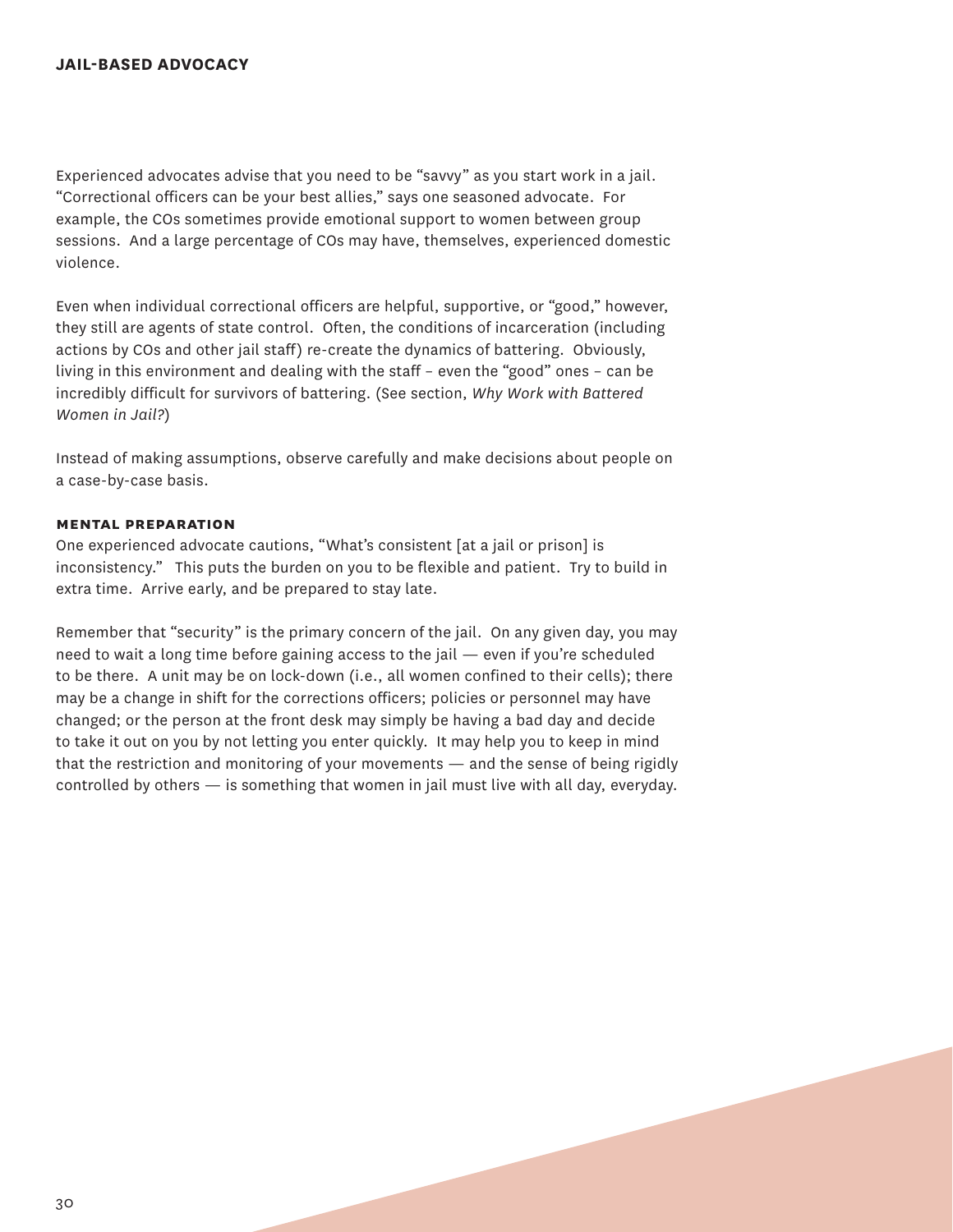## **Overcoming Barriers**

## **barriers to accessing the jail**

Sometimes jails are very welcoming to outsiders. Volunteer coordinators and social workers are well aware of the unmet needs of women in jail. They may be excited about the services you will provide. If the staff is convinced that your work is valuable, they may do more than simply provide information on how to proceed; they may champion your cause and speed your request.

Sometimes jails support advocacy efforts for their own practical purposes. For example, as one official at a New York jail explained, jail staff may believe that the more programming that's available, the less fighting will occur. This official and her staff not only authorize local agencies to work in the jail, but also support their requests for grants to fund their work.

You also may run into resistance. You may need to provide extra details about who you are and what you have to offer. You may also need to be flexible, adjusting what you offer to fit the needs and limitations of the jail.

Sometimes a jail's initial resistance relates to protecting the staff's "turf" – jail staff are often unionized or work under contract. It may be difficult to gain access to working with women in jail if your work is seen as an overlap of services already provided. It is highly likely that what you offer is not exactly the same as what is being offered by the jail, however. You may simply need to re-name or redefine the work that you do, to emphasize the difference.

The services you propose may also be perceived as a risk to security. Jails may be uncomfortable with certain language. Again, be creative and flexible.

#### **barriers to accessing resources**

Many advocates who currently work in community-based programs have expressed an interest in working with battered women in jail. Those programs are often over-worked and under-resourced, however.

And, as we have stated, this work can be complicated and difficult. Are others in your community already doing work in your jail? Are people in your state doing prisoner rights' work? If so, you might want to contact them. They may have already figured out who are the key people at the jail who are likely to be most helpful to you and can give you more information about what to expect. We suspect they will be happy to hear from you and to learn about new allies in this work.

Different types of programs require varying degrees of resources. An on-going, weekly support group in a jail involves a commitment of staff time and possibly of agency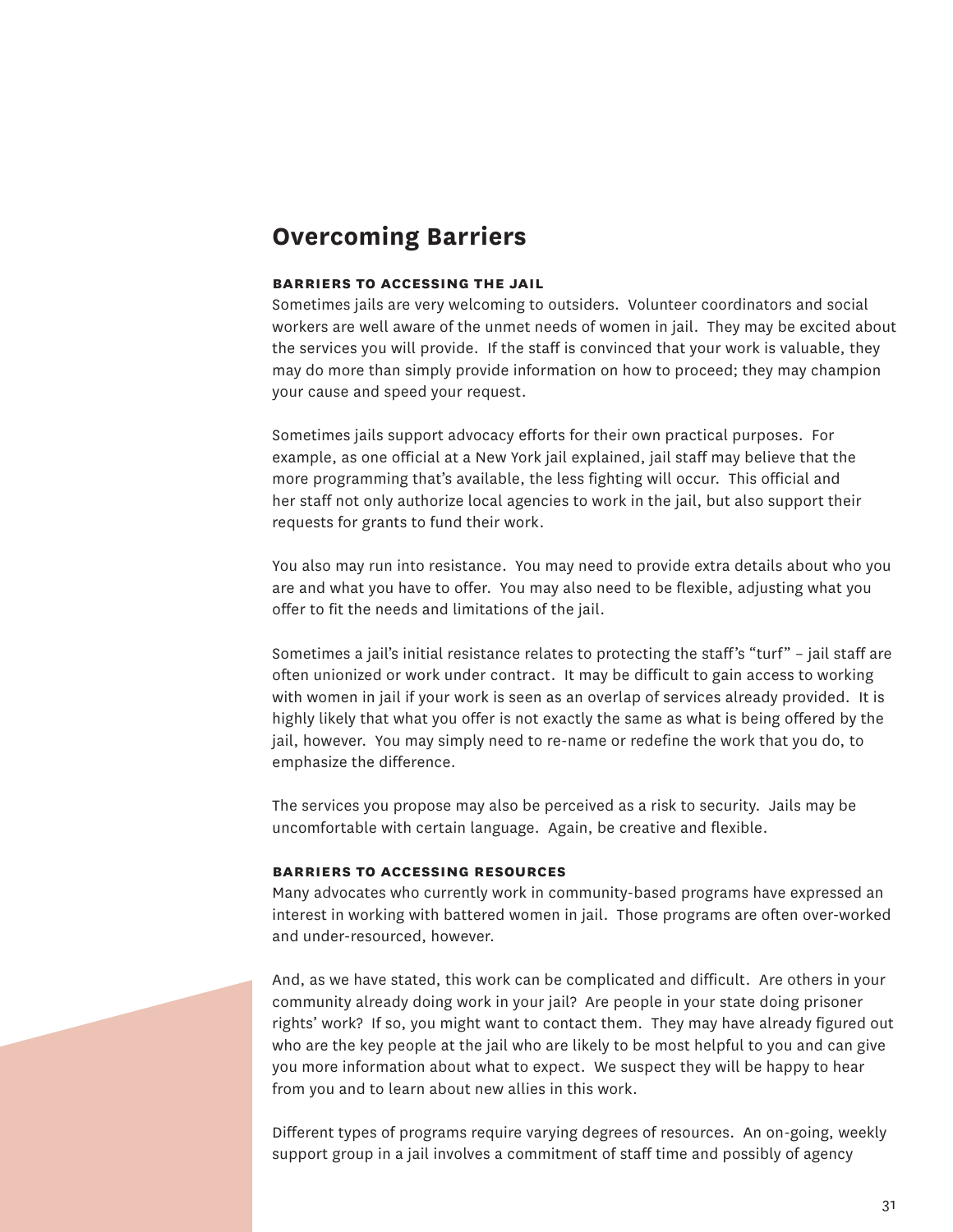## **overcoming barriers**

money. However, for an advocate to visit women in jail on an occasional, as-needed basis may require far less.

Many projects do not start out with funding to cover the costs of the work. Sustained jail-based advocacy, or expansion of existing programs, depends on adequate funding, however. It may be possible to secure that money through traditional funding sources for anti-domestic violence programs. It may also be possible to obtain a grant from a foundation that supports criminal justice work.

Some traditional funding sources that support battered women's agencies also prohibit their grantees from working with incarcerated women. This usually stems from the misconception that battered women in jail are violence "perpetrators." Perhaps this problem will eventually be resolved by challenging the misconceptions of the funders. If this is a barrier that you are encountering in your program, feel free to contact the National Clearinghouse at 1-800-903-0111 ext. 3 to see if the staff can help you strategize about addressing this issue in your community.

Agencies have responded to funding limitations in creative ways. It may be possible to assign jail-based advocacy work to individuals who are either partially or fully funded through an unrestricted source.

#### **barriers to gaining agency support**

Some advocates have found that their agencies initially hesitated to support advocacy work for battered women in jail. Aside from funding concerns, that hesitation may be related to fear of endangering relationships with prosecutors. Or, it may be related to an agency policy that focuses on providing services to "victims" or "survivors" of violence, and refuses services to "perpetrators" of violence.

Many advocates who feared the reaction of prosecutors have found that their relationships did not suffer when they advocated on behalf of battered women charged with a crime. District Attorneys may simply need clarification about your role. It can be stated this way: You advocate on behalf of survivors of domestic violence, some of whom are complainants or "witnesses," and some of whom are defendants. Your allegiance is to battered women (or "victims of ongoing battering").

It may also help to contact other advocates who have been doing this work to find out how they dealt with their concerns about relationships with prosecutors. Feel free to contact the National Clearinghouse for the Defense of Battered Women; we would be happy to put you in touch with other advocates doing this work.

In terms of your own agency's policies that seem to prohibit advocacy on behalf of battered women in jail, your interest in incarcerated women may present the perfect opportunity to review those policies.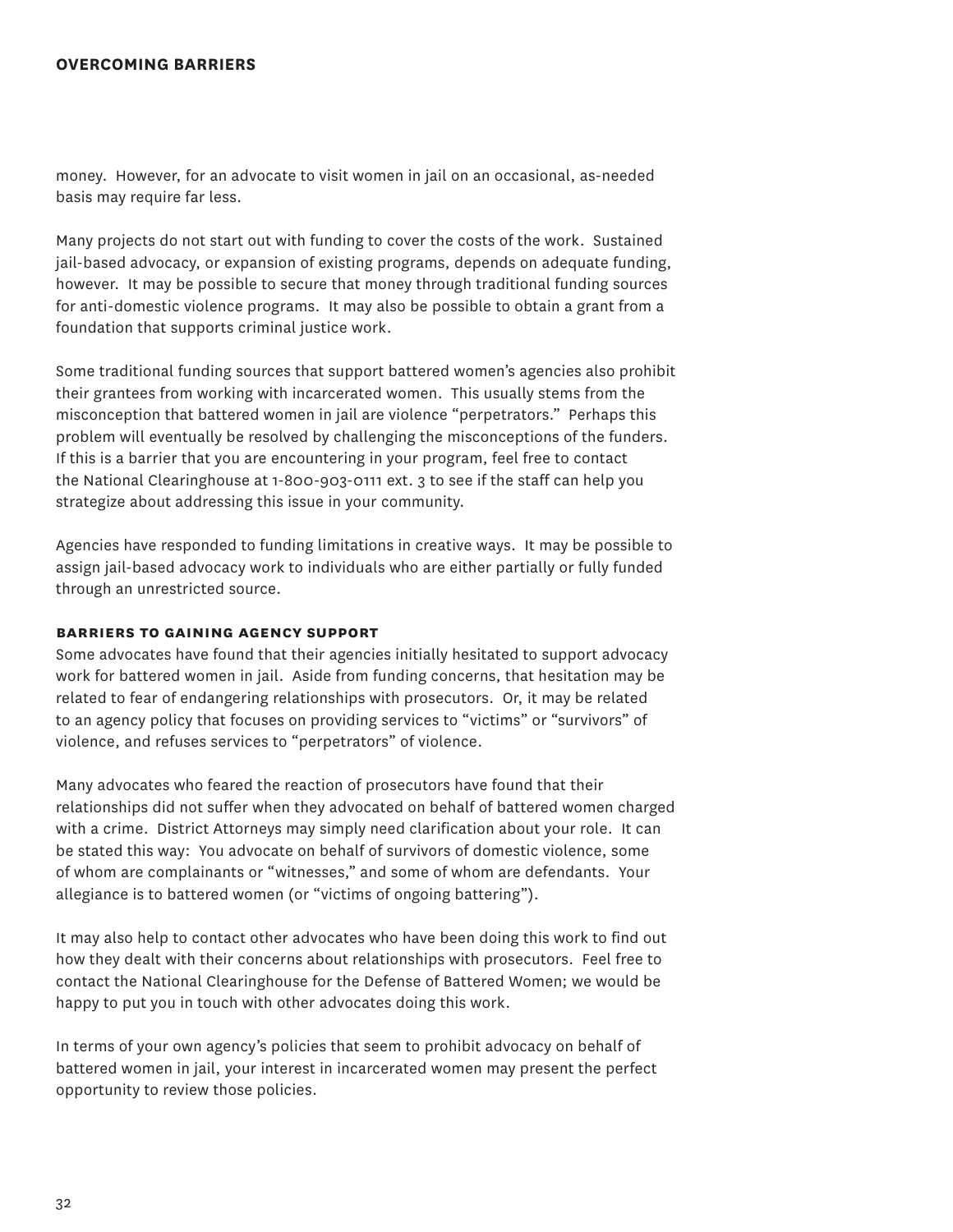- Why were they initiated?
- What is their goal and purpose?
- Are battered women who acted to protect themselves, or their children, really the people that "anti-perpetrator" policies were intended to exclude?
- Is there a way to re-think or revise those policies?
- If the mission of your agency is to provide services to battered women, shouldn't services to incarcerated battered women fall within the scope of the mission?

Individual agencies need to resolve these questions for themselves. But the very process of engaging in dialogue about such issues may help an agency develop a clearer sense of its purpose, its limitations, and its vision.

### **strategies for emotional self-care**

Working in a correctional facility is difficult emotionally. As Irene Kinkins, a social worker with decades of experience working with women in jail, commented: "Being behind bars does something to your soul."

The stresses of working with battered women in jail are often even greater than community-based advocacy. The layers of injustice can sometimes feel overwhelming, including:

- Racism (most jails in this country detain a shockingly disproportionate number of people of color)
- Systemic failures that lead to battered women being arrested
- Terrible conditions of confinement (e.g., medical neglect; no air conditioning in hot climates; emotional, physical, and/or sexual abuse by jail staff)

Advocates may also experience feelings of guilt about being able to leave at the end of the day.

Therefore, as an advocate, you need to be prepared for the emotional impact of this work. It is vital that you have ways to share your frustrations with others, and generally take care of yourself.

## Self-care strategies for advocates

- Avoid scheduling other appointments on the days of jail visits if you can.
- When possible, process your experiences with a supervisor or colleague to get the support that you need.
- Seek out peer support: find other advocates doing this work in your state or throughout the country (call your state coalition against domestic violence or the National Clearinghouse for information and connections).
- Find creative outlets for your feelings (i.e., keep a journal, exercise, meditate, dance, paint or make music – whatever helps reduce stress for you; if you keep a journal, be sure not to use real names of women you're working with).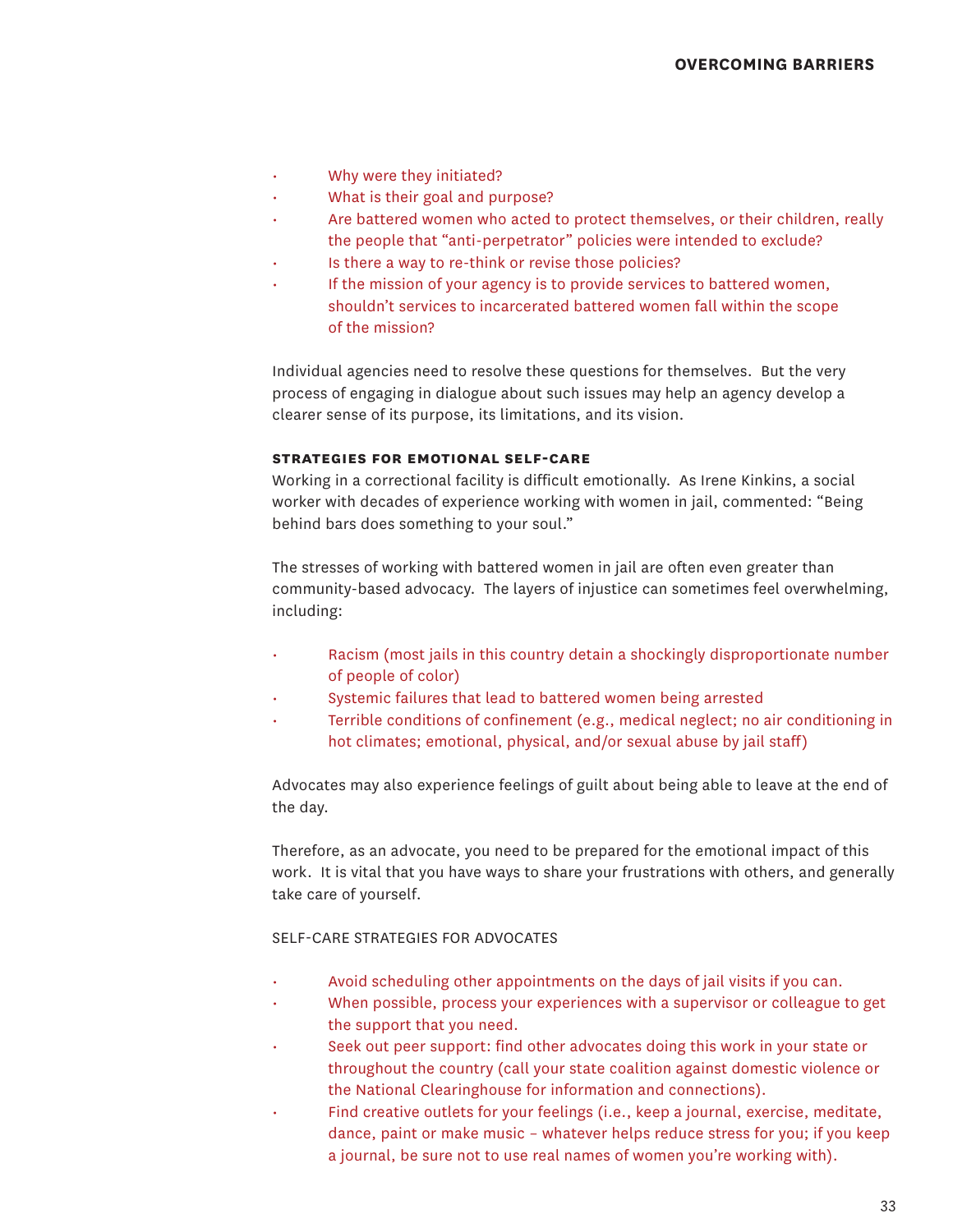- Participate in activism: connect with prisoner rights organizations in your area; get involved in efforts to hold the systems that deal with incarcerated women accountable, or join efforts to improve jail and prison conditions.
- Make time with your friends and family a priority, especially after jail visits.
- Write reflection pieces for the National Clearinghouse or your agency's news letter so other advocates can read and learn from your experiences.
- Celebrate victories: take women out to lunch when they are released or their cases are over; have an end-of-the-year party for all of the women you've worked with who have gotten out.
- Use your usual self-care techniques, which may include eating well, exercising, meditating, getting a massage, or taking a long, hot bath.

## Self-care strategies for incarcerated women

The same environment that can be draining for advocates is the environment that incarcerated women live in constantly. And that presents another challenge: How do you provide empowerment-based advocacy to battered women in an environment that is dedicated to disempowerment?

This calls for thoughtful planning and resourcefulness on your part. You must start by understanding that much of what you offer  $-$  or what works  $-$  in a community setting will not carry over directly into jail. Your work must change to match the reality of incarcerated life.

Creativity is called for, whether you're working to empower battered women in the community (who face the batterer's attempts at control) or incarcerated battered women (who also face the institution's attempts at control).

Ordinarily, a woman receiving services from an anti-domestic violence advocacy agency will be encouraged to form her own network of support. Strategies she might use include contacting her counselor, calling a hotline, or reaching out to other members of a support group.

Life in jail may make these options difficult, if not impossible. A woman's access to a phone is likely to be limited. She may need to submit the names and numbers of the people she wishes to call for approval by jail authorities. There is often a limit on the number of people a woman can have on her phone list. Adding the number for an agency or a hotline may be a lengthy process, and it might mean displacing a friend or family member.

Some jails require women to make collect calls only, and not all agencies or hotlines will accept such calls (if your agency does not, we encourage you to rethink your policy). Or jails may require women to pay for calls, and their resources may be very limited.

Since reaching people outside of jail may be difficult, the alternative is to find support inside the jail. While it is often hard to trust people in jail, some advocates suggest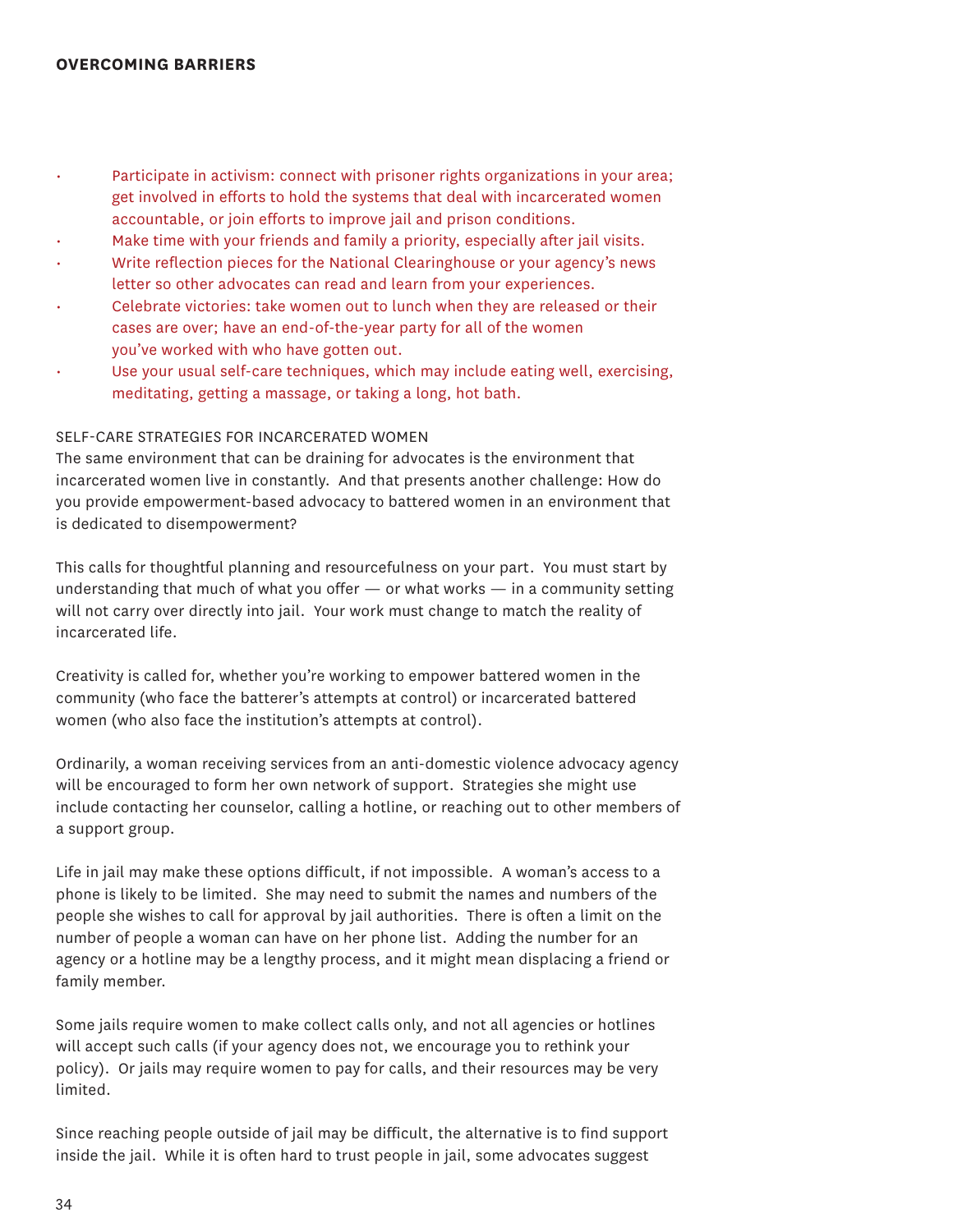that women form a buddy system. Each woman identifies one person she trusts, and who agrees to act as a source of support. While this system is not perfect (for instance, a woman is not free to go from cell to cell to seek out her buddy in the middle of the night, even if she feels the need to talk, and the transitory nature of jails mean that someone's buddy may only be in jail for a short period of time), it might be helpful.

Advocates often encourage women they are working with to find ways to take care of themselves on a regular basis. Many of those suggestions (such as taking long luxurious baths, enjoying a free concert, or calling a long-lost friend) are not options for battered women in jail. Jail policies, and confidentiality concerns, may limit a woman's ability to keep a journal. Your role as a champion of women's self-nurturance does not change, but your specific suggestions will have to.

For incarcerated women, you might suggest some other options:

- Write poetry, short stories, or an autobiography of yourself as a child (instead of a journaling about the present and what led up to being in jail).
- Start whatever exercise program is available at the jail (if any).
- Learn meditation or relaxation techniques.
- Try guided imagery that takes you to a peaceful, safe place in your mind.
- As you end individual or group meetings with battered women in jail, it might be helpful to encourage the women themselves to identify one or two things they will do to take care of themselves after the meeting. You might want to acknowledge that hard feelings may have been opened up during the discussion that they might want or need to contain.

In many cases, women will easily identify some of the self-care strategies they already have developed to help them cope. If you are meeting one-on-one with a woman and she cannot think of anything, take some time to brainstorming with her. Chances are, she eventually will identify something she can do to bring herself some comfort.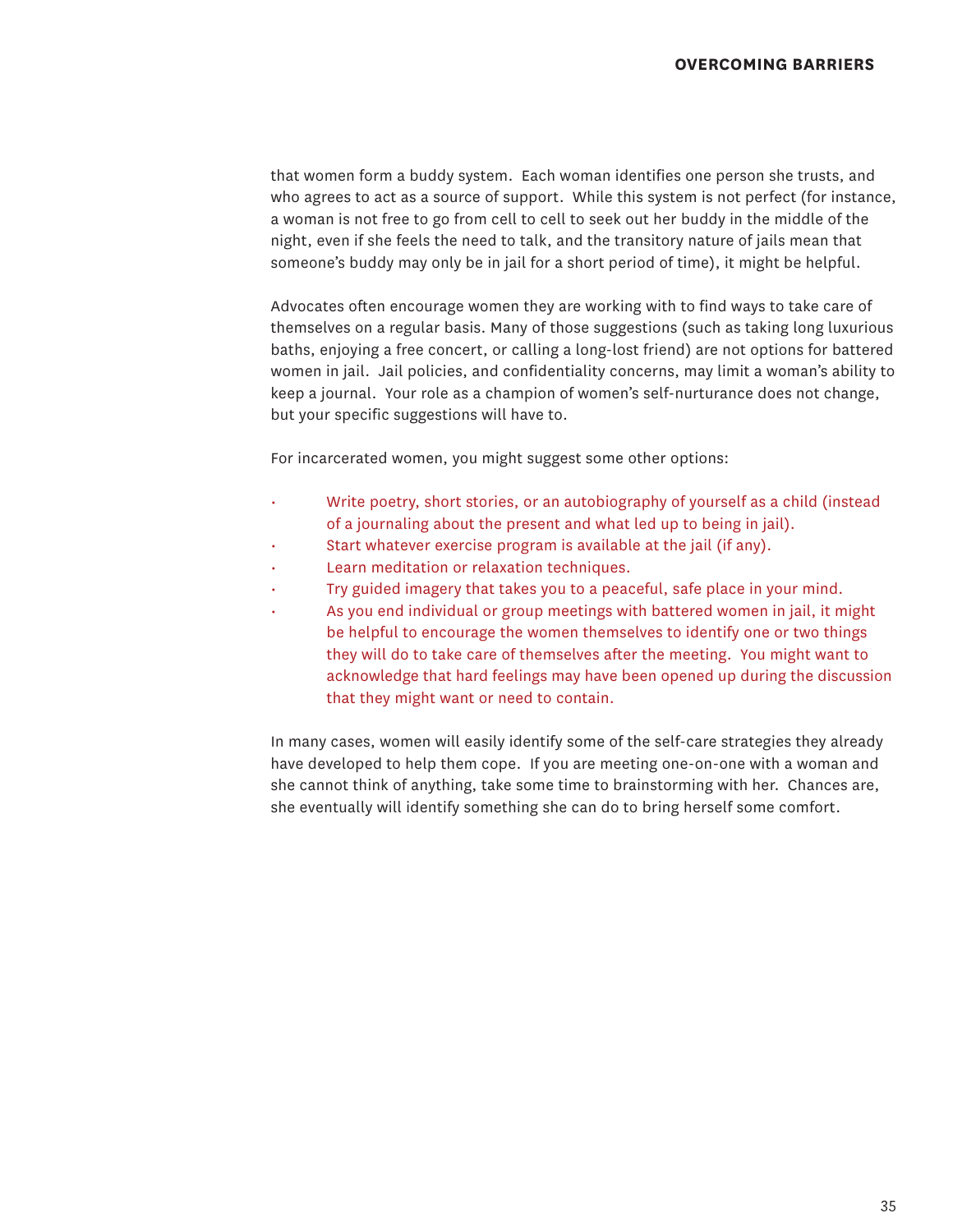"The most help you can provide to a prisoner is to assist them in building on their own strengths."

**– Gayle Horii,** formerly incarcerated Canadian woman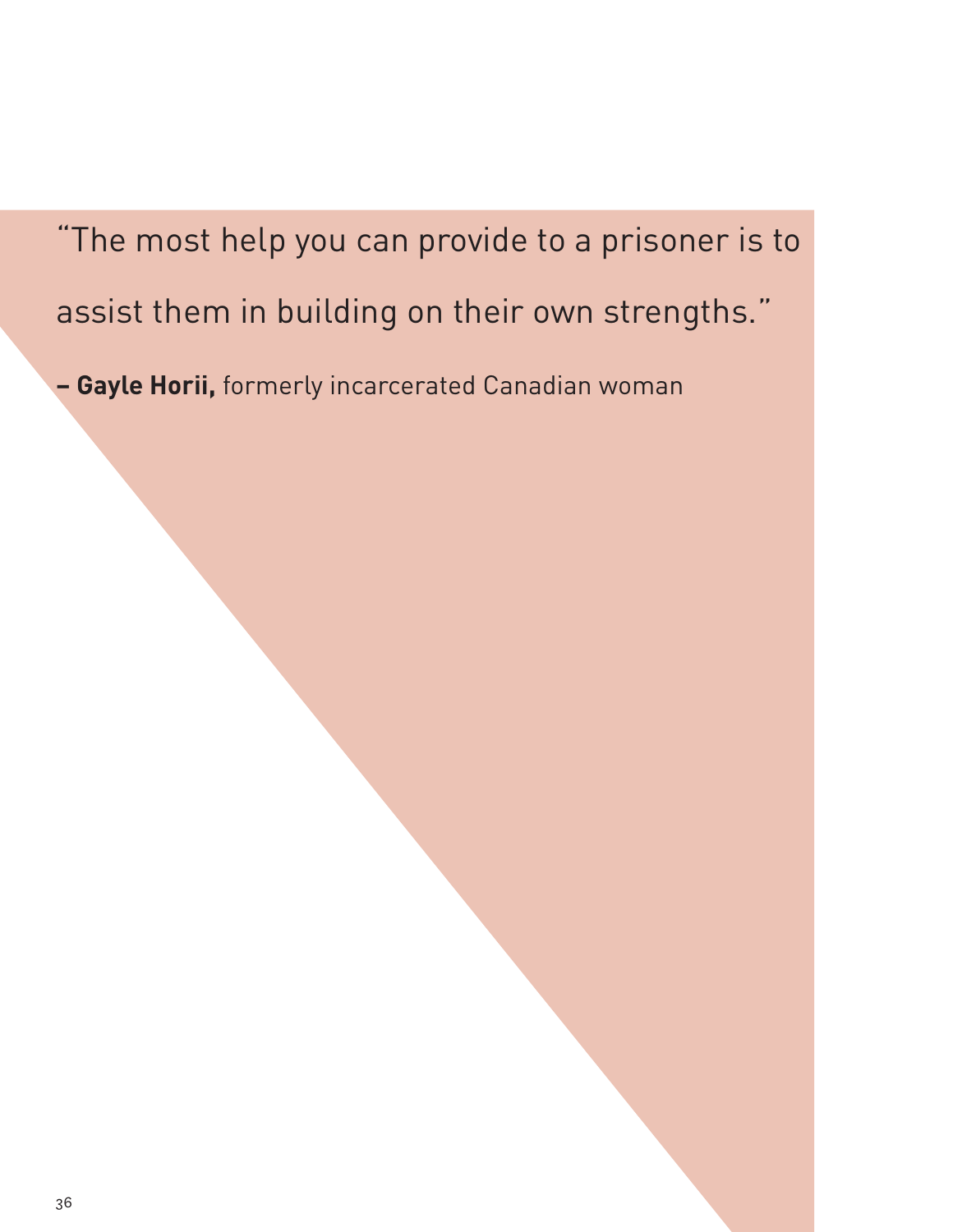# **Advocacy Fundamentals With Battered Women In Jail**

Many readers have been doing effective advocacy work with battered women for years. This section highlights the special considerations for advocacy in a jail setting or on behalf of incarcerated women.

### **define your role clearly**

Be clear at all times about what services you can offer, and what services you cannot. Confusion about your role will only create frustration and interfere with an effective working relationship.

## **be upfront and realistic**

Let women know, in advance, what to expect. It is often quite difficult to reach women by phone to advise them of a change in plan. Keeping one's word is also critical. It conveys respect and helps create a trusting relationship.

Make no promises to a woman in jail unless you are certain that you will be able to keep them (it is vital to familiarize yourself with jail policies; see *Jail-Based Advocacy*). Recognize that external forces may slow down your work. While you may normally be able to get necessary information for someone in a day or two, trying to get accurate and reliable information for a woman in jail often takes much longer. As Gayle Horii, a formerly incarcerated woman, cautions, "Give yourself a reasonable amount of time to obtain results, and communicate the length of time required in a clear manner."

#### **be consistent and dependable**

Inconsistency conveys the message that women in jail are not important, that they are not worthy of your time. A woman in jail often has few visitors. Family members are often busy with the task of caring for children or earning a living; transportation to jail may also be a burden. Some women may not want their children to see them in jail, and caregivers may have a difficult time arranging for childcare during a visit. Attorneys seldom visit as frequently as their clients would like. Thus, a woman in jail may eagerly await a visit from an advocate. It is critical for advocates to keep their commitments. We do not want to raise expectations, only to let women down. This is unfair and disrespectful to women who are likely to have encountered unfairness and disrespect at every turn in the criminal legal system.

#### **maintain a strengths-based perspective**

Women in jail often have multiple needs, but they also have multiple strengths. One role of an advocate is to help women identify and utilize their own strengths.

According to Gayle Horii, many times a woman who is incarcerated, "simply does not understand that she does have strengths and therefore can make choices [that are]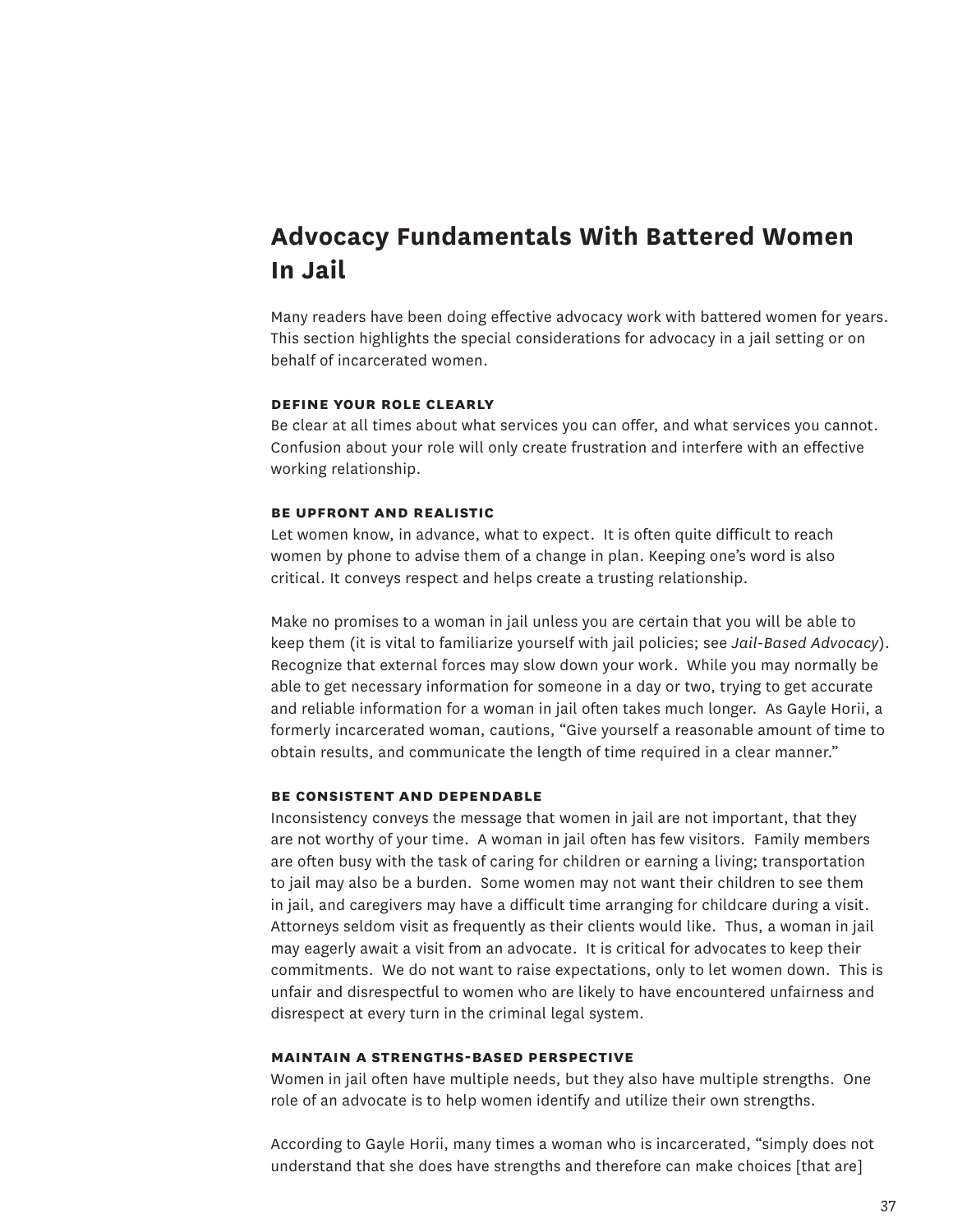positive to her existence." In all likelihood, everyone else — the judge, the prosecutor, even the defense attorney — will focus on a woman's challenges and shortcomings. She will be painfully aware of those. Reminding a woman of her assets can be very empowering. For example, you might notice that a woman in jail is:

- A fast learner
- A good teacher
- Patient
- Good at making new friends
- Blessed with strong religious faith that helps her in hard times
- Good at maintaining bonds with a supportive family
- A skilled communicator
- **Intelligent**
- **Insightful**

#### **avoid giving advice**

Advocates can play a vitally important role by giving women options and information — about resources, the criminal legal process, or the status of their case. But giving advice can be condescending and potentially harmful. Women may simply ignore the advocate's advice, particularly if the advocate has never been incarcerated. Or, desperate for guidance and suggestions, women in jail may choose to follow the advocate's advice, which can prove even more dangerous in many circumstances.

For example, a woman in jail while waiting for a trial may be offered a plea bargain. The defendant is in the best position to decide whether or not to accept that plea, in close consultation with her attorney. No matter how well intended an advocate's advice about a plea bargain may be, legally, it may do the defendant more harm than good. As an advocate, you do not have access to all of the information that may be legally relevant to a defendant's decision about whether to take a plea, and in most states, advocates are prohibited under the law from giving legal advice.

Yet, without giving advice or discussing details of the case, there are still ways that advocates can help women make good decisions. In the situation of a plea bargain, you can help a woman identify questions to ask her attorney that will help her make an informed decision about her options. The National Clearinghouse for the Defense of Battered Women has a handout with questions for women to consider when offered a plea. That may be a good starting place.

Just allowing women the space to talk through her thoughts may be the most productive approach to advocacy. Often, women will realize that they already know their own answers. Sometimes the best thing we can offer is our ears – no comments, no directives, no recommendations. By listening respectfully, we may serve as sounding boards, allowing women to reason out their own solutions.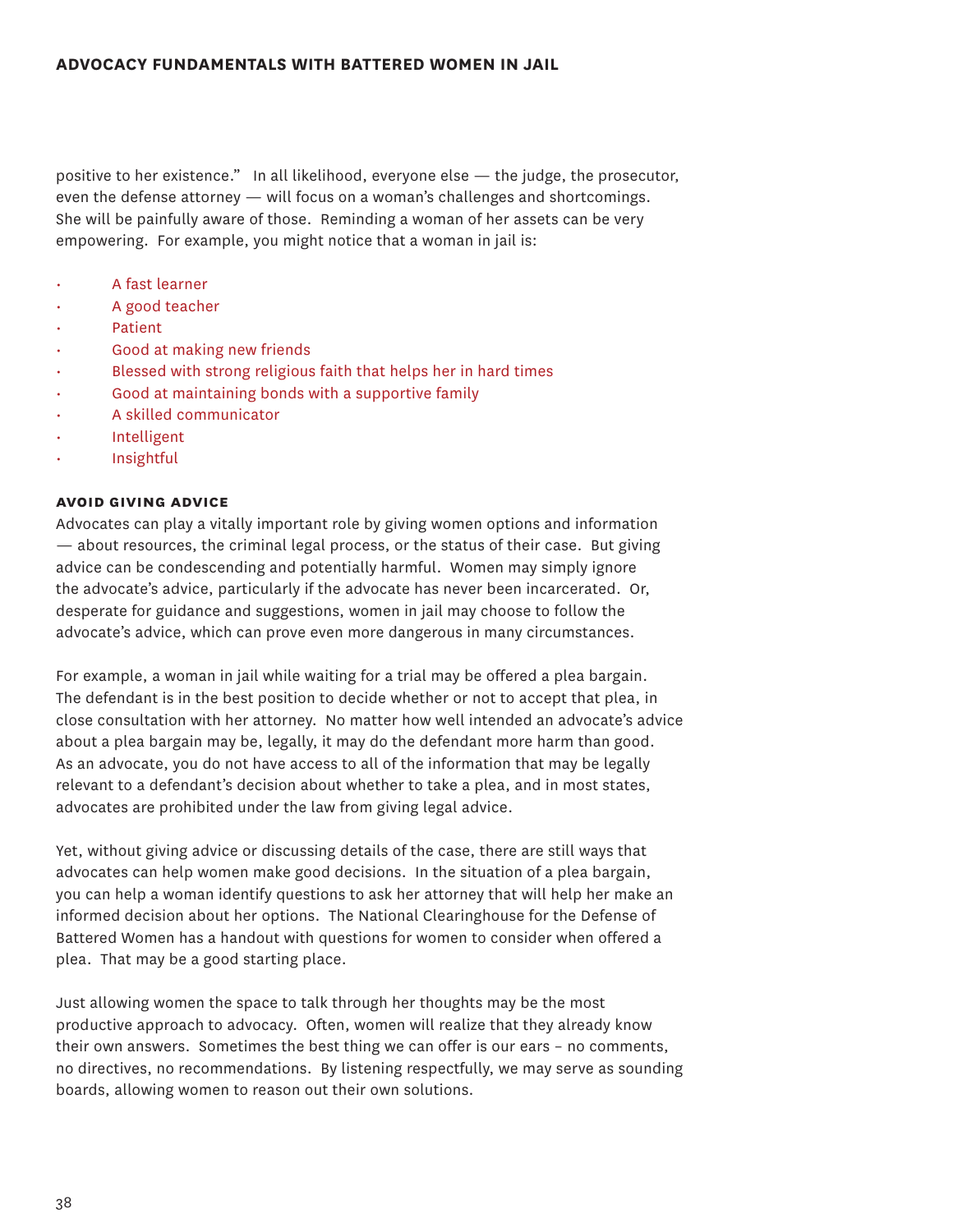## **understand "manipulation": a learned behavior and survival skill**

Some jail staff or corrections officers express a preference for working with men rather than women because, they say, women have too many "issues" and are "sneaky and manipulative." It is critical to view those "manipulative" behaviors in context.

Jail provides few opportunities for women to assert themselves in healthy ways. In environments that are oppressive, women learn survival strategies and coping mechanisms. In a system that strips women of their names, their identities, and their power to make choices, women have learned alternate methods for getting their needs met. Some women learned those behaviors prior to coming to jail.

Understanding inappropriate behavior is different from encouraging it. If a woman is pushing you to do something that the jail does not permit — perhaps to make a phone call you are not authorized to make, or to lend her money — simply explain why you are not able to offer the particular form of help she has requested. In all of our work as advocates, it is important to set clear boundaries and to maintain those boundaries consistently.

## **maintain your own boundaries**

We may relate to, and perhaps identify with, women on a personal level, but it is helpful to remember our role when working with women in jail. Some of us may choose to disclose our own histories of battering and/or of incarceration. Some of us may also initiate an advocacy relationship with a woman in jail that continues once she returns to the community. Advocates sometimes serve as bridge-builders, connecting women to critical services they will be able to access once they leave jail. We can, and should, care and express concern, but we are not there to develop personal friendships.

It is important to maintain the personal/professional boundary. Clear boundaries protect incarcerated women, who often are at their most vulnerable. They also protect advocates, who may feel so overwhelmed by a woman's needs that they continually try to do more. Finally, boundaries protect the integrity of advocacy programs.

## **respect the boundaries of women in jail**

Jails are governed through hierarchies of power and chains of command. People in positions of authority demand respect, but are not obligated to respond respectfully. This makes it even more important for advocates to treat incarcerated battered women with respect.

In general, an advocate should not pressure a woman to disclose any information she is not comfortable disclosing. Such pressure is not therapeutic in any context. But in jail, it may also jeopardize a woman's case if she has an open legal case and unresolved charges (see *Confidentiality*).

#### **treat women in jail like the responsible adults they are**

Advocates sometimes feel overwhelmed by the needs of incarcerated battered women. That may lead you to have a desire to protect the women you work with — perhaps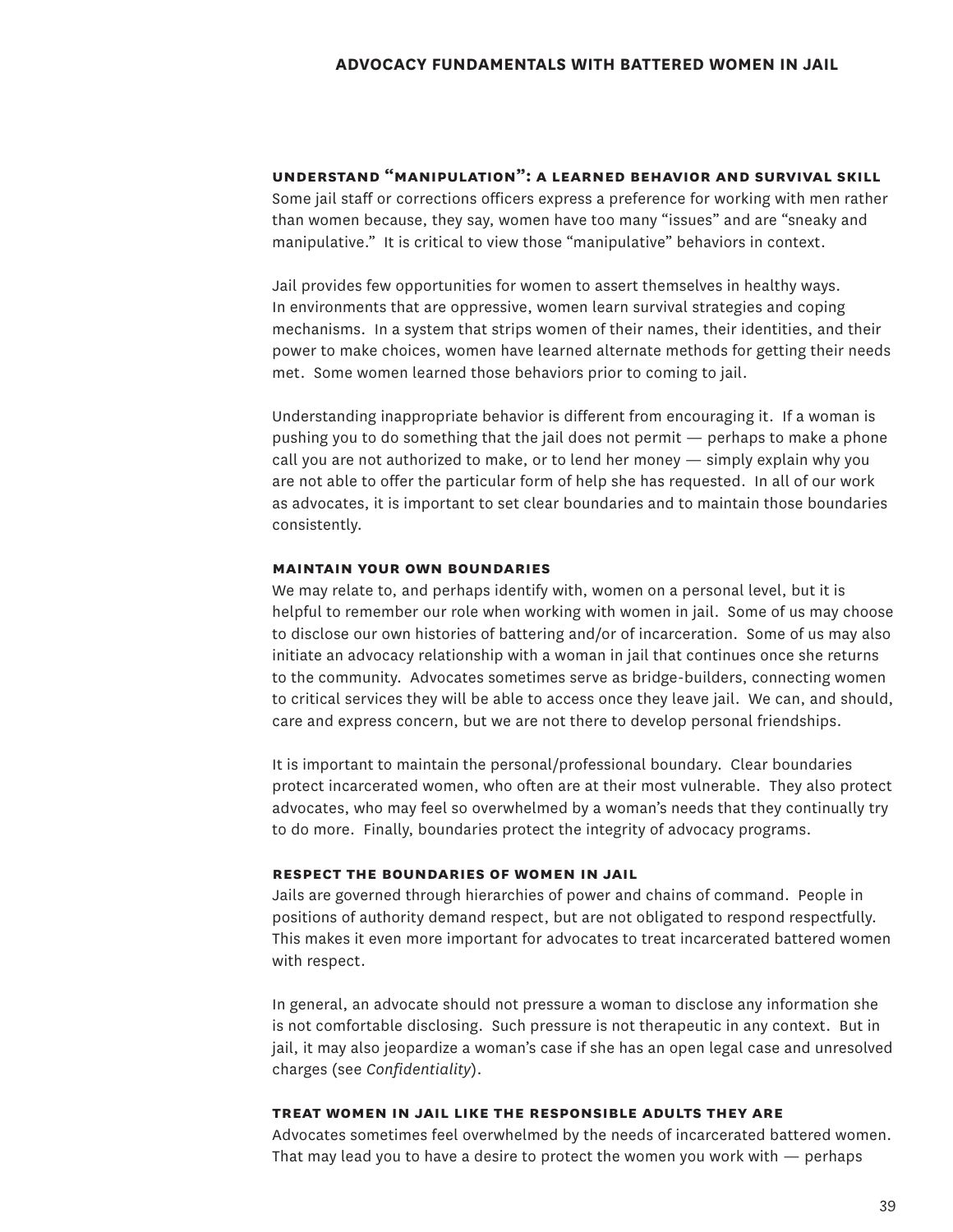## **Advocacy Fundamentals With Battered Women In Jail**

by holding out false hope or portraying a situation as better than it really is. It is important to resist that impulse. Battered women in jail are vulnerable in many ways. They need support and encouragement, but they also need accurate information to allow them to make informed choices — even when that information is difficult for them to hear. Sharing accurate information is respectful and helps women make their own decisions about their lives.

## **maintain privacy**

It is critical that you have a private place to meet with a battered woman in jail. Due to conditions of overcrowding, space can be at a premium in jails, so you may need to be flexible and creative. Some options may include:

- The offices of various staff people while they are at lunch
- A tiny room generally used for storage
- An empty classroom
- A private visiting room or a small office

The physical surroundings are not necessarily terribly important. What is vital is that you have privacy, so that the conversation you have with a battered woman cannot be overheard.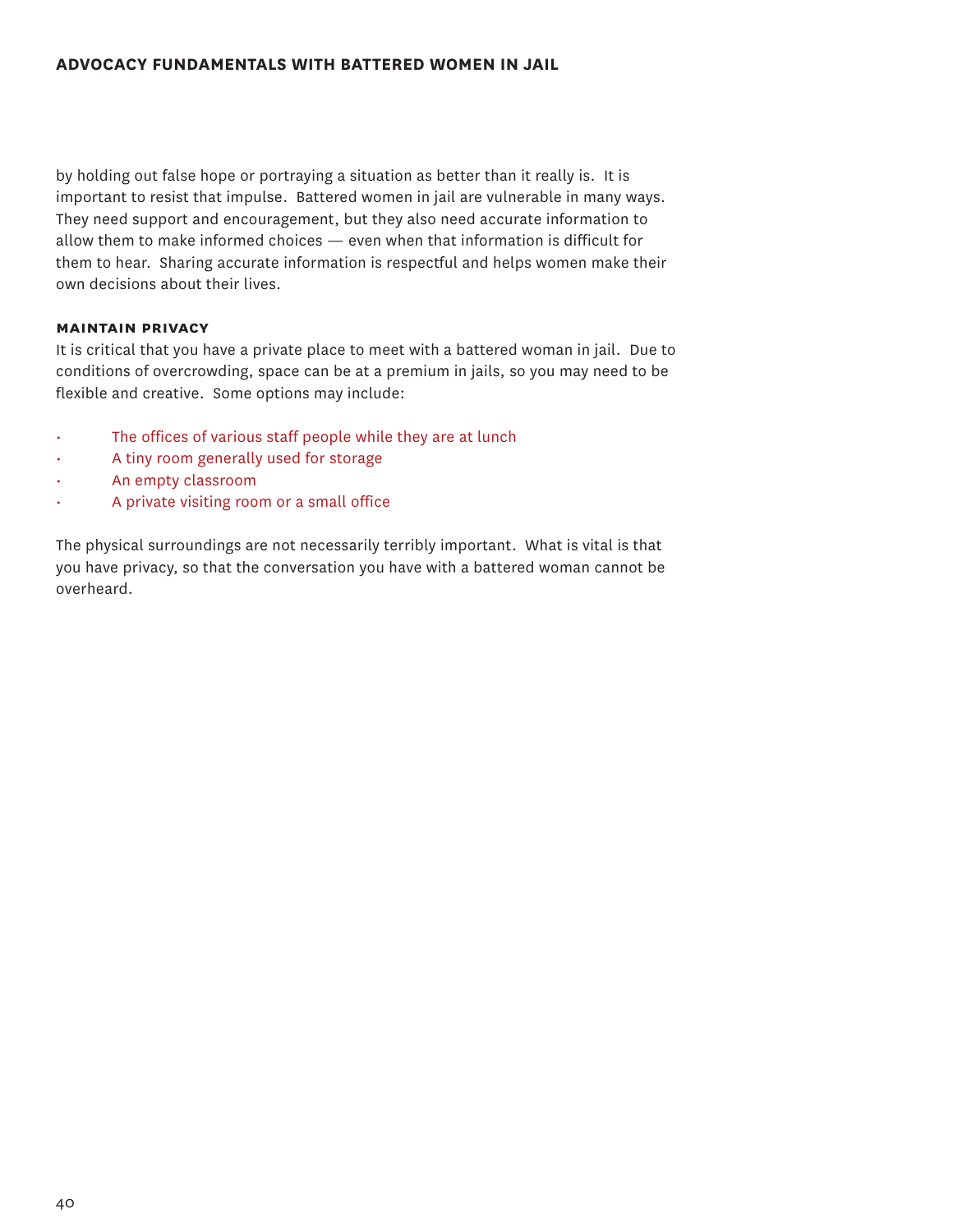## **Special Considerations**

#### **same-sex battering as part of a relationship in jail**

Women may form intimate relationships with other women in jail, even if they don't necessarily identify as "lesbian", "bisexual", or "queer." As an advocate, you may learn about a woman who is being battered by another woman in the jail with whom she is in an intimate relationship. Same-sex battering in jail raises complicated advocacy issues, for a variety of reasons.

Because women in jail do not have control over the basic elements of their daily lives  $-$  such as when and where they sleep or how they spend their time  $-$  it is particularly difficult for them to seek safety when another woman in custody is abusing them. If the jail is a small facility, the only option for "getting away" from the batterer may involve asking to be placed in "protective custody" (this ends up meaning segregation or solitary confinement — not a pleasant alternative).

If the jail is larger, a woman who is being abused might be able to ask for transfer to another unit, if her abusive partner/batterer lives in her housing area. But taking this step is not so simple, since where she lives is not in her control. Moving requires asking a correctional officer for permission. Such a request might be denied unless the woman gives a valid reason (and even in that case, it may still be denied).

If the battered woman discloses to the correctional office that she's in danger, she may be at risk of retaliation by her partner. This is especially true if she identifies her abusive partner, which she will most likely be required to do.

The abused woman may be at risk for disciplinary action by the guards or other jail staff if intimate relationships between women imprisoned at the jail are prohibited (as is the case with nearly all correctional facilities). Although it may seem hard to imagine, sometimes jail staff either ignore abuse or, worse, punish women who are being battered because they are engaging in "prohibited conduct" (just by being in a relationship).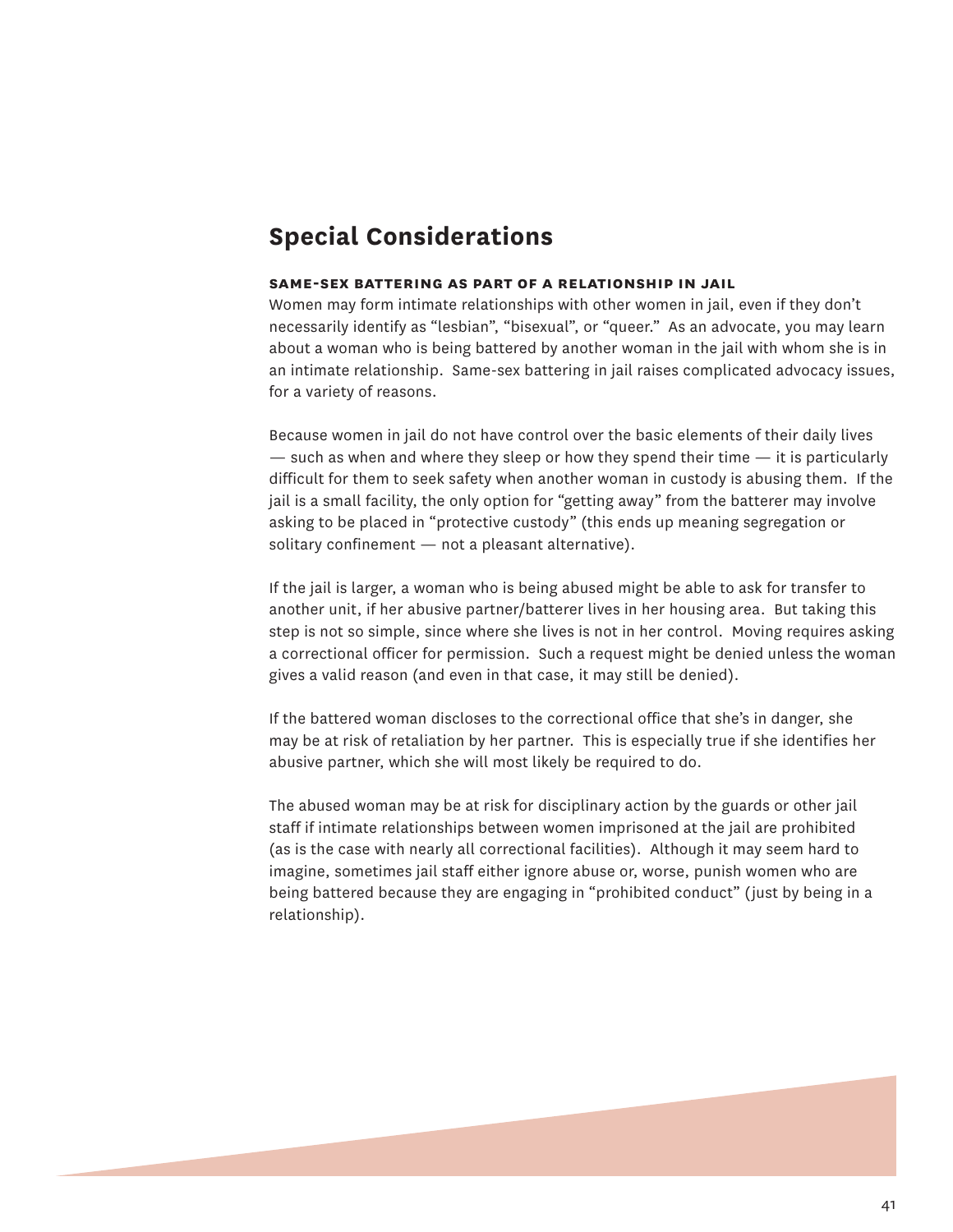## **special considerations**

## **If someone discloses to you, as an advocate, that another woman at the facility is abusing her, there are several things you can do (in addition to your usual validation of the woman and her experiences):**

Explore whether there are any other women in her housing unit whom she trusts. While she may experience homophobia from some women inside the jail, others may be key allies in her efforts to stay safer or reduce the harm directed at her. Depending on the rules of the facility and how much free time or autonomy the women have during the course of the day, the abused woman might be able to talk with potential allies and engage in a modified version of the kind of safety planning that women regularly do outside of jail. Maybe she can ask one or two of the women she trusts most to help make sure that she's never alone with her abusive partner.

• If a woman shares a cell with an abusive partner, maybe she can arrange for another woman to request a room change with her. That allows her to move to another cell without looking like she's the one asking to move.

• Because the context of the jail creates the somewhat unique situation of having battered women, their partners, and witnesses to the abuse living in very close proximity, there may be an opportunity to engage witnesses or bystanders as potential allies in increasing the survivor's safety. Consider exploring with the woman the potential risks and benefits of inviting other incarcerated women to intervene when they witness acts of violence or abuse, or otherwise support the abusive partner in stopping her abuse. At the same time, keep in mind that bystanders come with a range of experiences and attitudes about battering, and (like people outside of jail) may respond in ways that further blame, shame, or isolate the victim.

In some situations of same-sex battering in jail, guards or other jail staff (such as social workers) will be a helpful resource. In some cases, they are aware of what is happening and may have good relationships with the abused woman, which makes them helpful allies in enacting safety plans. Even the most sympathetic staff, however, may feel limited by institutional rules and institutional homophobia that prevents acknowledging relationships between women in custody.

As with any other battered woman, you can be creative and work in partnership with the woman to help her identify the best strategies to help her feel safer, given the limitations of her environment.

As an advocate, you may want to strategize with sympathetic jail staff about how you might be enlisted to help create change within the institution. Or contact the National Clearinghouse for the Defense of Battered Women at 1-800-903-0111 ext. 3 to strategize further.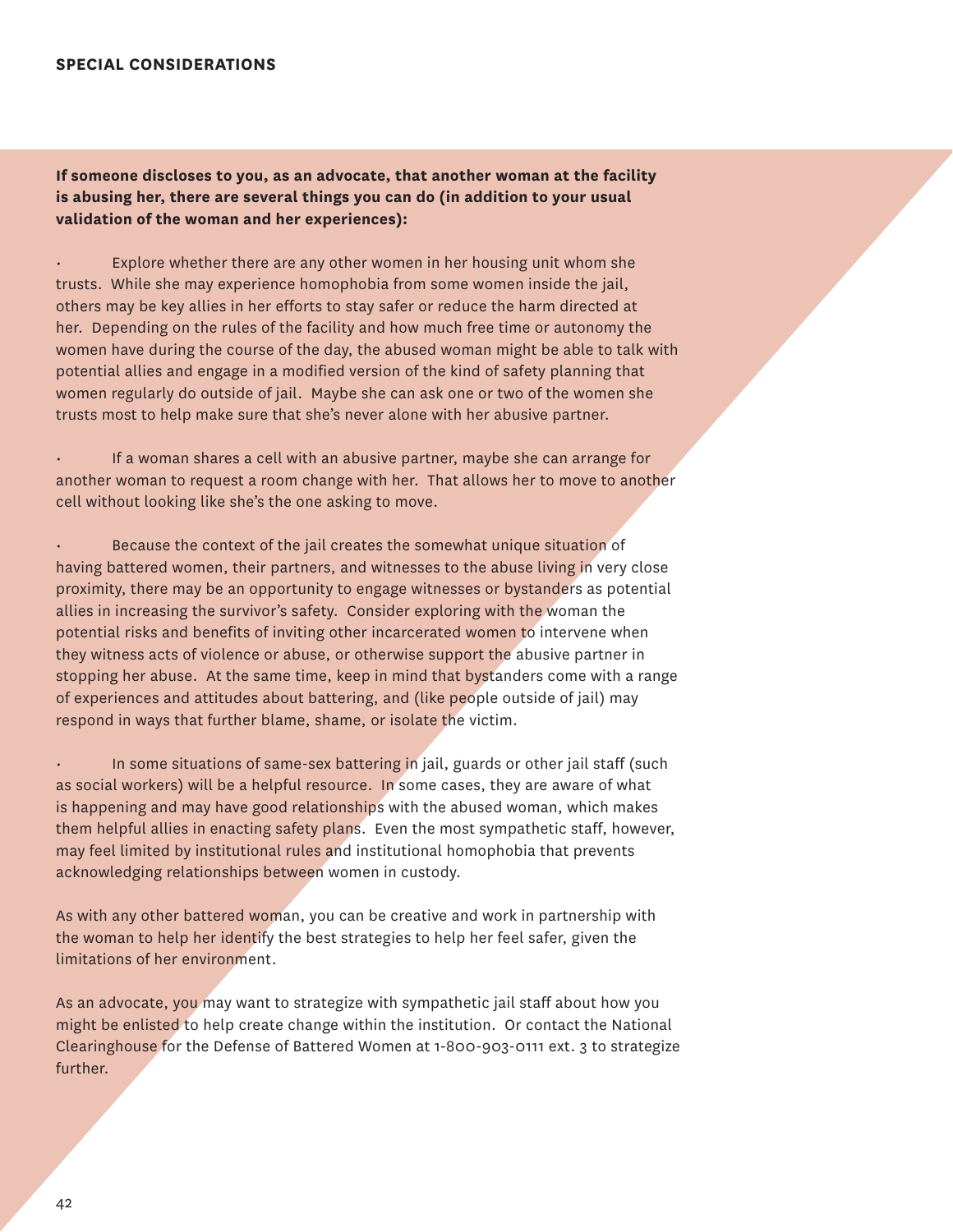#### **when staff are abusive**

Incarcerated women's safety can also be compromised by correctional officers (COs) themselves, or other jail staff. There are many examples of COs abusing the power that they have over women in custody, through emotional, physical, and sexual abuse. The power and control that dominates the jail environment is inherently abusive; far too many people exploit that power even further. Guards and other staff may sexually assault or harass women in jail; they may coerce them into performing sexual favors in exchange for "privileges"; or they may treat women in emotionally degrading ways.

Advocates need to be creative when safety planning with women who are being abused by guards or other jail staff. Do not underestimate the risk of retaliation by the abuser against a woman who comes forward about the abuse. In many cases, other staff or authorities will act to protect the abuser, rather than the woman who has been abused; they may even increase abusive and controlling tactics to ensure silence about the situation.

As an advocate, you might be able to use your role as an outsider to promote accountability for such blatant abuses of power by correctional officers or other staff. Of course, any actions you take must be done at the request of the survivor, since acting without her permission could have serious consequences for her safety. It is also possible that identifying abusive staff and taking steps to hold the abuser accountable could limit or end your access to the jail. You and your agency must weigh the risk of such consequences against the risks to women when no one speaks out about abuse.

If a woman you are working with discloses that she is being sexually abused by a correctional officer or other jail staff, you may want to contact An End to Silence: the National Institute of Corrections & Washington College of Law Project on Addressing Prison Rape (http://www.wcl.american.edu/nic) for additional information. They also have a handbook specifically for individuals in jail or prison on addressing sexual misconduct by custodial staff is available at:

http://www.spr.org/pdf/smithhandbook.pdf.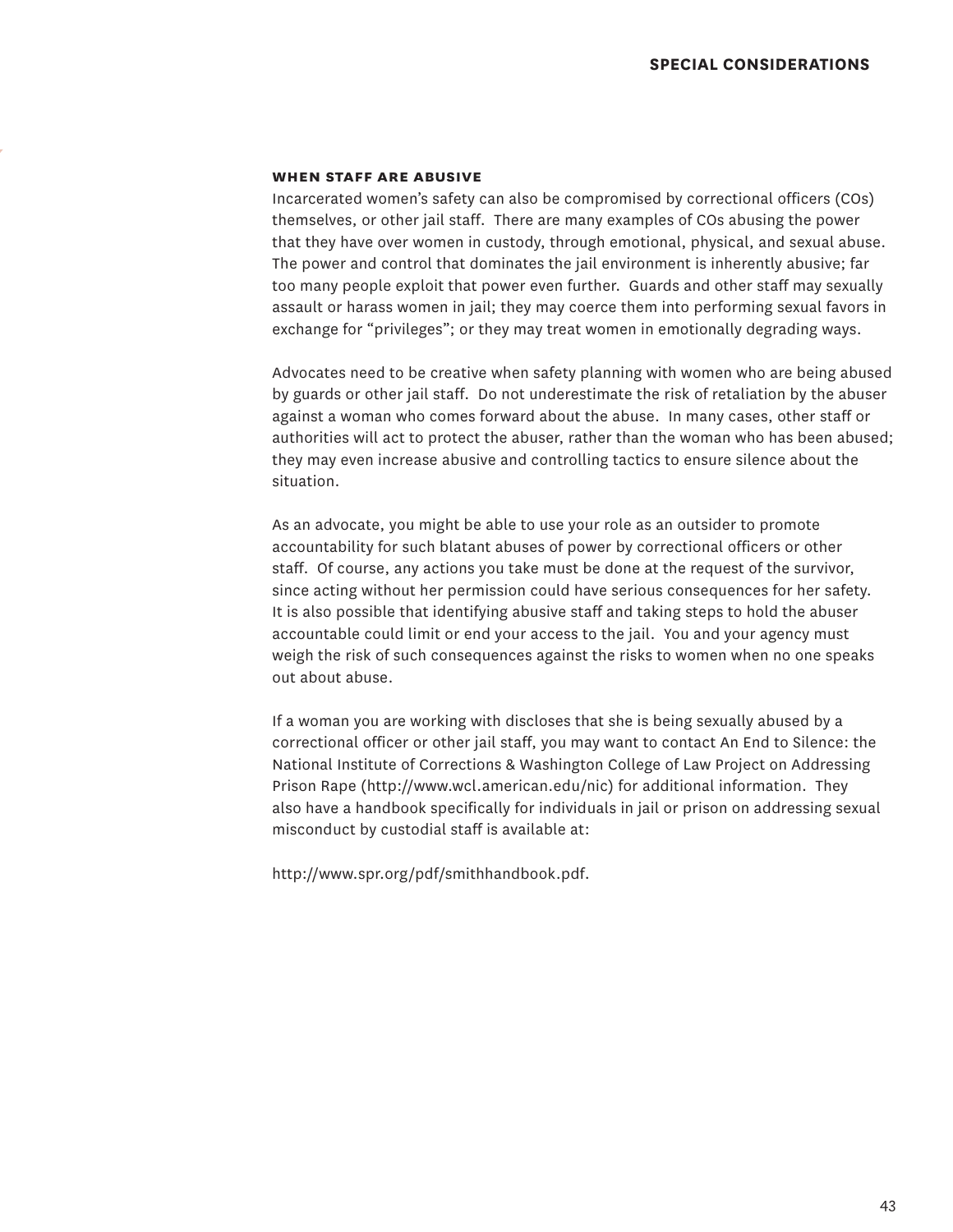"This is just a place they toss us and forget about us. County time is the worst kind of time. No one helps us with where we're gonna go when we get out. All they say to us is 'you'll be back.' They call this 'corrections'…this doesn't correct anything. How we supposed to learn anything if no one teaches or helps."

# **– Anonymous interviewee**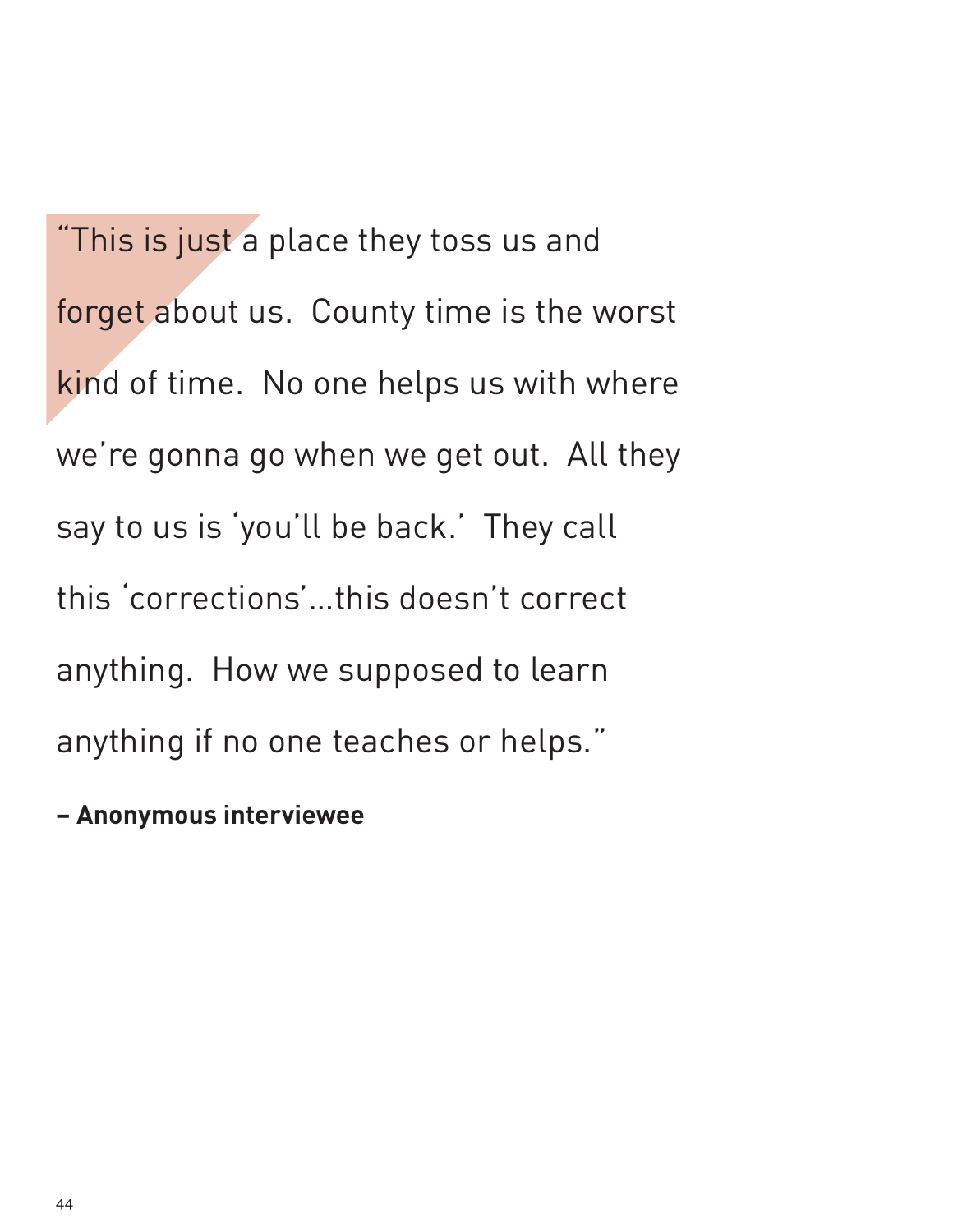## **Individual Advocacy**

#### **emotional needs**

A battered woman in jail, especially one awaiting trial, has enormous emotional and practical needs.

She may be frightened — of her batterer, of his family, of the criminal legal system, of the corrections officers, of other people in jail. If the batterer is dead, she may be grieving; no matter how horrific the abuse, many women report still having strong feelings for their batterers.

She is likely to feel other painful losses: the loss of her children, the loss of her freedom, and the loss of her connections to the outside world. Furthermore, she is likely to be anxious, not knowing whether those losses are temporary or permanent. She may be confused about what will happen in court, particularly if she has never been arrested before. She may be depressed, overwhelmed by her situation, and feeling hopeless.

It is helpful for advocates to be prepared to respond to those emotional needs. We also need to respond to a battered woman's practical needs for:

- Accurate and timely information, including information about her right to an attorney if she cannot afford one
- Contact with her attorney
- Help with non-legal issues such as who can care for her children or elderly parents while she is in jail
- Ideas about and strategies for how to stay safer both while in jail and upon release

In addition, it can be helpful for advocates to share with defense attorneys about the unique safety concerns of battered defendants. Many defense attorneys are unaware of the danger facing their clients while the case is pending. Strategies that defense attorneys rely on with other defendants (e.g., prolonging the case many times with the hope that it will "just go away," or accepting a plea with conditions of mandatory treatment) can actually increase the risk that batterers will use their partners' pending case to control them. For more details about this, contact the National Clearinghouse at 1-800-903-0111 ext. 3.

#### Why women want to discuss their cases

It's easy to understand an incarcerated battered woman's desperate need to talk about their experiences. In general, jails tend to be frightening environments where it is difficult to trust anyone. The fear may be even worse for women who have never been incarcerated before. Often, women in jail are eager to talk to an advocate. They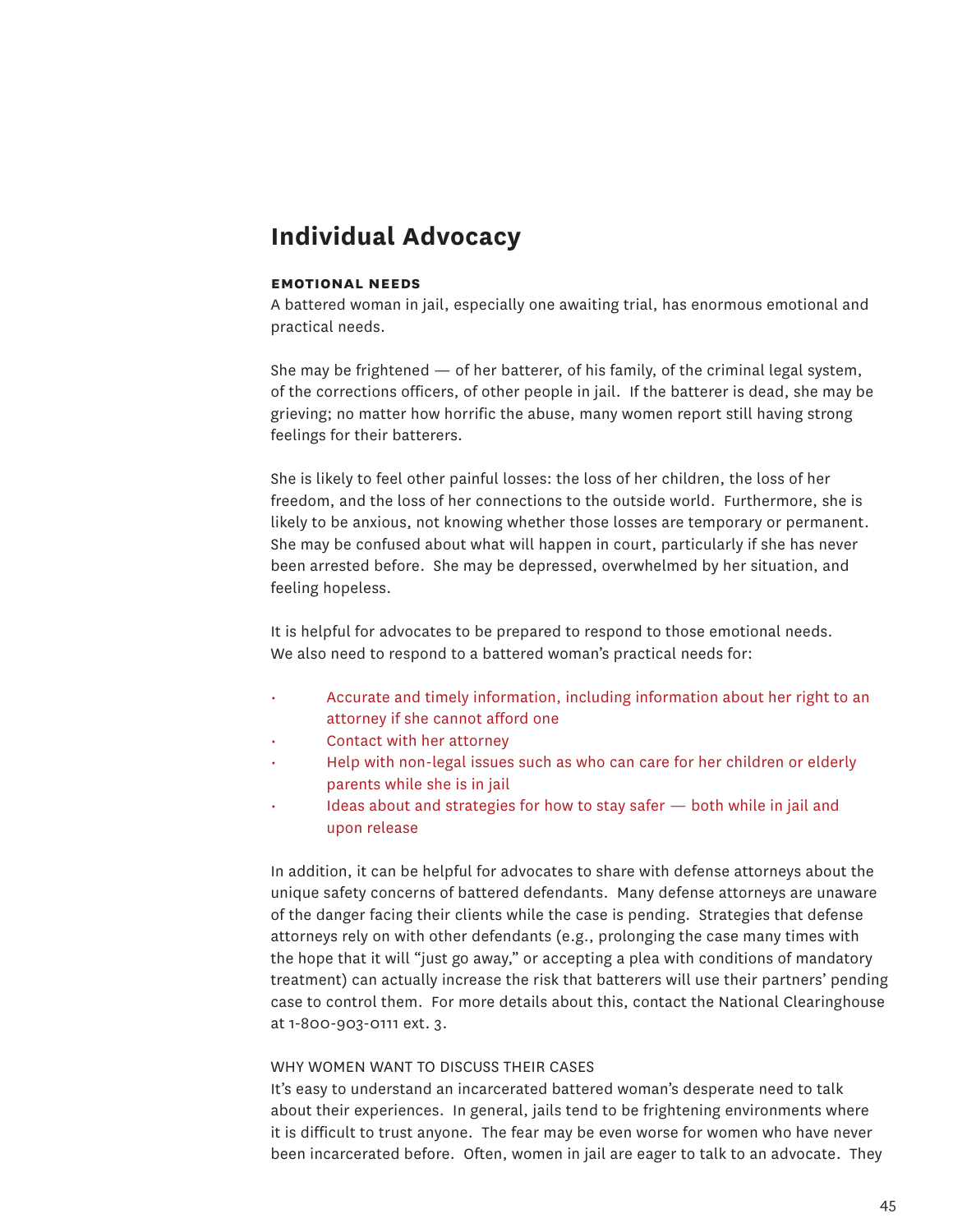## **individual advocacy**

appreciate the particular support advocates provide, and they are grateful to have the ear of someone caring who will take the time to listen to their story.

This is not to suggest that there are no caring people working in the jails. On the contrary, many social workers and counselors who work at the jail may be quite concerned about the well being of women in custody. Professionals who can offer support often juggle enormous caseloads, however, and may not be readily available. Other jail staff and individual correctional officers may be sympathetic towards defendants, but their role is to focus on providing jail security, not support. Furthermore, many women in jail understandably find it difficult to trust anyone employed by a correctional facility.

Sometimes, a woman may want to talk to you about what happened, and to anyone else who will listen, because she is so outraged at the injustice of her situation. She may recognize what seems like a bitter irony — the very system that failed to protect her from her batterer's violence is spending lots of resources prosecuting her for protecting herself. Feelings of anger, frustration, and betrayal in this context make complete sense.

Talking about the feelings associated with being arrested and incarcerated can be therapeutic. But talking about the actual incident that led to the arrest can be dangerous from a legal perspective. As advocates, it is important to validate a woman's feelings, while steering clear of the facts of the incident. We need to remind defendants that it is not advisable to discuss the facts with anyone other than their attorneys.

You may also come across women who are so mistrustful that they cannot talk to anyone about their case or their feelings — including you.

## Discussions to Encourage

These cautions are not intended to discourage advocacy work. On the contrary, an effective advocate can be enormously beneficial for a woman's emotional wellbeing. Competent advocacy can also play a critical role in mounting a successful legal defense. Women often discuss details of the abuse with an advocate that they were reluctant to share with their attorneys. It is precisely the history of abuse that advocates should try to talk about with battered women defendants.

Not all instances of battering may be legally relevant, but a woman's defense attorney is in the best position to make that determination. The defense attorney can only make good decisions by having as much information about the history of battering as possible. Of course, it is not the role of an advocate to report the confidences of a battered woman defendant to the defense attorney, even with a signed consent form. But we can facilitate communication by encouraging women to share their history of abuse with their attorneys.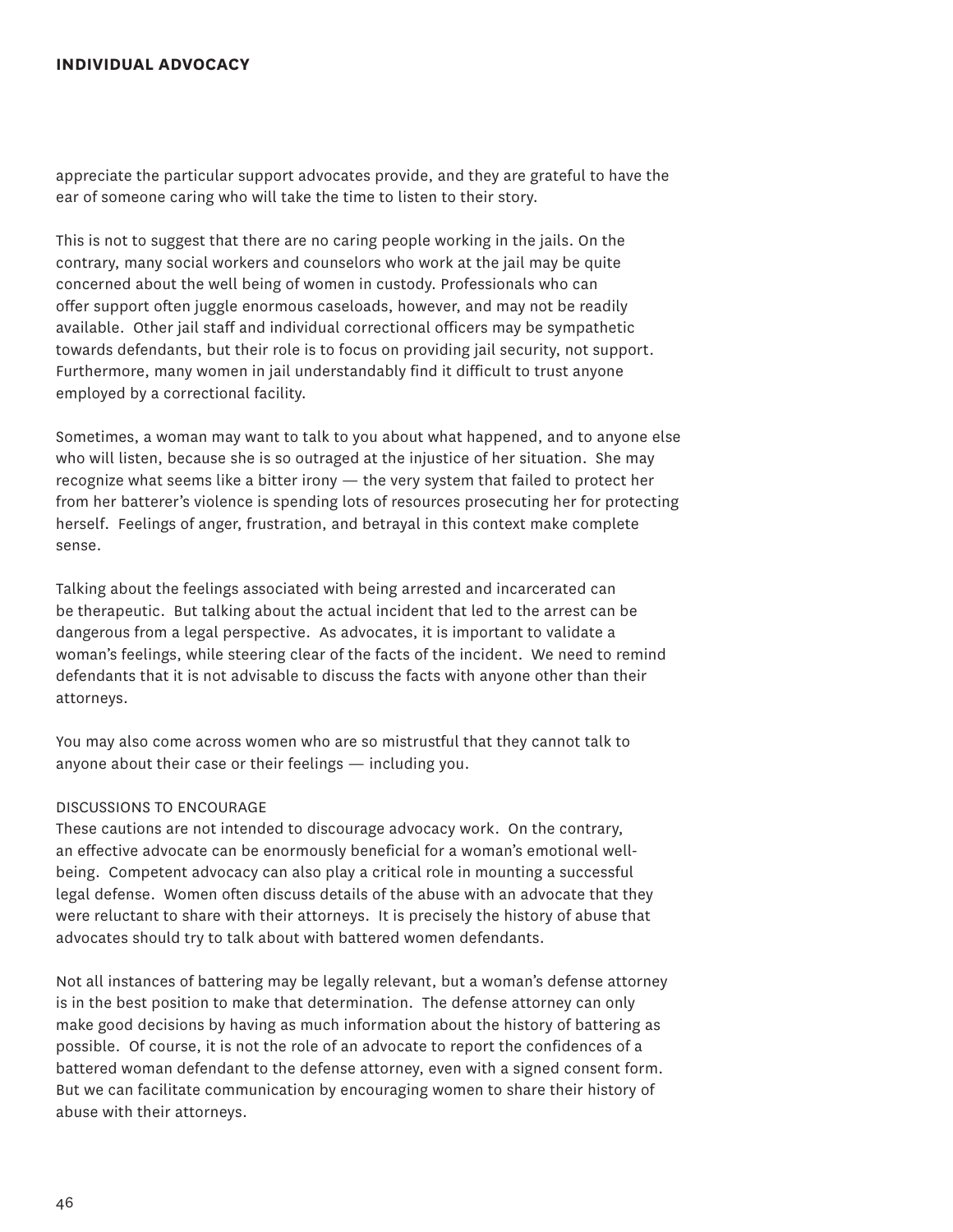Talk about a woman's history of abuse without endangering her case For battered women in jail, talking about their history of abuse is beneficial for the same reasons that this is helpful for any battered woman. Exploring the abuse history with a trained advocate can:

- Allow women to vent their feelings
- Help women better understand the abuse they have experienced
- Help women recognize that they were not responsible for causing the abuse
- Validate a woman's full range of emotions
- Help women understand the coercive dynamics underlying abuse
- Help women recognize the signs of a batterer, in jail or in future relationships outside of jail.

Also, an exploration of a woman's history of abuse (both recent and in the past) may yield information that is legally relevant to her defense. A battered woman may have told no one about the abuse — not the police who arrested her, not the detectives who interrogated her, not her defense attorney. This happens for all the same reasons that women outside of jail do not reveal their stories, as well as other reasons.

A battered woman who is facing criminal charges may not know how to begin talking about the abuse. The police and detectives who questioned her are likely to focus their attention very narrowly on the incident that lead to the arrest, without inquiring about any events that lead to that incident. The defense attorney may be interested in learning about the abuse, but might not know the right questions to ask.

A battered woman also may not be able to remember all the incidents of abuse she has survived. Or there might be behaviors that occurred so frequently, the woman no longer views them as abusive; they've simply become "normal" in her life. A battered woman may not label certain acts to be "abusive" that other people would identify as such, because they seem trivial next to the more obviously vicious behaviors she's lived with. For instance, women are sometimes slow to bring up verbal, emotional, or economic abuse or control. Some women also may be reluctant to talk about the most severe abuse, particularly sexual abuse, because to do so is painful, or because they feel shame, embarrassment, or guilt.

Without discussing the specifics of a case, you can help a woman recall and relate a more fully developed and accurate picture of the abuse she has experienced throughout the abusive relationship in question. With your help, she may remember:

- People who witnessed prior incidents of abuse, who might serve as defense witnesses
- Trips to the hospital or calls to the police that may help provide documentation of the battering
- Other people who expressed a fear of her batterer.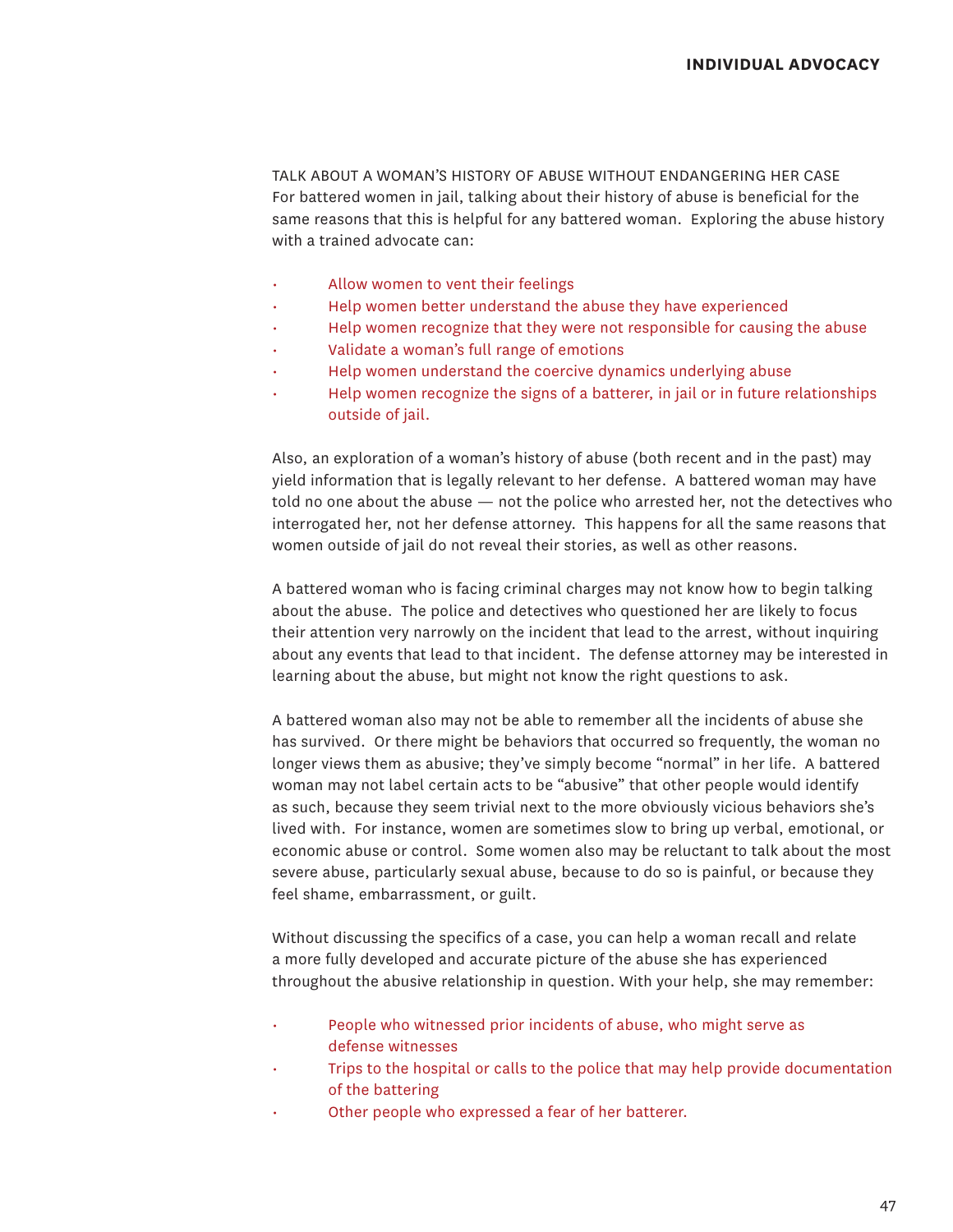## **individual advocacy**

As in all your discussions with women in jail, do your best to steer the conversation away from the actual incident that led to the woman's arrest. In the interest of confidentiality, a battered woman defendant should only talk about the facts of her case with her defense attorney (see *Confidentiality*).

#### Managing lack of privacy for incarcerated women

If you visit women in jail, the likelihood that other women know you were there to visit a particular woman is high. They will probably know – or be able to find out – that you are from a battered woman's program. If you plan to do a group, who you are and what you plan to do will probably be quite public.

As an advocate, you may want to address this probable lack of privacy directly with the women you serve. You may want to alert the women that other people in the jail (incarcerated women and staff) probably will assume that they have experienced some type of abuse. Help the women take care of themselves around this issue (i.e., think about how they'll respond if someone tries to talk to them about this, or uses it against them). You also might want to strategize with the women how to handle questions by others about their experiences of abuse, or what they discuss with you during your meetings.

## Use of journal writing

In community settings, many advocates recommend that battered women keep journals or write a life history. While those tools can be of great value therapeutically, putting things in writing may be legally risky for incarcerated women. It is best to consult with the individual woman's defense attorney about written histories. Many attorneys themselves will request life histories, but others discourage their clients from committing anything to writing.

Offer emotional support and let women know that they are not alone Isolating a woman from family, friends, work, and other sources of support is a very powerful technique used frequently by batterers. Battered women in jail often come from situations where they were isolated, and arrive at an institution that increases that isolation. It can be critically important for battered women to sense that — while they are physically removed from their communities — they have not been forgotten.

Incarcerated women also often express the feeling that they have already been judged, long before the trial begins. As is true with other defendants, many of them feel as if they are regarded as "guilty until proven innocent." Further, the woman may be judging herself and feeling guilt-ridden. No matter how morally and/or legally justifiable her actions may have been, she may still feel guilty because she regrets the outcome, especially when it resulted with a death. Just as many women blame themselves for the battering, so too they may blame themselves for protecting themselves from the battering. While understandable, this thinking may make it difficult for women to want to talk about the abuse she experienced, even though it is information that may be important and relevant in the development of her legal defense or defense theory.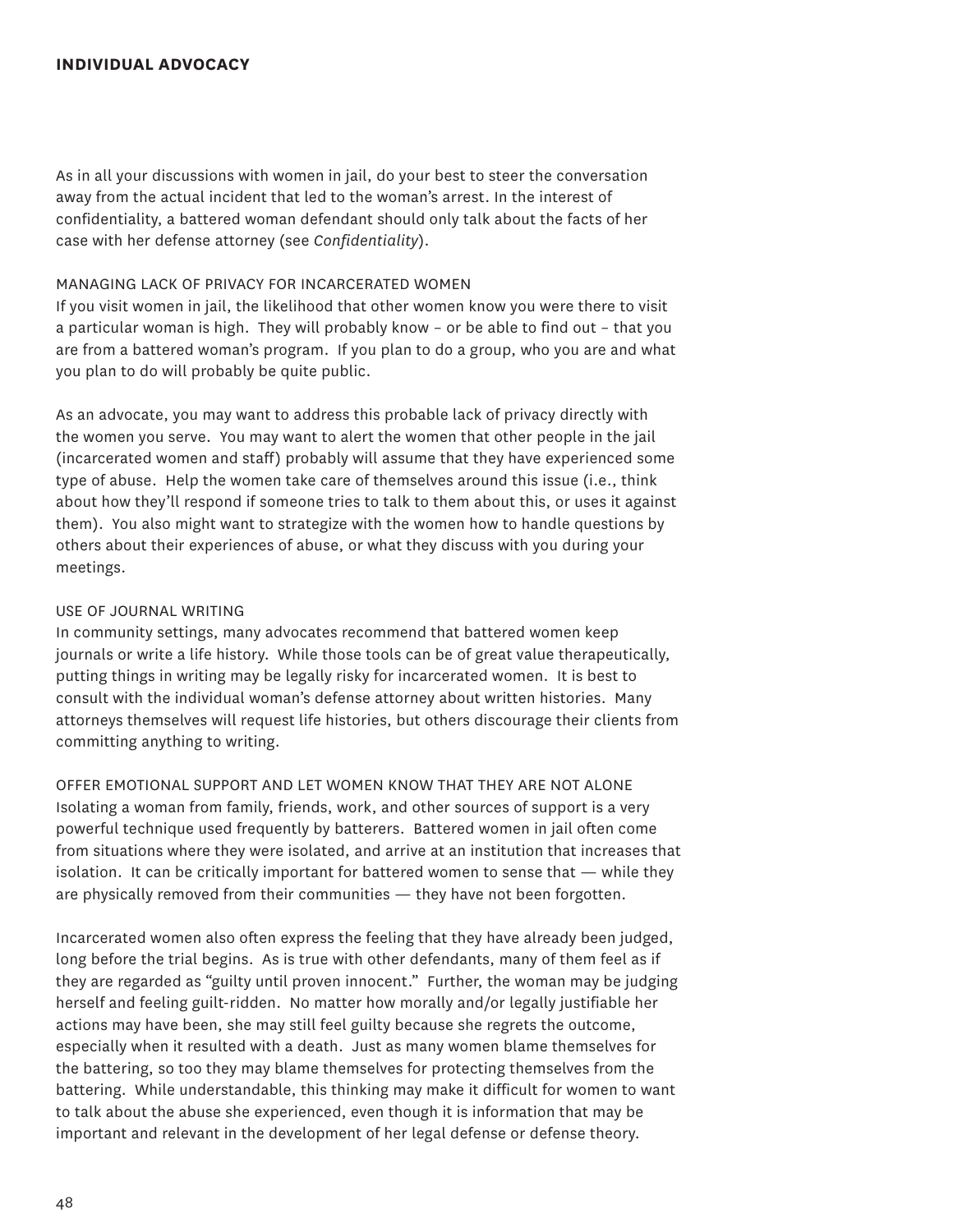When advocates reach out to a battered woman in jail and offer support, it can go a very long way towards helping her realize that she is not alone, she has not been forgotten, and she is worth fighting for. Additionally, they may help make it more possible for the woman to talk with her attorney about her experiences.

#### **need to understand the criminal legal system and process**

Both advocates and their clients will benefit from a clear understanding of the basic criminal legal process from the perspective of defendants, at every stage from arrest through sentencing. When we educate ourselves about the path a defendant must travel, we can help women make sense of a web of intricate, and not always logical, procedures. Defendants can be empowered through knowledge, just as much as they can be empowered through counseling.

You may already be familiar with the legal procedures in your area, or for the jail you serve. If you are not comfortable with the process, however, learning about it also creates the opportunity to meet and start to know members of the defense bar (public defenders and private defense lawyers). See the above discussion under the Defense-Based Advocacy section.

## Misdemeanor versus felony

Misdemeanor cases are less likely than felony cases to go to trial; they're more often resolved through a plea or diversion, depending on the community. Women arrested for misdemeanor charges are less likely than women arrested for felony charges to be held in custody for long periods of time (although some women arrested for misdemeanors end up spending a long time in jail). Misdemeanor cases are generally processed more quickly through the criminal legal system than are felony cases. When working with someone charged with a misdemeanor, there may be less time for an advocate to make contact with a woman before she is released from jail or to contact the defense attorney and to develop a relationships and/or connection with him or her.

This manual focuses on advocacy with women facing felony charges because the National Clearinghouse has more expertise with women facing felony charges than with women facing misdemeanor charges (because misdemeanor cases are often resolved relatively quickly, they infrequently come to the attention of our office). This does not mean, however, that advocacy with women charged with misdemeanor cases is not important – in fact, we believe it is essential, given that so many battered women end up in the system with a misdemeanor charge. To the extent possible, we have tried to include information relevant to those of you advocating for women facing misdemeanor charges as well. In general, the goals of advocacy in cases involving a misdemeanor are the same as the goals in felony cases.

Throughout this manual, you will see that it is our hope – if we lived in an ideal world – that advocates only speak with a woman charged with a crime and/or with the prosecutor after they contact the defense attorney and have explicit permission from the defense attorney to do so.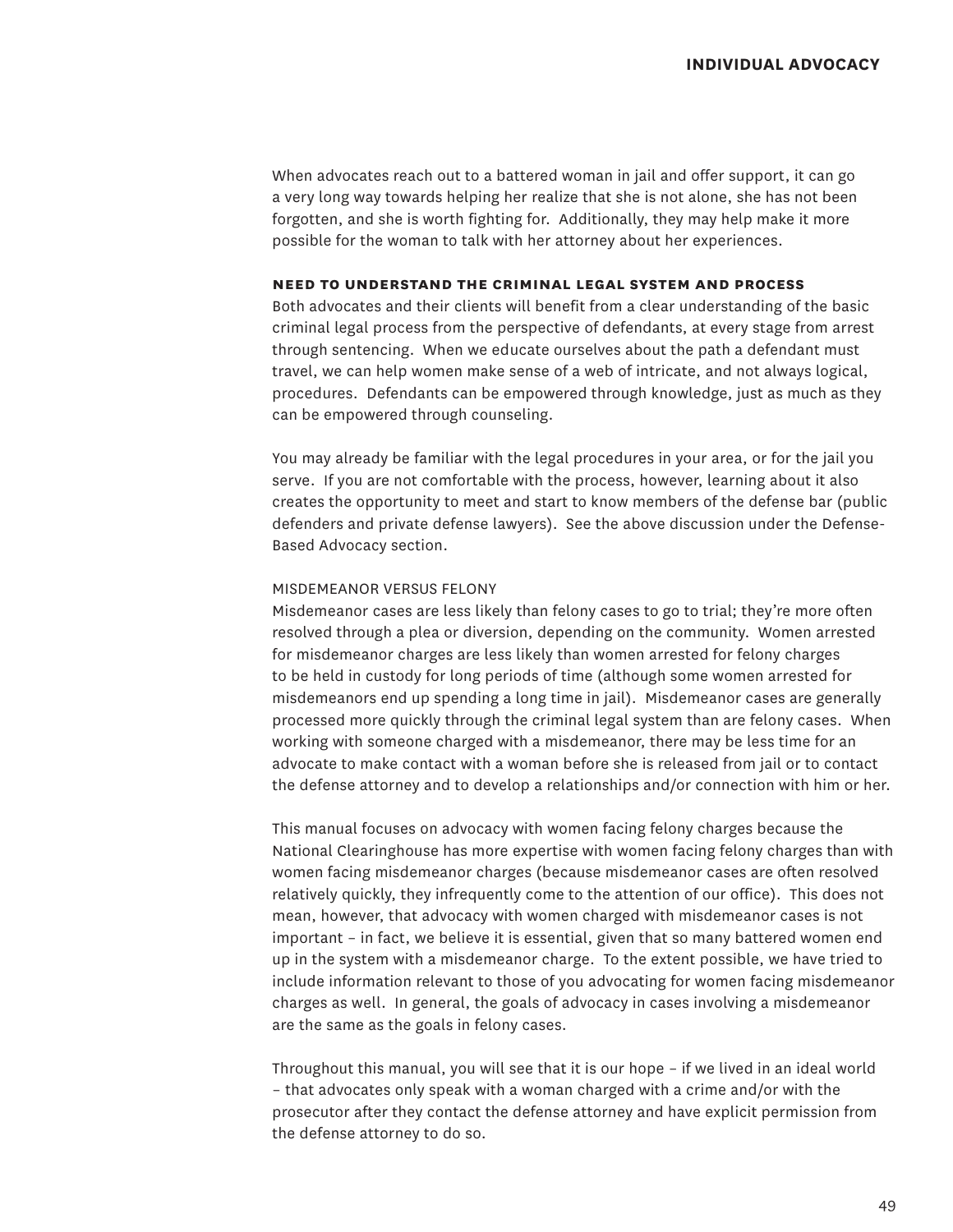## **individual advocacy**

We realize that the world is far from ideal and that, even when working with women charged with felonies, it is often difficult to make contact with the defense attorney. Since misdemeanor cases move quickly, we know that you may face some difficult decisions about contacting the woman before she has an attorney or before you have been able to speak with her attorney. This decision must take into account any possible risks to the woman (please see additional information on this topic in the section, *Defense-Based Advocacy*).

The National Clearinghouse would love to hear from you about your strategies of working with women facing misdemeanor charges. Please write to us or call us toll-free: 1-800-903-0111, ext. 3.

## Links between criminal charges and battering

For some women, there is a direct and immediate connection between the battering and the criminal charge; for others, the connection is more indirect and more removed in time.

Battered women are arrested due to a variety of circumstances. Many are arrested after defending themselves and/or their children from abusive partners (they may be charged with assault or homicide). Other women are coerced into committing illegal acts by a batterer (such as economic or drug crimes, homicide of others), or charged with a crime as a result of "failing to protect" their children from the abuser's violence (or failing to get medial intervention). Others are charged with parental kidnapping or custodial interference after fleeing to protect themselves and/or their children. In all of these situations, the history of battering may have legal relevance to the women's defense or defense theory. Also, in recent years, we at the National Clearinghouse have seen an increasing number of batterers making false accusations against their partners and getting them arrested. In these situations, they are often using the criminal legal system as yet another tool to gain control.

For other women, the connection between the battering they experienced and the charges they face may be less legally relevant. For example, some women use drugs and alcohol as a means of coping with battering. They may be arrested on drug charges, or for other crimes related to supporting their addiction. In these situations, the courts are unlikely to consider the history of abuse at the trial stage.

At the National Clearinghouse, we work on cases in which there is a direct relationship between the history of abuse and the charge because in our work with defense teams, we can help them better understand the legal relevance of the history of abuse.

For some advocates, their individual legal advocacy also focuses on the needs of women who have been charged with crimes directly related to their battering. When providing direct services and general advocacy for battered women charged with crimes, however, this distinction between battered women whose abuse is directly or indirectly related to the criminal charge is irrelevant. We believe that all battered women in jail need and deserve support, just as all battered women everywhere need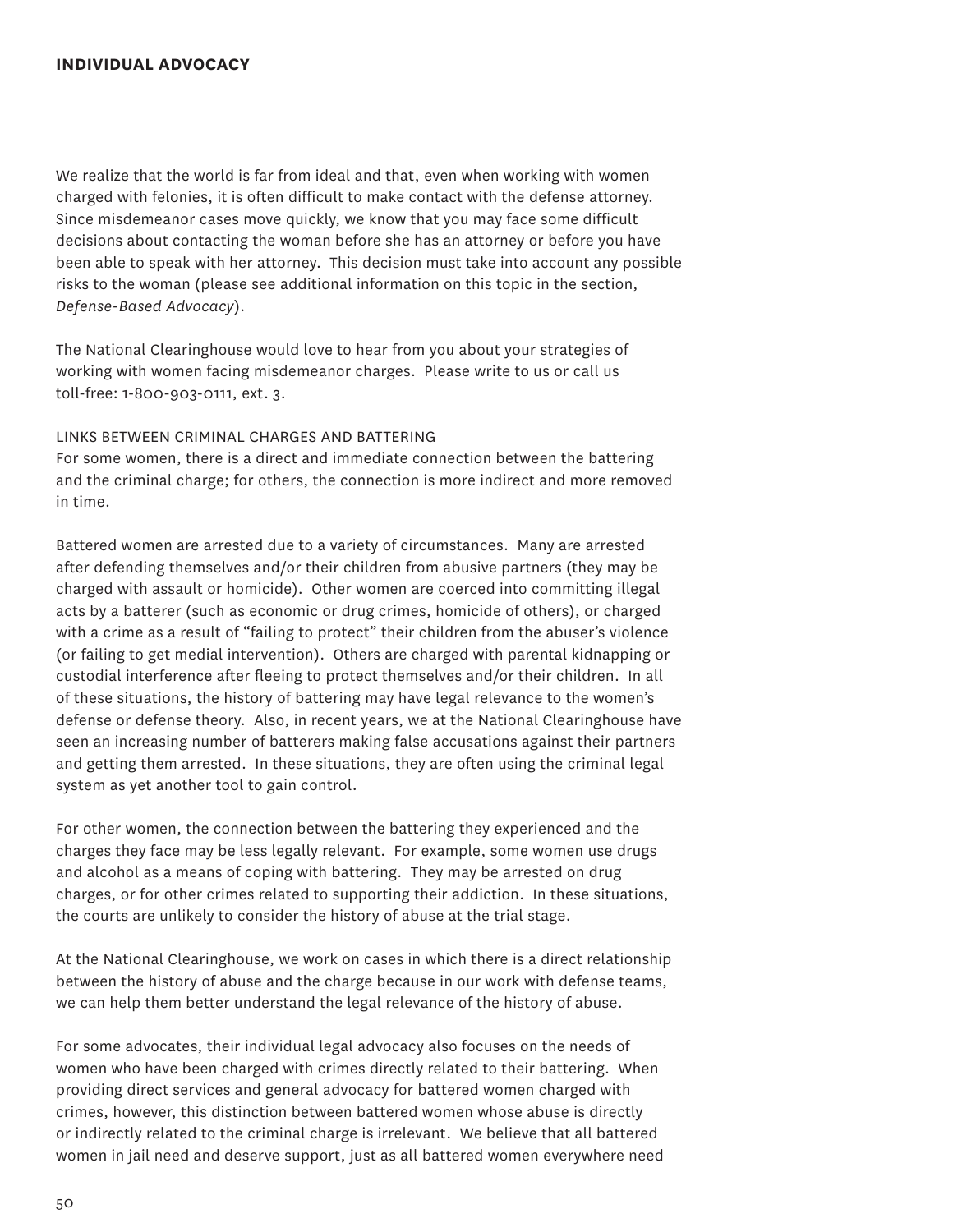and deserve support. It is our hope that you will do what you can to assist all the jailed women who are or have been battered.

When we step away from advocacy and think about the legal system, there are situations where the relationship between battering and the charge against a woman may be very important, because the history of battering can make a difference in the legal outcome of the woman's case.

#### Indirect connection — possibly important at sentencing

When the battering is (or seems to be) only indirectly related to the charge, the history of battering generally will not have much relevance during the guilt / innocence phase of a trial. If a woman is found guilty, evidence of the abuse may be useful as a "mitigating factor" at sentencing (i.e., something that the judge takes into account when considering an appropriate sentence).

Even when there is an indirect connection between the charge and the history of battering, an advocate can be an important resource in helping support a battered woman while she is in custody and in connecting her to resources upon her release.

## Direct connection — possibly relevant throughout the case

As discussed above, when there is a direct connection between the battering and the charge, evidence of battering may be legally relevant at all phases of the legal proceedings. For a woman who is charged with a crime because she acted to protect herself (or others) from a batterer's violence, self-defense may be a central part of her legal defense. The history of abuse is directly relevant to the elements of that defense (for example, it could help explain why she had a reasonable fear of imminent death or serious bodily harm).

Likewise, if a batterer forced a woman to commit an illegal act, "duress" may play a critical role in her defense. In that case, the history of abuse may be directly relevant to establishing the key elements of a "duress defense" (coercion by the use, or threatened use, of unlawful force by another).

When battering is directly connected to the charges, the most effective defense can only be raised if the defense attorney is aware of the battering and its relation to the incident. Several factors can interfere with this:

- Battered women sometimes hesitate to talk about their experiences of batter ing with anyone.
- Batterers often enforce a code of silence about the abusive relationship.
- Battered women may minimize the frequency and the extent of the abuse they experience.
- A battered woman may not realize what information about the battering her attorney needs to know.
- Attorneys may not know the right questions to ask about the battering.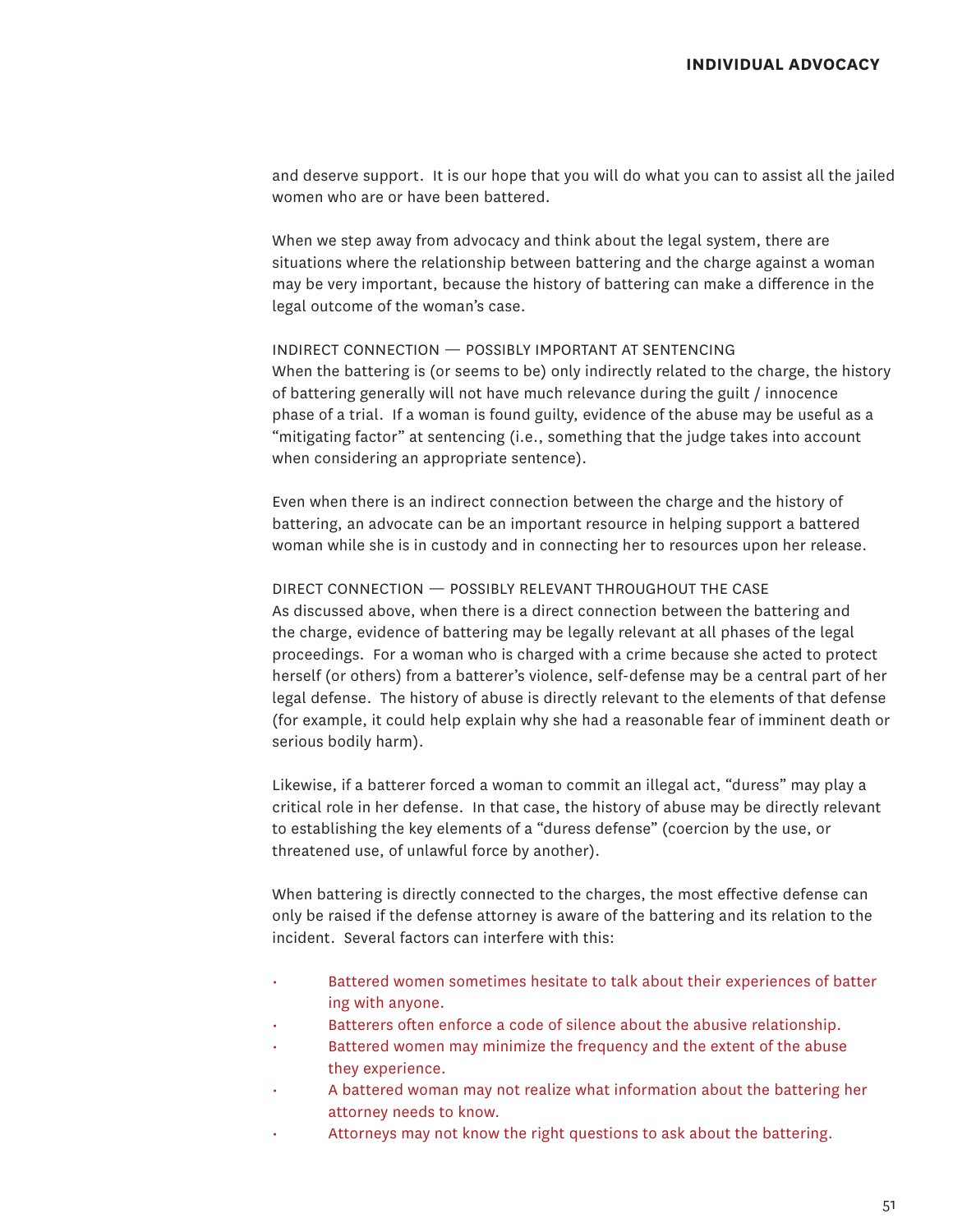## **individual advocacy**

Advocates can play a critical role in helping a battered woman relate vital information about her history of abuse to the defense attorney. More details will be described below in the Individual Advocacy section.

## **talking with defendants about the criminal legal system and process**

Explain the criminal legal process

Many battered women charged with crimes have never been arrested before. Even those who have previously been arrested may be uncertain about the various stages of the criminal legal process.

Some jails will inform women about what to expect from detention, and what will be expected of them. Women may receive a detailed handbook of the rules and regulations of the jail as soon as they arrive. Jails generally do not tell women anything about what to expect in court, however. Too often, neither does anyone else.

Women in jail want to know when they will go to court, and what to expect when they get there. It is helpful for them to have a clear sense of the big picture. Advocates can ease these concerns tremendously by explaining what the following terms mean: (Note: terminology may differ in different jurisdictions, and the process will likely vary between misdemeanors and felonies)

- **Arraignment**
- Preliminary hearing (or grand jury)
- Pre-trial conference
- **Trial**
- Pre-sentence investigation
- Sentencing hearing

Advocates can make a big difference, simply by explaining the layout of the courtroom and the names and roles of each participant. Many women may not realize that the State (or the Commonwealth), the District Attorney (or the City or County Attorney), the Prosecutor, and the Government Attorney are all different names often used to describe the same person. A woman may also think that the prosecutor is her attorney, especially if, in the past, the prosecutor appeared to have been representing her interests in actions against her abusive partner.

Women also need to know the goal and purpose of each proceeding. Therefore, advocates can prepare by learning the following information, specific to the jurisdiction of the women they're helping:

- What are the names of different hearings in the process?
- How does the process vary between misdemeanor and felony charges?
- What is the goal and purpose of each hearing?
- For which hearings will the defendant be brought to court from the jail, and for which hearings will her attorney simply represent her interests?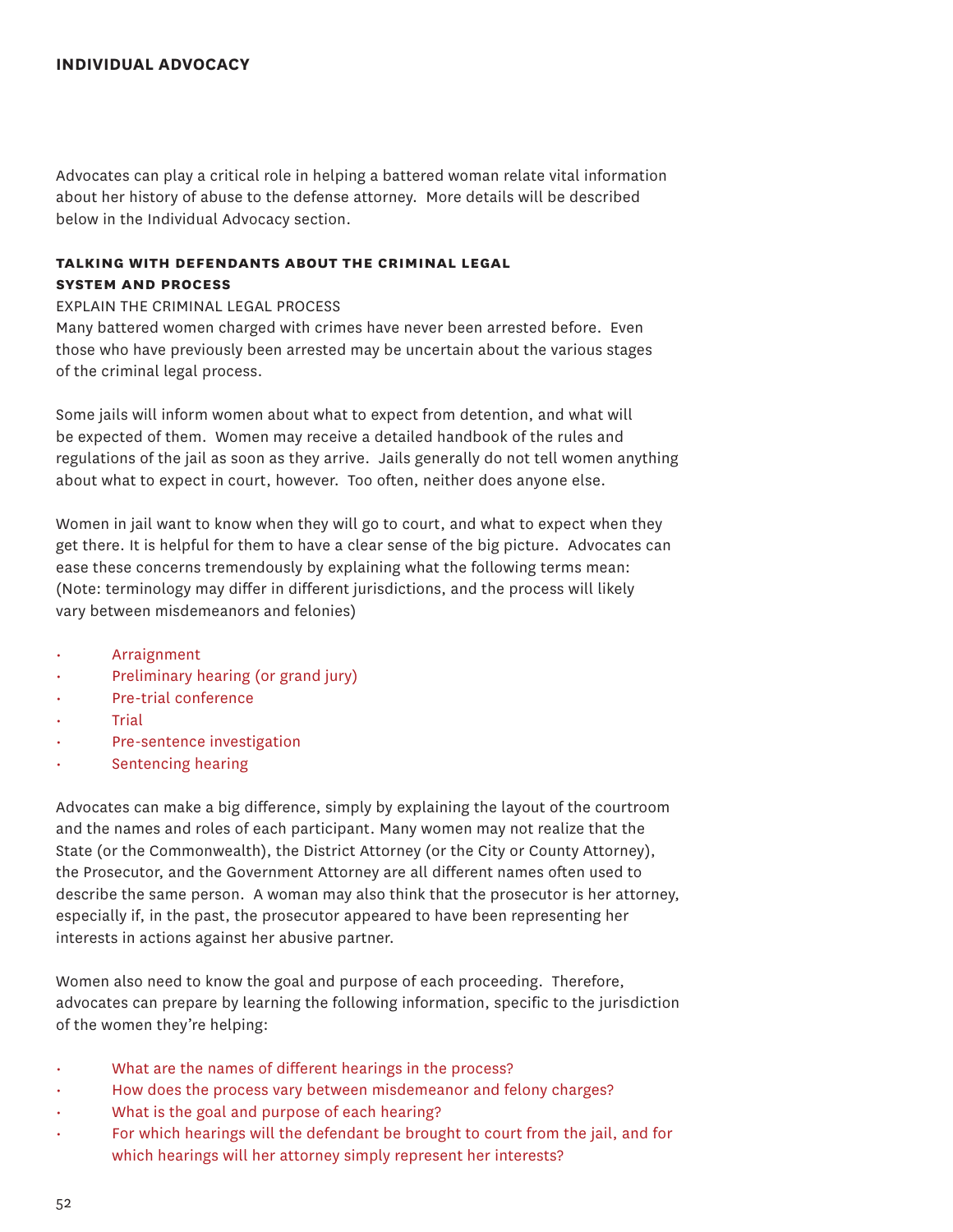Advocates can be enormously helpful by talking a woman through what she should expect at any given proceeding, including small details. So much of the legal process is complicated to understand and out of the woman's control. Basic information can go a long way towards helping a woman feel better prepared, and better able to deal with what she will face in court. By simply explaining the legal process in your jurisdiction, you generally are not giving legal advice (which advocates are prohibited from offering).

At the "preliminary hearing" stage, for example, the prosecutor generally must prove to the court that there is likelihood that a crime was committed, and that the defendant is the person who committed it. The burden of this proof is quite low; the prosecutor only needs to present minimal evidence.

Normally, the defendant will not testify at the preliminary hearing stage. She usually has much to lose and little to gain by doing so. No matter how honestly a defendant testifies, the district attorney will later pick apart that testimony to exploit even the tiniest inconsistencies. If this is not thoroughly explained to a defendant, she may feel very frustrated, scared, or confused after her preliminary hearing; she may believe that she was denied the chance to tell her side of the story. She may specifically feel frustrated and angry with her attorney, whom she may believe was not doing enough to fight for her in court (especially if her batterer testified and did not tell the truth). This may lead the defendant to not trust her attorney or not fully confide in her attorney.

That lack of trust can have serious consequences for a battered woman defendant. If she does not have enough trust to tell her attorney about her history of abuse, her attorney may not be able to present the strongest defense possible.

Therefore, without giving any legal advice, advocates can help women understand the process they're going through, ease fears and frustrations, and promote trust between a defendant and her attorney.

It may make sense to check in with the woman's defense attorney before explaining to the defendant what will happen at various stages in the legal process, in order to ensure that you have the most accurate information about the process.

Or, alternatively, you and the defendant might try to arrange a meeting together with her defense attorney before significant court hearings to answer questions and make sure everyone is on the same page. Keep in mind, however, that most criminal defense attorneys – especially public defenders – are juggling very heavy caseloads. If they do not have time to meet with you and the defendant before each hearing, it does not necessarily mean that they are not good attorneys, or that they do not care about their client's well being.

#### Help defendants ask their attorneys good legal questions

A woman is likely to have many specific questions and concerns at critical points in the legal process. She may want counsel on whether or not she should, for example, accept a plea bargain, waive her right to a jury trial, or testify at her own trial.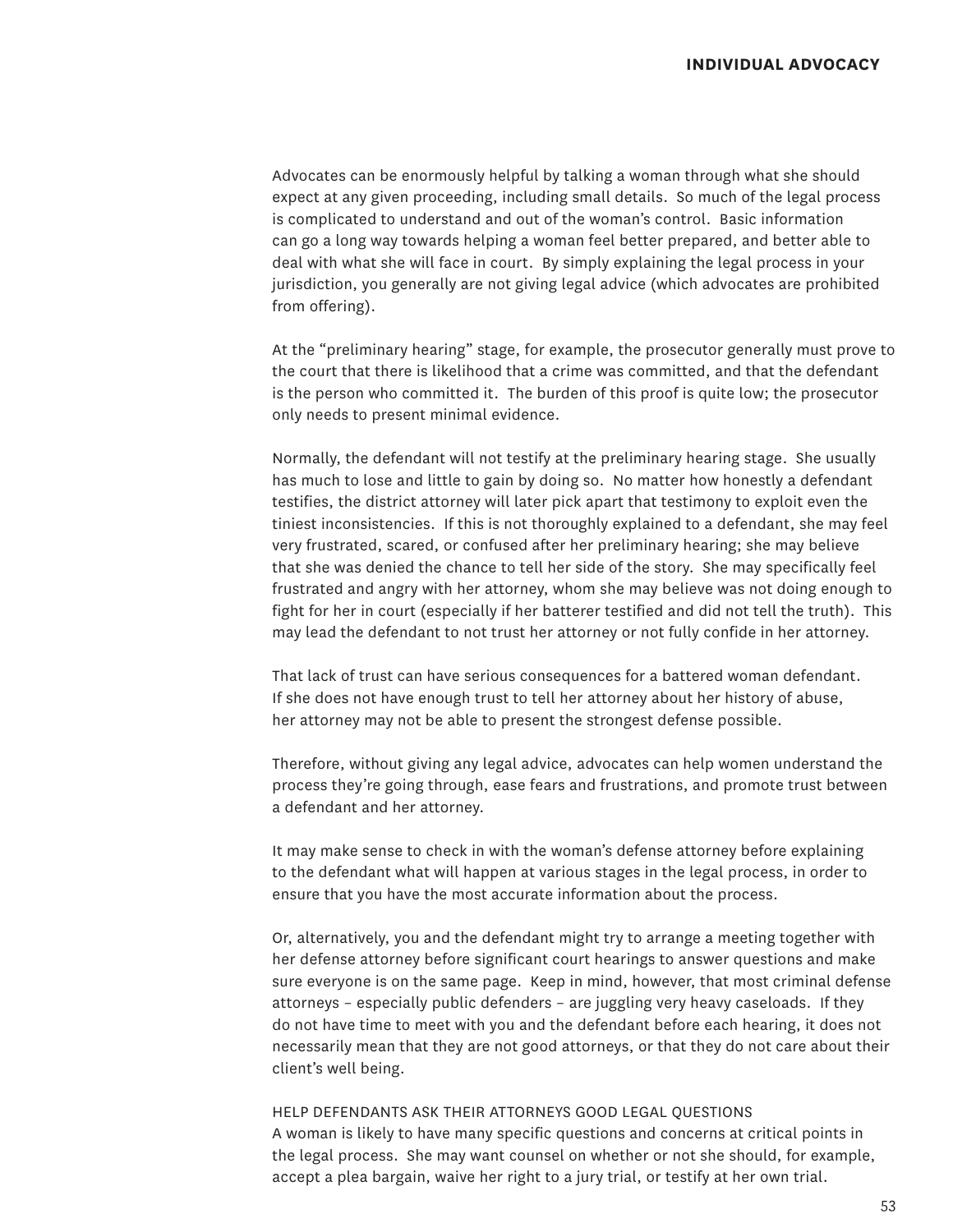## **individual advocacy**

A defendant needs to make those decisions on her own, in close consultation with her attorney. But an advocate can help the battered women defendant frame her questions to her attorney, so she is more fully informed about the possible consequences of any given decision. The National Clearinghouse for the Defense of Battered Women has prepared a brief guide to some of the considerations involved in accepting a plea bargain; this guide is available upon request by calling us at 1-800-903-0111, ext. 3.

Encourage valuable communication with defense attorneys It is entirely possible that many aspects of a woman's history of abuse will not be admissible in court. The judge makes the ultimate decisions on this. But the person best equipped to assess whether some or all of a woman's history of abuse may be admitted is her defense attorney.

While it is not your role to relay information that a battered woman disclosed to you in confidence, it is your role to encourage a woman to communicate important information directly with her attorney. You may also be able to offer the defense attorney insights about what questions to ask, to bring out a full picture of the abuse. You may be able to help a woman. You can serve as a bridge, encouraging communication between battered women and their attorneys.

It is critical that defense attorneys become aware of as many details of the abuse as possible. Fortified with those details, the attorney will be better able to assess whether all, or some, of that evidence will be relevant to a battered woman's legal defense. It is also helpful for attorneys to have a complete history of the abuse as soon as possible. In that way, any discussions or negotiations between the defense attorney and the prosecutor can take into account the full context of the alleged crime.

Feel free to encourage the defense attorney to call the National Clearinghouse. You can facilitate another important connection for any woman accused of a crime related to her battering: you can call the National Clearinghouse for the Defense of Battered Women (1-800-903-0111, ext. 3) with contact information for the defense attorney. And you can encourage the defense attorney to contact the National Clearinghouse. The National Clearinghouse offers case-specific technical assistance to defense attorneys; we can pass along relevant materials from our library, share strategies that have been effective for other attorneys working on similar cases, and provide referrals for expert witnesses on battering and its effects.

A final note about defense attorneys: in many instances, defendants in general, including battered women charged with crimes, would like more time with their defense attorneys in order to have their questions answered and to gain assurance that their attorney is working diligently on their case. In an ideal world, defense attorneys would be in regular contact with their clients and would be able to answer all of their questions. Unfortunately, in most jurisdictions, defense attorneys are representing too many clients to be able to give each person the individualized attention that they deserve. Nevertheless, that doesn't mean that a woman's defense attorney is not doing a good job or considering her best interests, even if they are not in regular contact.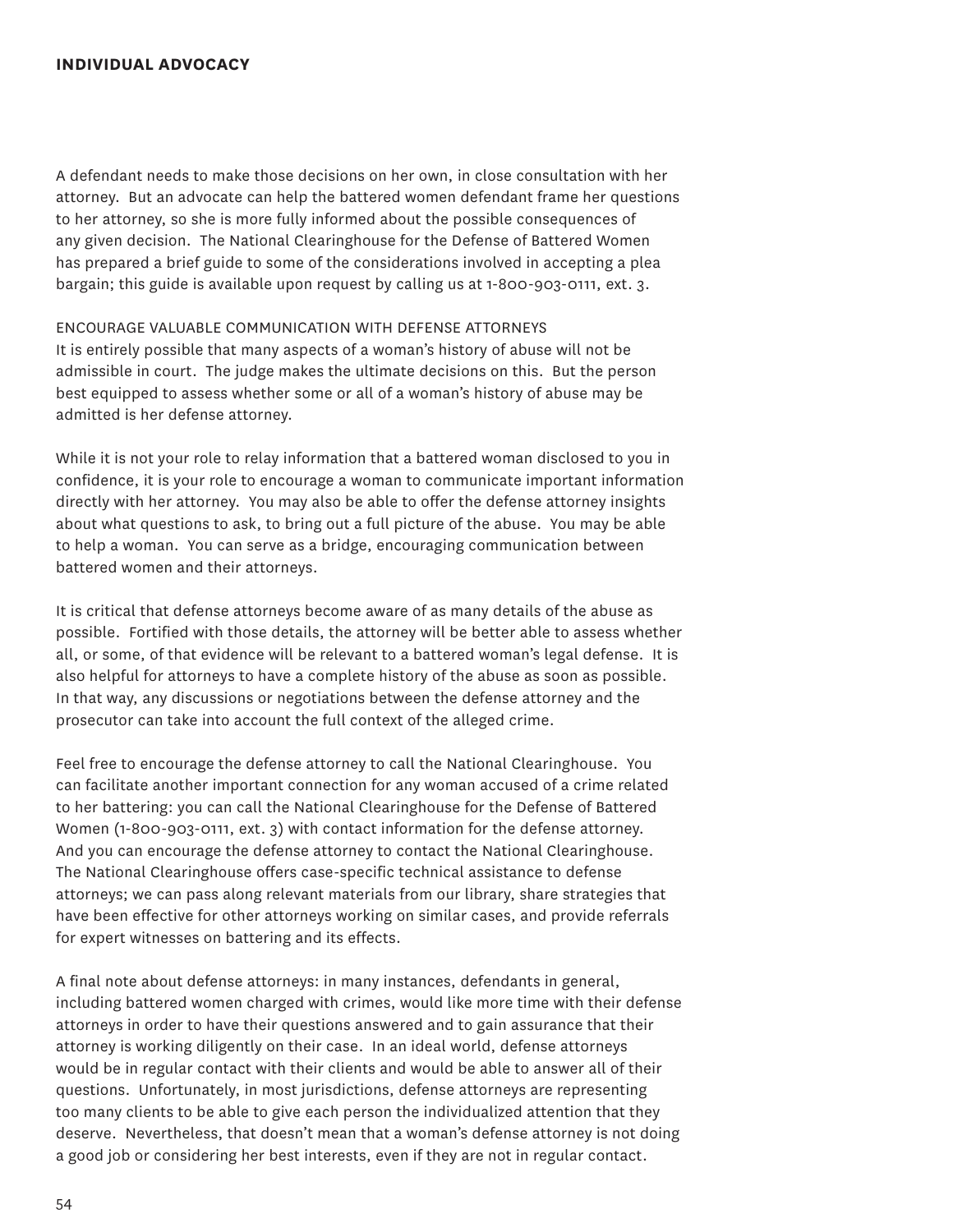**"I would have never thought that it was true, but it's much safer for me here than on the outside. In addition to 'three hots and a cot', I have protection from him. He tried to get to me, but since he can't call, and I can refuse visits, and they search visitors, I am as safe from him here as I have ever been. I'm not saying it's a good place to be, but for women like me, it's better than living without guards."**

– Crystal, a battered woman in jail on an arson charge

As an advocate, sometimes you may feel like you are in a difficult position – on one hand, you may understand and validate a woman's concerns about the quality of legal representation she is receiving, especially if her defense attorney is not in regular communication with her or doesn't seem to be giving her case the attention it requires. On the other hand, you may recognize that you really don't have sufficient information to evaluate how well her defense attorney is representing her interests. In most cases, you do not have access to all of the information necessary to make this determination. Further, the attorney may be doing an excellent job of putting together the case – talking to witnesses, reviewing records, retaining experts, and preparing the case for trial – without taking the time to fill the defendant in on each step in developing the case.

If you want someone to talk to regarding these complexities of your role as an advocate, please feel free to contact the National Clearinghouse for additional information and support.

## **safety needs**

Advocates know how critical the safety planning process can be for battered women. For battered women in jail, there are particular safety considerations that must be addressed. We'll look at four areas:

- Safety from the batterer
- Safety from the batterer's family
- General safety in jail
- Addressing the safety implications of indirect consequences of arrests and convictions

### SAFFTY FROM THE BATTERER

If a woman's abusive partner is still alive, he may be threatening a woman even while she is in jail. He may try to visit her, write her letters, or send messages to her via her family and friends. Batterers have even been known to attempt to phone a woman in jail by contacting her social worker and pretending to be someone else.

When battered women are charged with assaulting their abusive partners, the criminal charge can give the batterer a powerful tool — it can give him ways to manipulate the woman who resisted his violence. He may offer to drop the charges against her, if she will do whatever he wants her to do. Of course, the charges (usually) are not his to drop.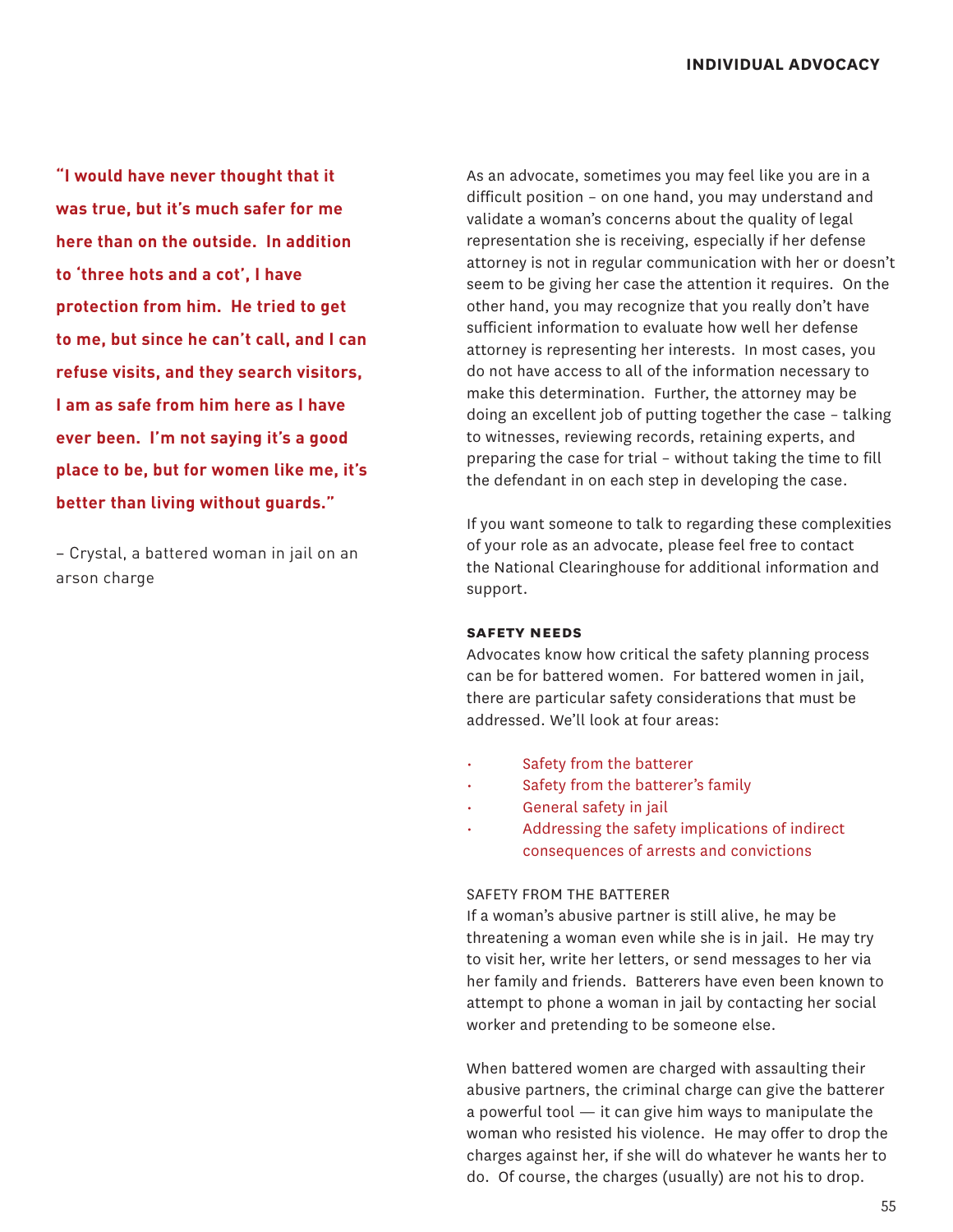#### **individual advocacy**

While the batterer may have initially been the "complainant" (the person asking for legal action), in most cases it is the state that is actually prosecuting the woman. The abusive partner does not get to decide whether to drop the charges.

But a woman may not realize this, and may be vulnerable to such manipulation.

From a practical standpoint, however, the batterer actually may have a lot of power in a criminal case. While the prosecution may not choose to drop the charges against a woman, if no "victim" or "complaining witness" is available, the court is likely to dismiss the charges. So, there is some truth to what the abusive partner proposes. If he does not appear in court to testify against a woman, she is likely to be freed. Therefore, the batterer may offer his silence in court in exchange for continued control over her life – and batterers have been known to make such promises, but not fulfill them. For example, batterers can:

- Say they won't appear in court, but then they do and testify against the defendant.
- Promise to tell the truth in court, but then lie when on the stand.
- Say they'll let a woman have her children back if she takes a plea bargain, but then go forward with a custody case against her once she pleads guilty and is released.

Likewise, if a woman's abusive partner is also her co-defendant, he may attempt to pressure the woman into supporting his defense, even if it means compromising her own welfare. He may do this by being menacing and creating fear for her physical safety or the safety of her family. Or, he may manipulate her by trying to win her loyalty, through promises of love and devotion.

#### Safety from the batterer's family

If a batterer is not alive, his family may threaten the battered woman defendant. They may actively seek to get in touch with her. They may threaten her in court. There have been times when a judge has acquitted a battered woman or has given her what the batterer's family feels is a minimal sentence; unhappy with the verdict, family members may vow to take justice into their own hands. Or the batterer's family may pose a threat to a battered woman by going through her children — either by threatening them with physical harm, or by fighting for custody and preventing a woman from having contact with her children.

If a woman you are working with is concerned about – or facing – retaliation from her abusive partner's family, it's helpful to engage in the same kind of safety planning process with her that you would if she was anticipating possible harm from an abusive partner. You can identify the ways that she feels at risk and strategize with her about what protective measures might help her to feel safer, weighing the potential outcomes, risks, and benefits of various options. In some cases, it may be useful to inform various criminal legal system players (including law enforcement officers,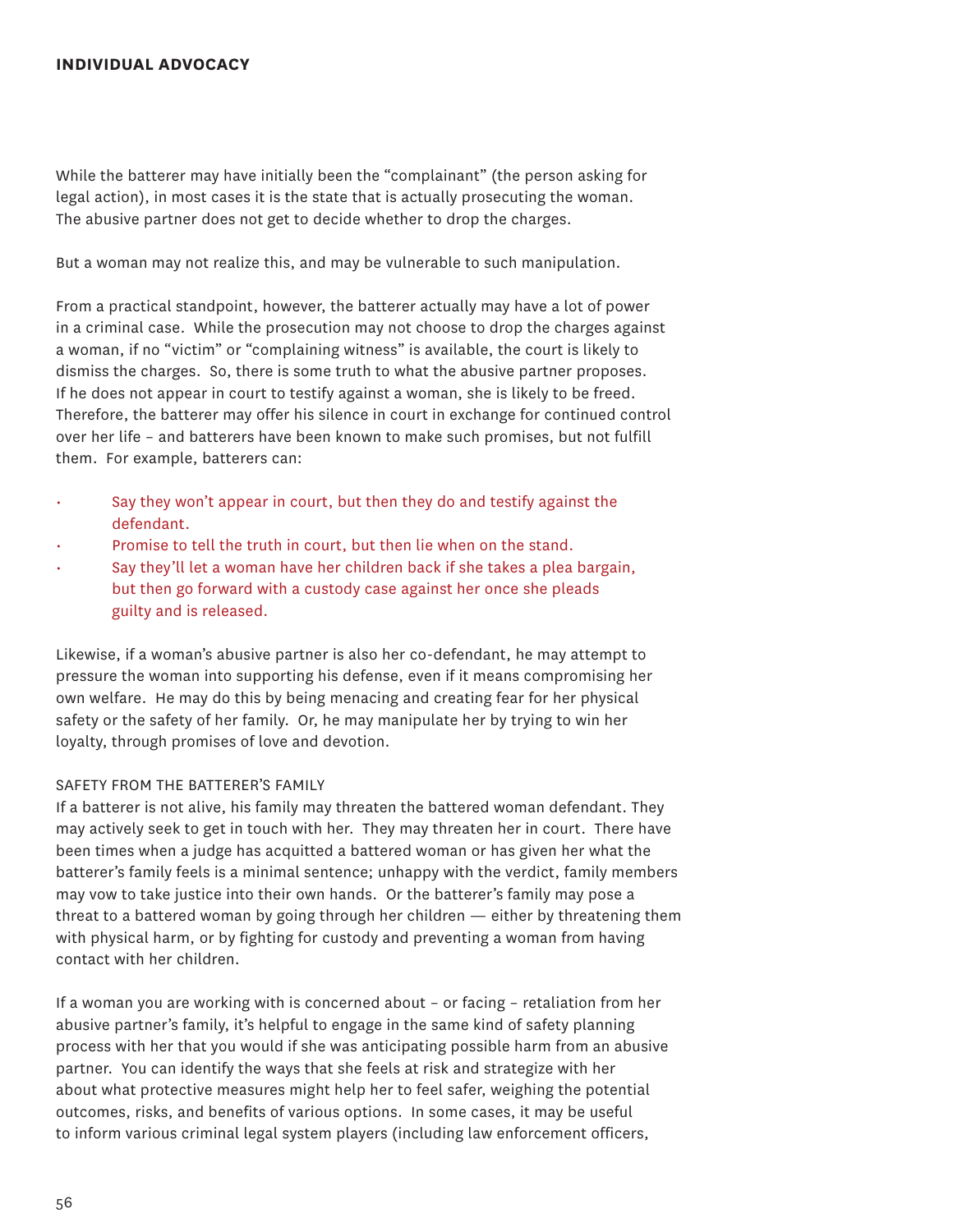bailiffs, or the prosecutor) about the woman's concerns. Chances are that they have encountered similar situations before.

At the same time, it's important not to assume that the abusive partner's family is necessarily angry at the woman, or will do something to harm her if she is released. In many cases, family members of women's abusive partners are well aware of the harmful behaviors their loved one engaged in, and may even be a source of support to a battered woman defendant.

## General safety in jail

A battered woman in jail may realistically be concerned for her safety while she is incarcerated. She may fear correction officers, jail staff, or other women in prison. Jails are violent environments in general. Control used by correction officers and jail staff can mirror control used by batterers; it can be psychological as well as sexual.

Also, incarcerated women sometimes abuse each other. While it is beyond the scope of this manual to explore why and how this happens, advocates working in jails or prisons have a responsibility to be aware of jail violence. We need to understand that it may be a very real concern of women in jail (see *Special Considerations: Same-Sex Battering as Part of a Relationship in Jail*).

There is also the matter of a woman's legal safety. Women in jail are vulnerable in many ways. If they are not careful about what they talk about and to whom, they may find that conversations they assumed were private will be used against them in court. The same also applies to letter writing. Letters sent to, or received from, a woman's batterer (or others) may also be used against her in court (see Confidentiality for a more complete discussion of this issue).

As advocates, we can play a vital role in helping a woman engage in a multi-faceted safety planning process that takes into account her risks and resources while she is in jail, in court, and upon release. Awareness, information about her options, and an effective plan can play an important role in helping a woman gain a sense of greater safety.

## Addressing the Safety Implications of Indirect Consequences of Arrests and Convictions

In addition to the possibility of being incarcerated and facing criminal charges, an arrest or conviction has ever-growing consequences that extend far beyond an individual's involvement in the criminal legal system as a defendant.

Having been charged or convicted of a crime can affect a battered woman's employment options, access to public benefits, immigration status, housing options, child custody determinations, access to higher education, voting rights, other civil rights, and eligibility for social services. There also may be court fees and fines, fees for mandatory intervention programs, and in some jurisdictions, people on parole or probation must pay to cover the costs of state supervision.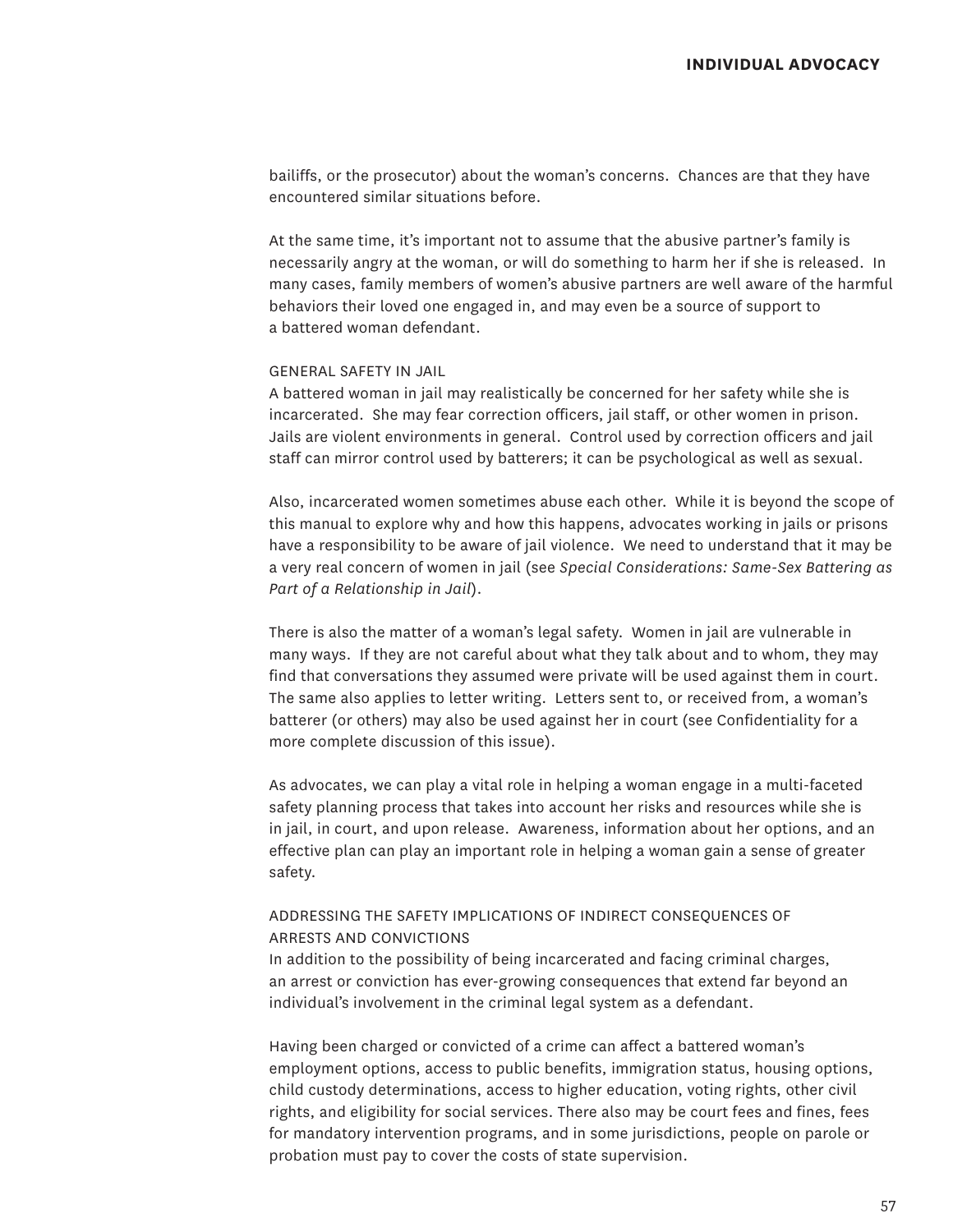## **individual advocacy**

Unfortunately, many (although not all) of these consequences have direct implications for battered women's safety by decreasing their options and resources and/or giving their abusive partner more leverage with which to control them. Many battered women who have been charged with crimes report that they will never call the police again, even if their partner is seriously harming them.

While it is beyond the scope of this manual to explore remedies for each of the possible consequences of an arrest or conviction for a battered woman, it is important to be familiar with the potential consequences of arrests and convictions in order to help battered women charged with crimes avoid or minimize these negative consequences whenever possible.

In many communities, local legal aid offices have become well versed in trying to remedy some of the civil legal consequences of arrests and convictions. Also, some public defenders offices have information about cleaning or expunging criminal records. In addition, as discussed previously, it is essential that anyone charged with a crime who is not a U S. citizen should consult with an immigration attorney who has expertise in the overlap between criminal convictions and immigration.

Contact the National Clearinghouse for the Defense of Battered Women at 1-800-903-0111 ext. 3 for more information about the indirect consequences of arrests and convictions, and resources for addressing them.

## Need for Further Services

Battered women in jail have many needs, only some of which are related to their criminal charge. Advocates are in a position to identify those needs and provide referral information. Again, your role is as a bridge-builder, connecting women to other sources of support.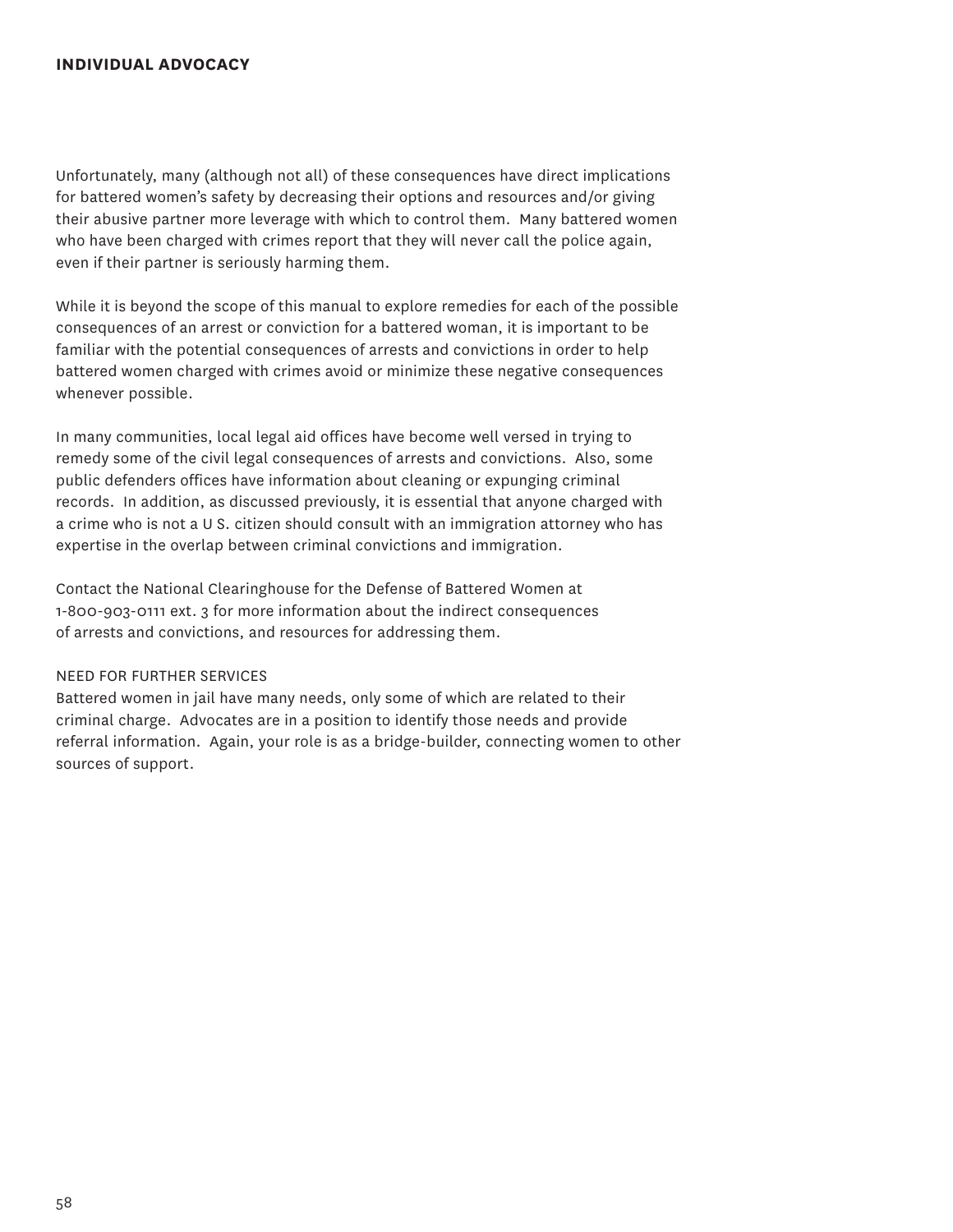"It's just more abuse, … All the time, while you're on trial, they talk about you so bad on the witness stand and no one says, 'That's not true.' They called me a witch, a bitch, a voodoo, a money grubber, they said I didn't care about my family… I was so hurt I couldn't say anything. I don't think they realize. They act like you're a piece of furniture or a piece of meat. They talk about you as though you didn't exist… I was more battered there than I was before I got there. Your husband says these things and you figure he's just mad and you make allowances. But when people of character say these things, you think, well, if they believe it, maybe it's true. Maybe I am no good. Maybe I'm not worth anything. You become a stranger that everyone talks about. They say terrible things and treat you like an awful person and pretty soon you just decide you must be worth nothing."

**— A battered woman serving a sentence of 50 years without parole**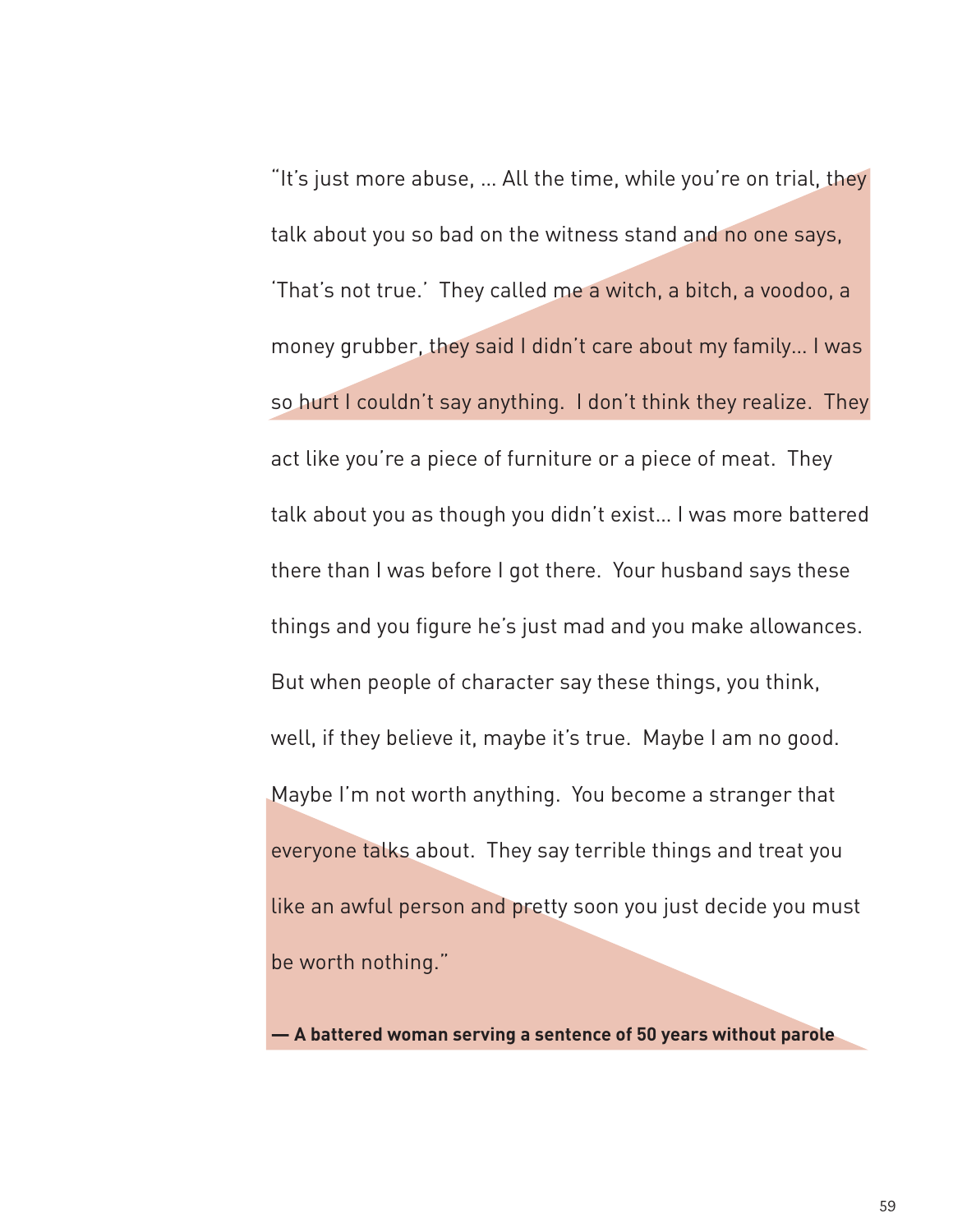# **Group Advocacy**

## **why provide group advocacy? what are its goals?**

Support groups in jail have many of the same goals of support groups offered in agencies. We all want to help battered women:

- Find a safe space in which to begin to talk about the battering
- Decrease isolation and increase trust
- Recognize that others share similar experiences
- Begin to form networks of support
- Develop increased coping skills to manage the effects of trauma
- Understand the dynamics and effects of battering
- Learn about building healthy relationships
- Increase self-esteem
- Learn stress management and self-care
- Break intergenerational cycles of violence
- Develop skills in safety planning
- Learn about community resources

Clearly, there is also a lot of overlap between the goals of individual advocacy and group advocacy in jail.

Undo destructive messages of the criminal legal system

Many battered women point out that dealing with police, prosecutors, jail staff, and others involved in the criminal legal system simply replicates their experience of battering. Once again, they are isolated, told that they are not worthy, and dehumanized. Once again, their freedoms are restricted.

Incarcerated women are bombarded with messages that they are bad, they deserve blame, they ought to feel shame. But this time, the destructive messages are not just coming from their abusive partner — they are coming from a system that is supposed to be fair and impartial. The impact on a woman's self-esteem can be devastating.

A support group can help put these messages in perspective. By listening to the experiences of the others in the group, incarcerated women can begin to see that the job of the prosecutor is to paint defendants in the most negative light. By having advocates come to the jail each week to support them, group participants can begin to hear other messages: they are valuable, they are worth fighting for, and their stories do matter.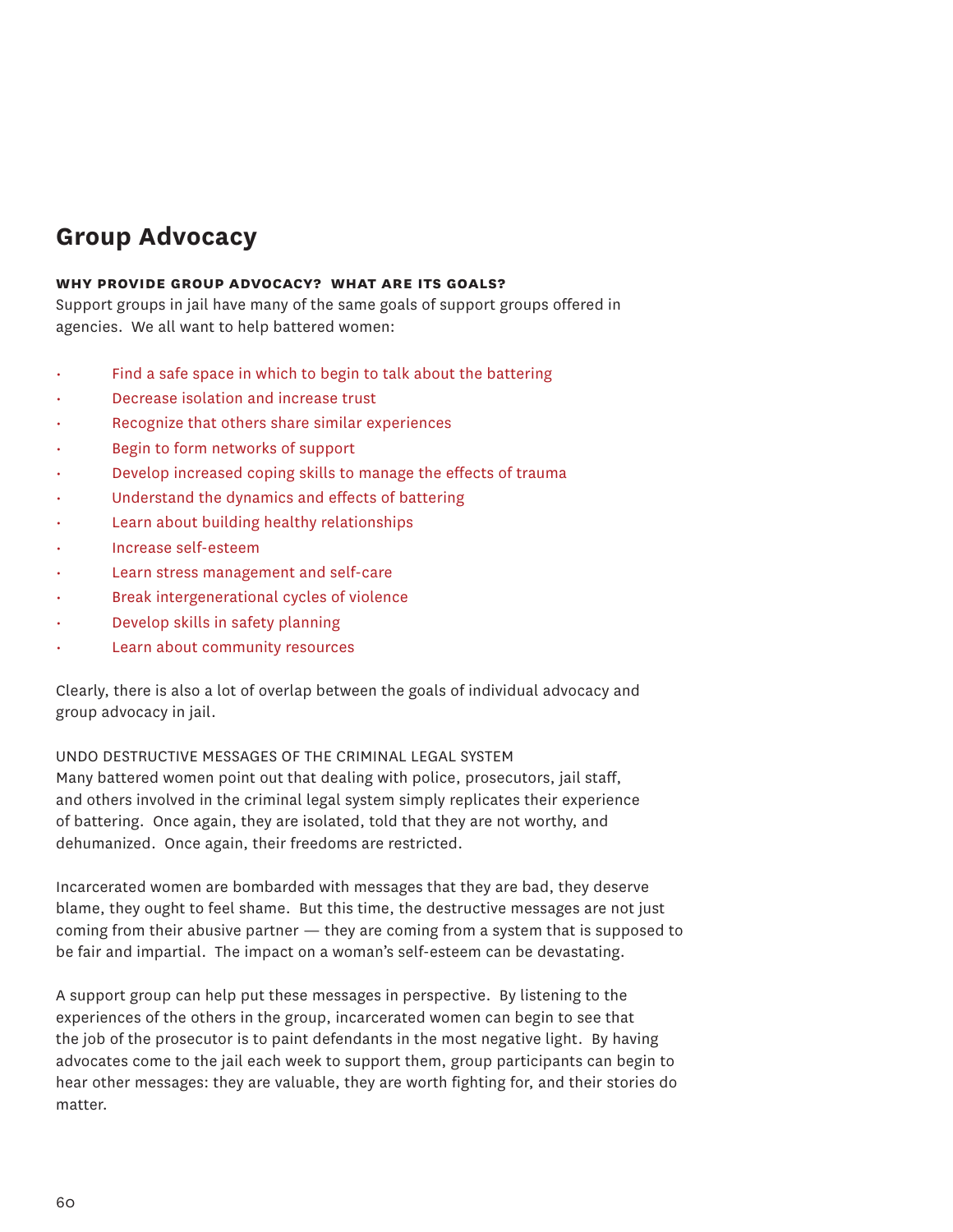#### Deal with the stigma of incarceration

As advocates, we can well appreciate that many battered women feel a sense of shame at having "allowed" their partners to abuse them. They may not talk about the battering because the stigma of being seen as a battered woman may feel too painful.

Incarcerated battered women have multiple layers of stigma to cope with, both in jail and after release. Researcher and activist Beth Richie identifies six ways in which incarcerated battered women may feel marginalized or pushed to the edges of society:

- As women in a male-dominated society
- Often, as women of color
- As low income women (the vast majority of women in jail are low income; if they had sufficient resources, they probably would have been able to make bail)
- As battered women
- As "criminals"
- As incarcerated women

Some women may also experience oppression if they have mental health issues; have physical disabilities; identify as lesbian, bisexual, queer, or transgendered; or differ in any other way from our society's concept of "normal."

Support groups in jail can offer women ways of addressing those multiple stigmas on an emotional level, and on a practical level. For example, facilitators can provide practical information that women need to know about looking for work with a criminal record.

## Prepare for release from jail

If you facilitate a support group for sentenced women, group members will know (at least approximately) when they will be released. One goal of the support group is to help battered women feel better prepared for their return to the community – certainly that will involve safety planning. It may also involve discussing feelings about reuniting with children after a forced separation, or the fears of and grief about not being able to reunite with children due to custody battles or termination of parental rights.

You may also want to provide resource and referral information to help women get assistance with housing, employment, education, expungement of criminal records, or any of their other needs – with the understanding that the barriers that people face who have been arrested or convicted often are even greater than those faced by other battered women. This might fall beyond the scope of what you or your agency normally provides. Your focus is on battering and its effects on their lives. You may not be able to take on the responsibilities of a case manager. Many domestic violence agencies have hotlines that provide referral information for any number of resources, however. If you cannot provide referral information directly, you can give women the number for any hotline that offers these resources.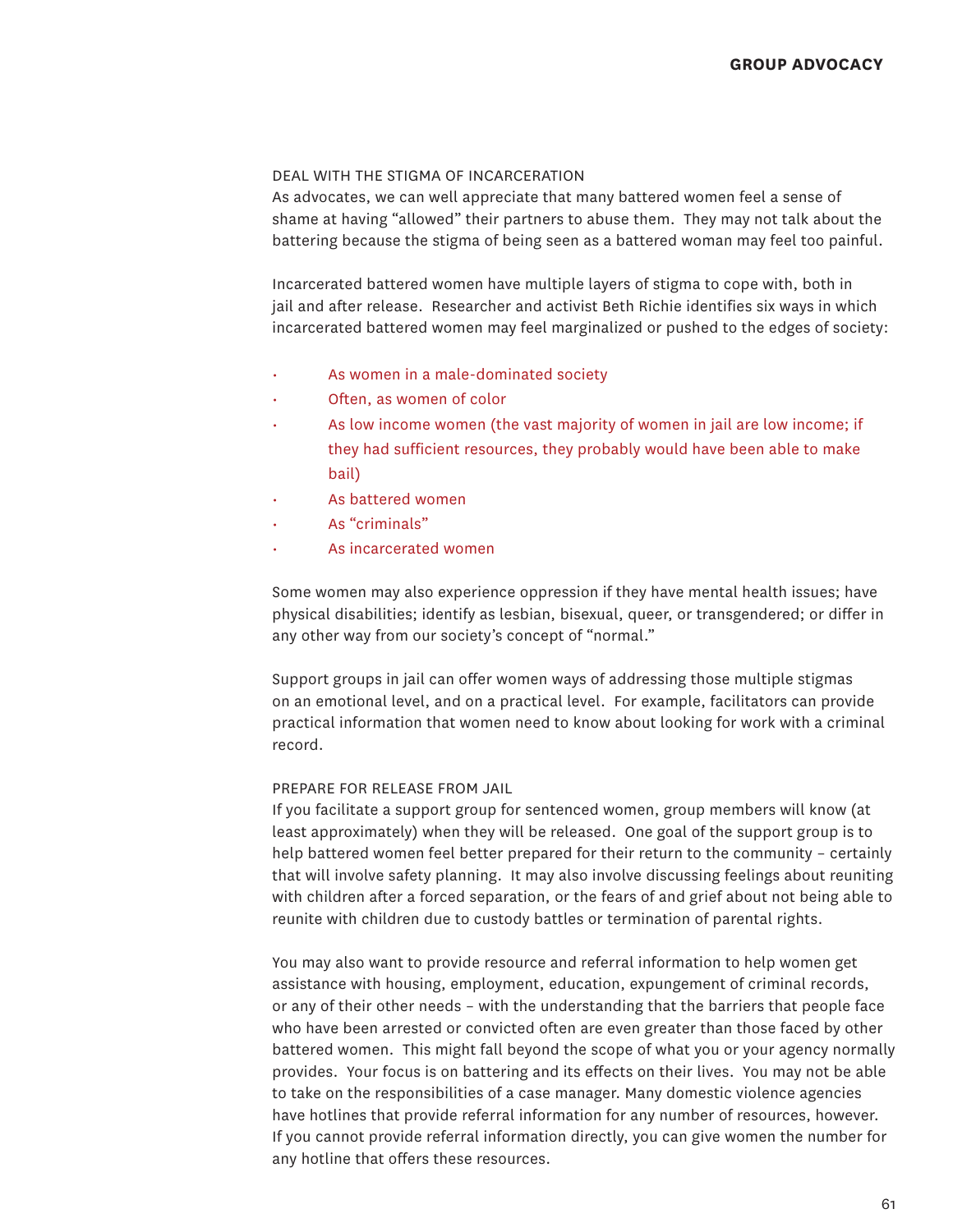If you are not limiting participation in your support group to sentenced women (although, for confidentiality reasons it is strongly suggested that you do so), some group members may be uncertain about their fate. Will they be acquitted? Sentenced to time already served? Given probation? They may receive a county sentence that can be served in jail; they may be sentenced to a state prison. As group facilitator, you can provide information about all those possibilities, and you can help women address their fears and concerns about each.

#### **who belongs in the group?**

We've discussed the possibility of limiting individual advocacy to women whose charges stem directly from their battering. That criterion may not apply to group work with women, however. The distinction between crimes directly or indirectly related to abuse isn't likely to present much of an issue when facilitating a support group in jail.

The different needs of battered women who are awaiting trial versus women who already have been sentenced have a far greater impact on how group advocacy is done, as compared to the differences between women whose crimes are directly versus indirectly related to abuse. The discussion below on confidentiality in group work is designed to help you decide how you want to define the membership of your group. You may also want to speak with other advocates who have led support groups in jail before making a decision. (Contact the National Clearinghouse for names and contact information of other group facilitators.)

## **confidentiality in group work**

Confidentiality is a core issue in any type of group work. It has vastly more importance when a battered woman has an open legal case. It is critical that she not discuss the facts of that case with anyone other than her defense attorney.

What any battered woman says in a support group should be kept in confidence. It can be difficult to enforce the policy of "whatever we say here, stays here," however. Obviously, any time a support group member inappropriately passes on information that was shared in confidence by another group member, there is a serious breach of confidentiality in the group; one of the basic ground rules of the group has been violated. After that, it may be difficult for group members, even those not directly involved in the disclosure, to feel safe enough in group to share their own feelings and experiences.

If battered woman shares information regarding the facts of her case in a support group and another person takes that information outside the group, the person who shared information may be in legal peril. A group member may try to use confidential information to leverage her own legal situation, hoping to make a better deal on her own case if she is able to provide the prosecution with useful information on someone else.

Even if the information is simply repeated to other women in the jail, problems may occur. The more that "word gets around," the more that information could end up used as evidence against the woman who disclosed the facts of her case in group.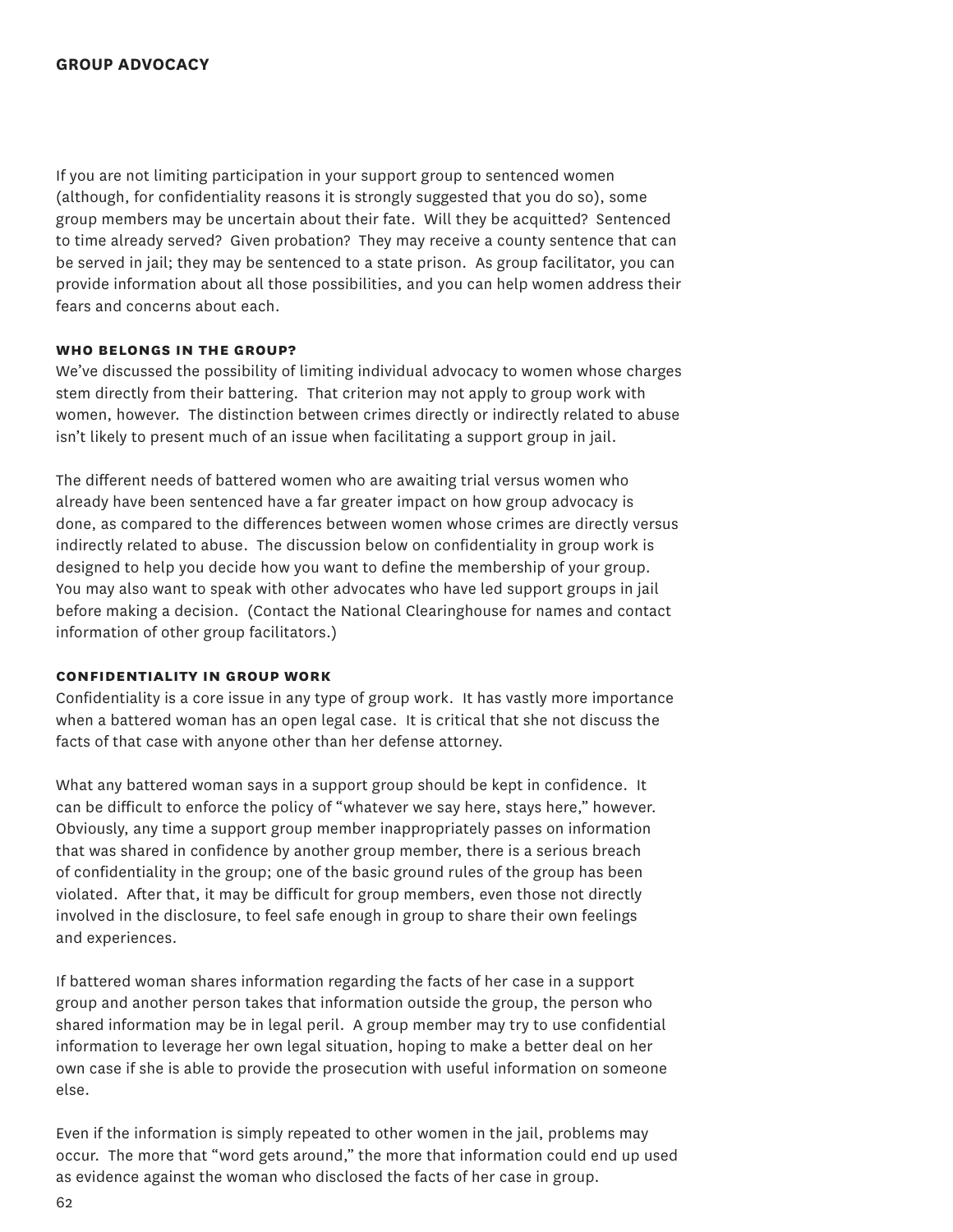Advocates who provide support groups in jail have devised various ways to protect confidentiality. Some advocates will offer emotional support groups only to women who have already been sentenced and who have no pending legal issues. For women awaiting trial, advocates may offer basic information sessions on domestic violence and/or community resources, but those sessions are structured to limit the amount of personal sharing on the part of the participants.

Other advocates welcome all interested battered women to attend their support groups. As facilitators, however, they take the responsibility to remind participants frequently that sharing the facts of one's criminal case is not appropriate in the group. Those advocates need to be super-vigilant, cutting off any discussions that begin to address issues directly related to a criminal charge.

Keep in mind that little, if anything, in jail is private. Simply by attending a support group for survivors of domestic violence in the jail, women reveal personal information about themselves to the jail community, even if they hardly say anything in the group. Advocates may want to talk to group members about this self-disclosure early on, to help women strategize about setting appropriate boundaries. Support group members should be prepared to handle non-group members who ask them questions about their experiences of abuse or about the group.

#### **format and structure of group work**

You can structure a support group in whatever way feels most comfortable to you, given the constraints of the jail. Jail-based support groups take many different forms – psycho-educational groups, informational sessions, open or closed enrollment, fixed curriculum or topics proposed by group members, predetermined cycle, or on-going discussion groups.

The traditional format used at an agency may need some adapting to account for the realities of incarceration, especially:

- The constant turnover of women in the jail
- The jail's security concerns
- Confidentiality issues

In addition to your regular curriculum addressing domestic violence, sexual assault, and empowerment issues, you may want to incorporate other components into the support group. Advocates have crafted various approaches to respond to the needs of battered women in jail, including:

- Art therapy
- Writing workshops
- Reading groups
- Quilting groups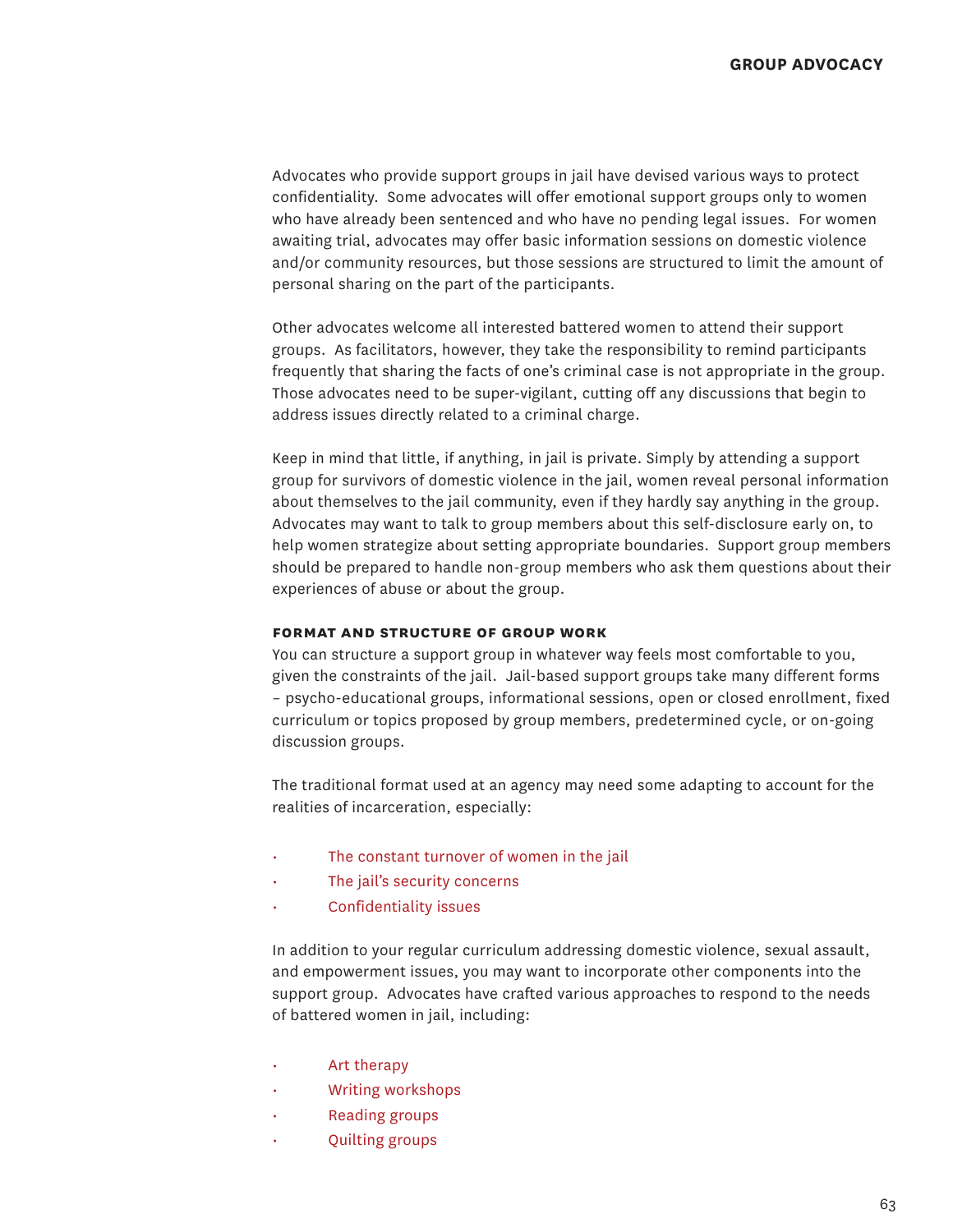## **group advocacy**

You may want to offer a group that focuses on one of those activities, or you may want to incorporate an activity into your group format.

Remember that you need to be aware of the realities of life in jail and be creative in your suggestions. Journal writing, for example, may be difficult if women have limited access to pens and paper, and it may raise confidentiality concerns.

One facilitator of a jail-based support group notes that she prefers to have women color or draw during a group session. This provides a creative outlet and allows women to avoid eye contact during discussions of particularly difficult topics. This method also has the benefits that  $-$  unlike journaling or using worksheets  $-$  art does not risk confidentiality and does not create disadvantages for women who have literacy issues.

Another way that you might approach group advocacy is to assist incarcerated women in forming their own, peer-led support group. This can be an excellent solution to the problem of limited agency resources. You can provide handouts and other information on domestic violence, along with resources, referrals, and suggested guidelines around confidentiality. You can also help design the initial structure of the group and serve as a consultant. Your ongoing, direct involvement with the support group might vary, depending on the needs of the group and your availability.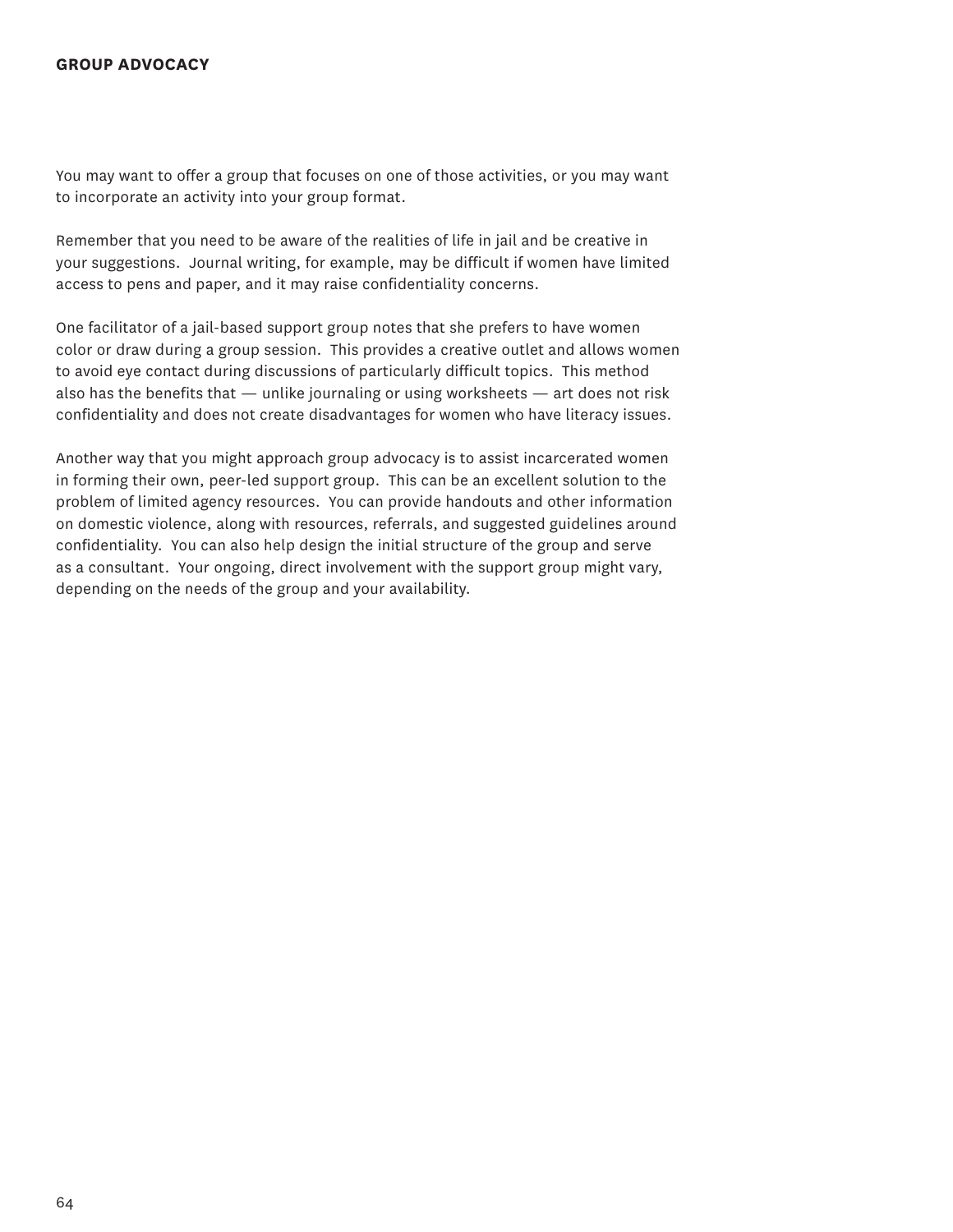"Too often, incarcerated women are returned to the streets facing the same problems and barriers that existed prior to their sentencing. Therefore, they have no choice but to use the same coping and survival skills that precipitated their incarceration… For any real change to take place, there must be education and community involvement concerning the plight of incarcerated battered women."

**— Joanne S. Kurzmann**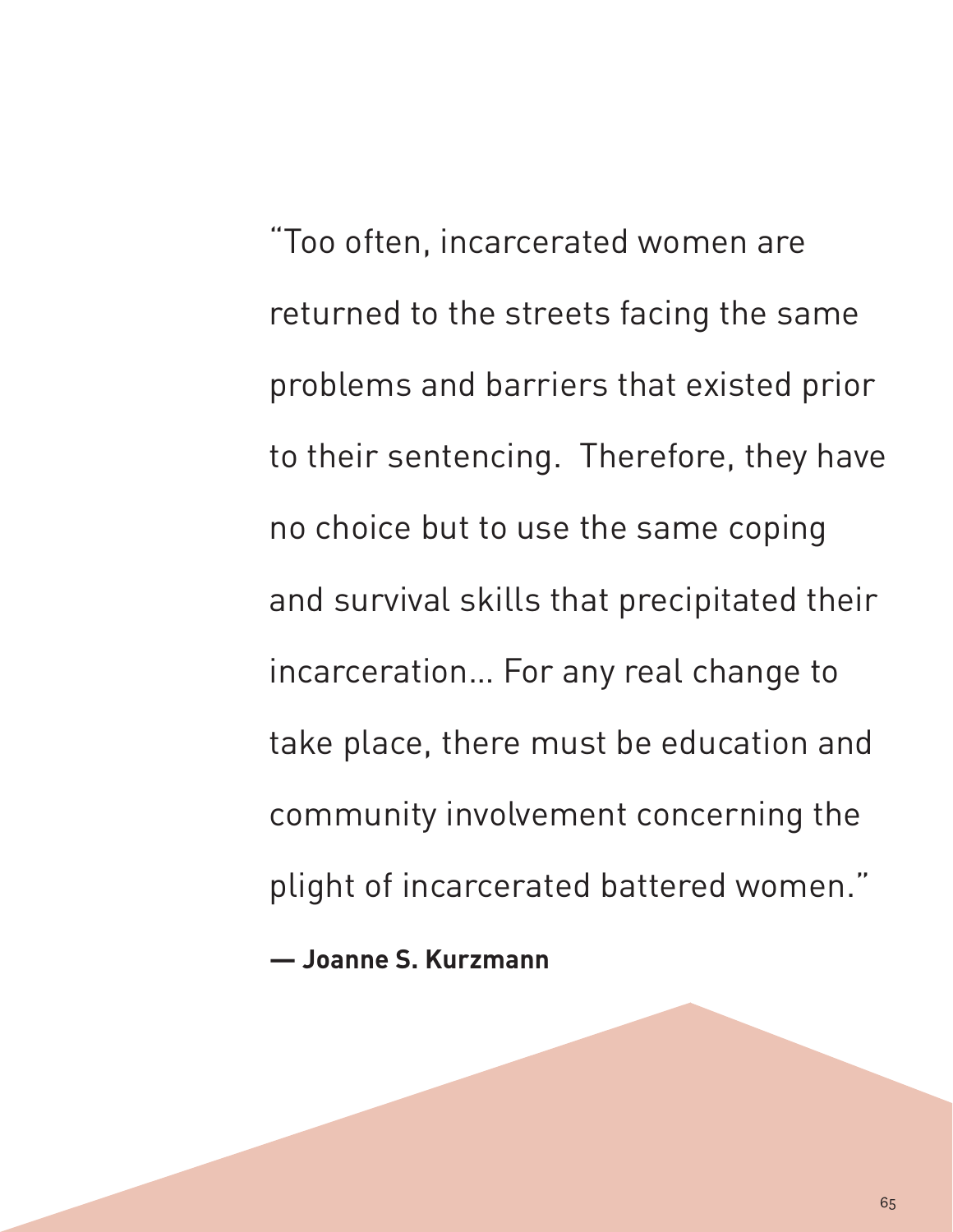## **Systems Advocacy**

### **what is systems advocacy?**

Another approach involves focusing on the systems that are failing battered women in jail. Systems advocacy brings together the people who make and implement policies that affect arrested and incarcerated women. We hope to challenge practices that interfere with justice for battered women.

## **why provide systems advocacy? what are its goals?**

The primary goal of systems advocacy is to increase justice in the lives of women by engaging with the systems that have the power and potential to promote or inhibit justice. Specifically, systems advocacy works to influence those systems by:

- Educating policy makers about realities of battering and its effects
- Raising awareness regarding the impact that current policies and practices have on the lives of battered women
- Discussing the goals and purpose of current policies and practices
- Brainstorming ways to achieve important goals without compromising the safety and the interests of battered women
- Developing and sustaining positive work relationships with people who design and implement policies that affect battered women

## **steps involved in systems advocacy**

Several steps are involved in systems advocacy:

- Identify the problem (consider utilizing focus groups, advisory committees, or other strategies for ensuring that the perspectives of a diverse group of battered women who have been charged with crimes are well represented).
- Assess who is in the best position to address it (i.e., Law enforcement officers? Police detectives? Police chiefs? Defense attorneys? District Attorneys? The Sheriff's Department?).
- Talk to key individuals or groups to raise awareness of the problem and strategize solutions.
- Design a protocol or action plan to ensure a consistent, new response.
- Evaluate the action plan and give feedback: Does the solution work? How can it be better?

Consider the following example: After visiting women in the jail, you may be aware of an increase in the number of women who are being charged with assault, many of whom you believe were acting in self-defense. It may be that when police are called to respond to a domestic violence situation, they end up arresting both parties. Or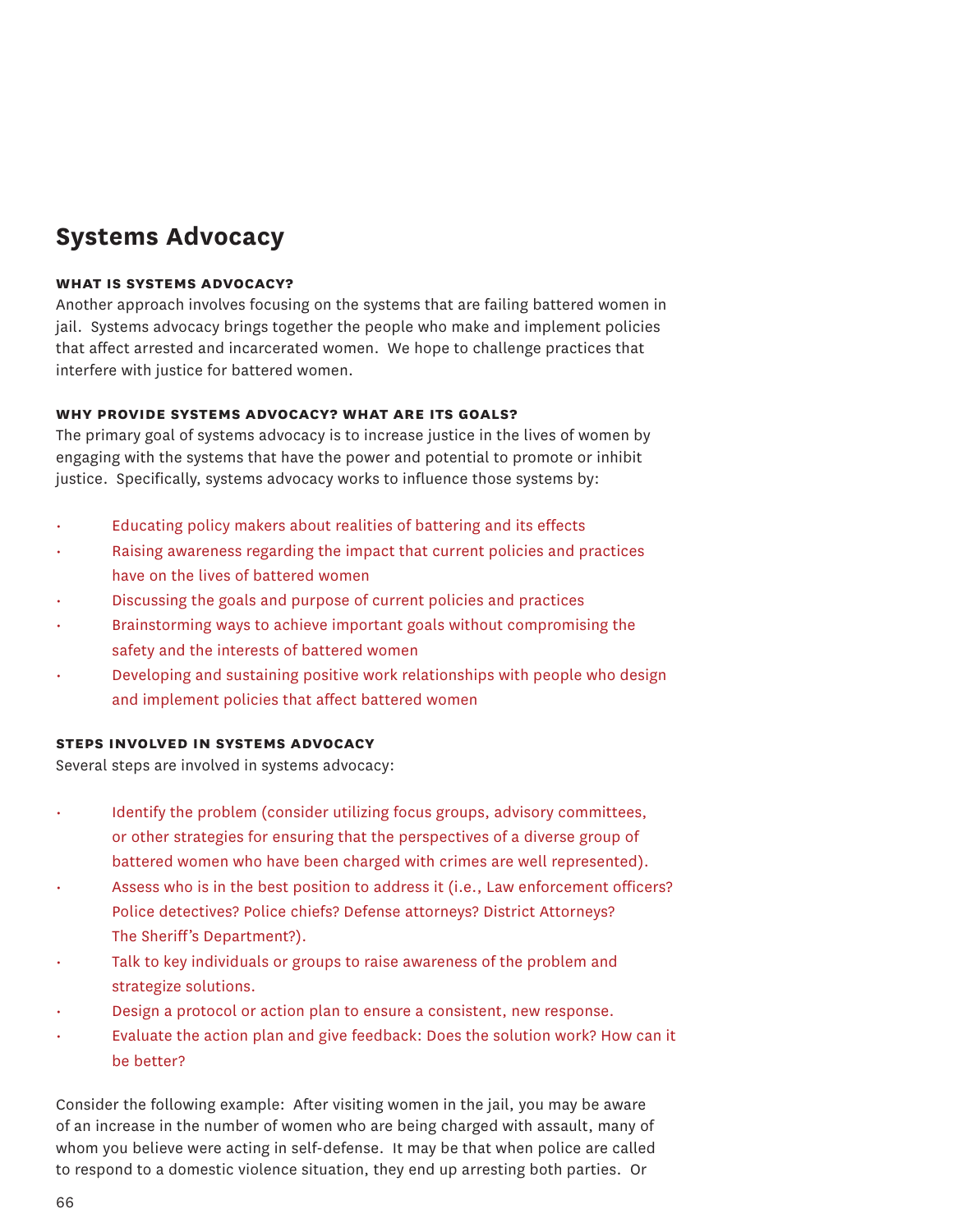they may arrest the woman if the man has scratches on him. This seems to be an increasingly common occurrence.

Systems advocacy identifies the problem as inappropriate arrests of victims of ongoing battering who are acting in self-defense. If a man is scratched because he was battering his partner and she defended herself, then arresting the woman and charging her with assault is inappropriate. Ideally, the police would assess the situation and attempt to determine whether one of the parties was acting in self-defense. If, after assessing for self-defense, the responding officers believe that unlawful force was used, in many jurisdictions they are directed then determine whether one of the parties is a victim of ongoing battering and whether the other is the "dominant aggressor."

A systems advocacy approach involves contacting members of the local police force and inviting them to engage in a dialogue around this issue. As advocates, you would attempt to identify key players who influence local policy and sit down with those people to discuss what might assist the officers in conducting a "dominant aggressor analysis." You and your agency might also offer training to local police on the dynamics of domestic violence and the complexities of responding to domestic violence calls, or invite outside trainers to provide such a training, depending on what would be best received in your jurisdiction. The better the officers understand battering, the more likely they are to be able to identify self-defensive acts and to distinguish the dominant aggressor from the person defending herself against her batterer's abuse.

Similarly, you could arrange meetings or trainings with local prosecutors and/or defense attorneys, to discuss this issue and others that might result in unfair treatment for survivors of battering.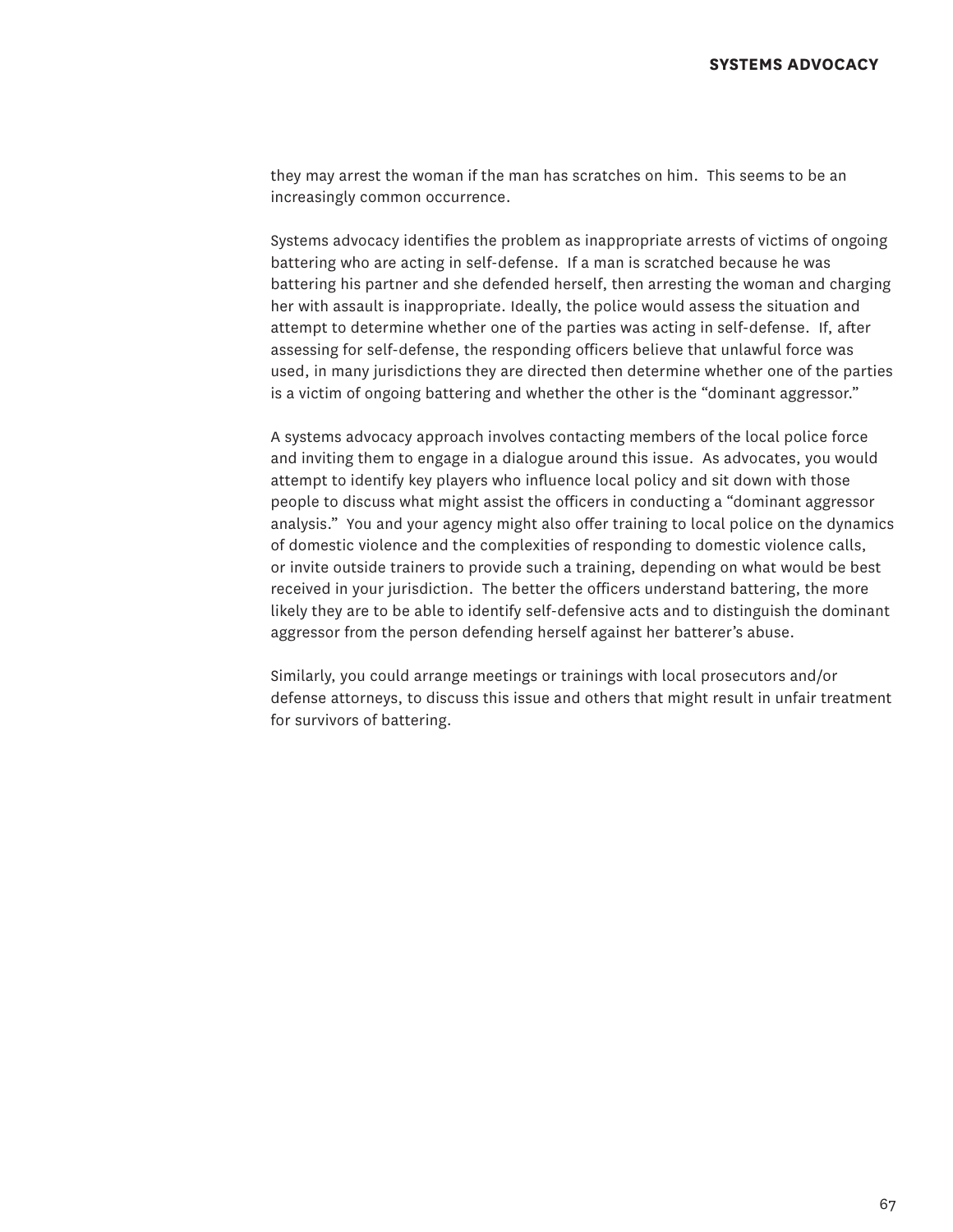# **Closing**

We hope info provided to you is useful, and we wish you the very best with your work. If you have further ideas, input, or questions please call:

The National Clearinghouse at 1-800-903-0111 ext. 3.

Advocacy with battered women charged with crimes is hard – and rewarding – work. Those of us engaged in this vital advocacy need to network with each other and write about our experiences (our successes and our challenges) so we can share ideas. Please consider sharing your writings with the National Clearinghouse for wider distribution.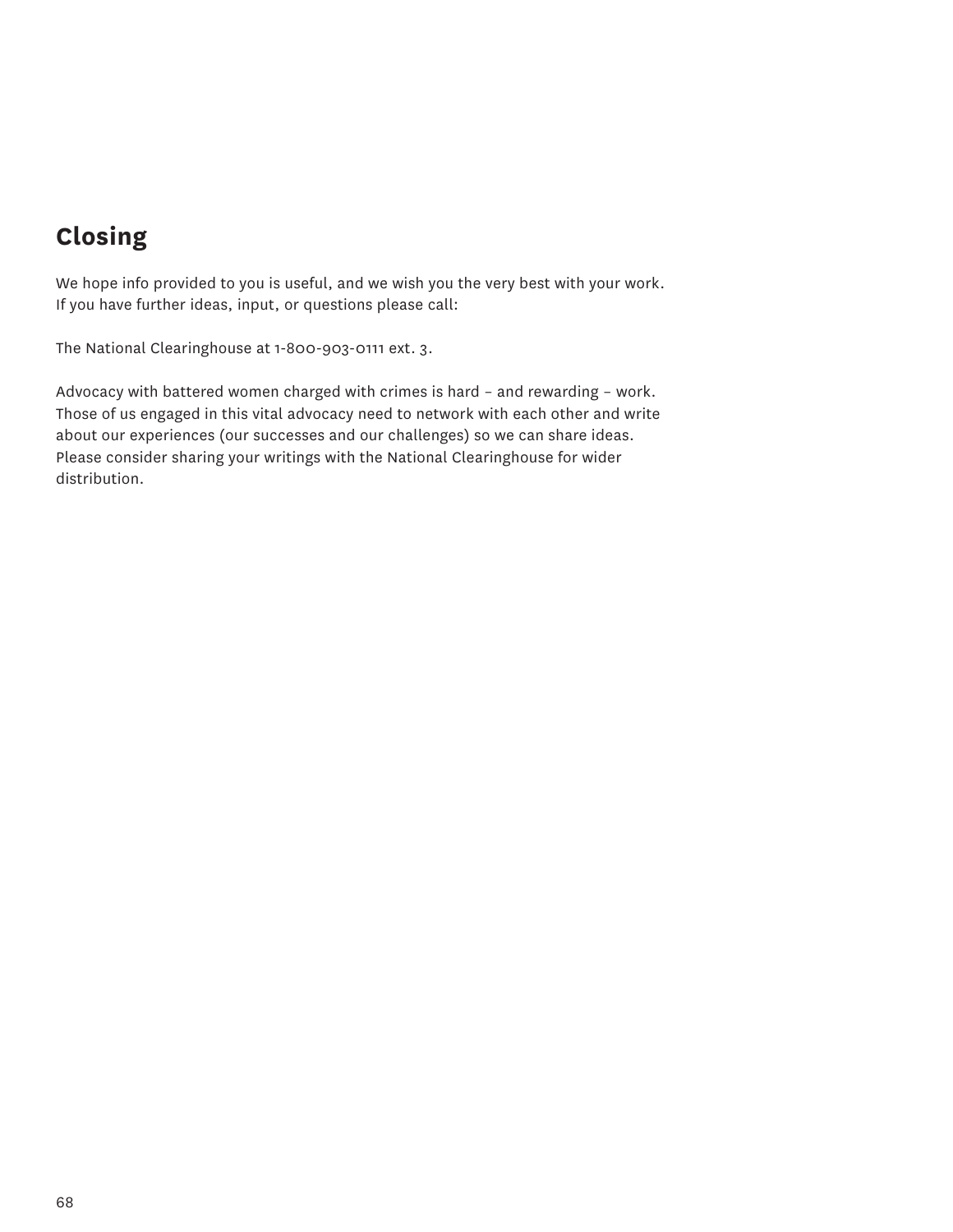## **Advocacy basics for working with battered women charged with crimes**

The following are some basic guidelines to follow when working with battered women charged with crimes.

Please see *Working With Battered Women in Jail: A Manual for Community-Based Battered Women's Advocates* published by the National Clearinghouse for the Defense of Battered Women (November 2009) for further information about each of the points listed below.

**Talk with the defense attorney representing a battered woman facing felony charges before talking to the defendant to discuss issues relating to confidentiality and to clarify your role as an advocate.** 

**Do not talk to a prosecutor about a specific case without the full knowledge and agreement of a woman's defense attorney.**

**Avoid discussing the facts of the incident for which the woman was charged. Preface all the work you do by telling incarcerated women that you do not want to discuss any facts related to their case.**

**Be very thoughtful about what, if any, notes you make in your work with battered women defendants.**

**Have clearly established agency policies in place regarding record-keeping, testifying, and responding to subpoenas.** 

**To protect the confidentiality and legal interests of battered women who are awaiting trial, consider offering individual advocacy or general information sessions (not support groups) for defendants who are pre-trial. Reserve support groups for those who are serving out their sentences in jail. Do not**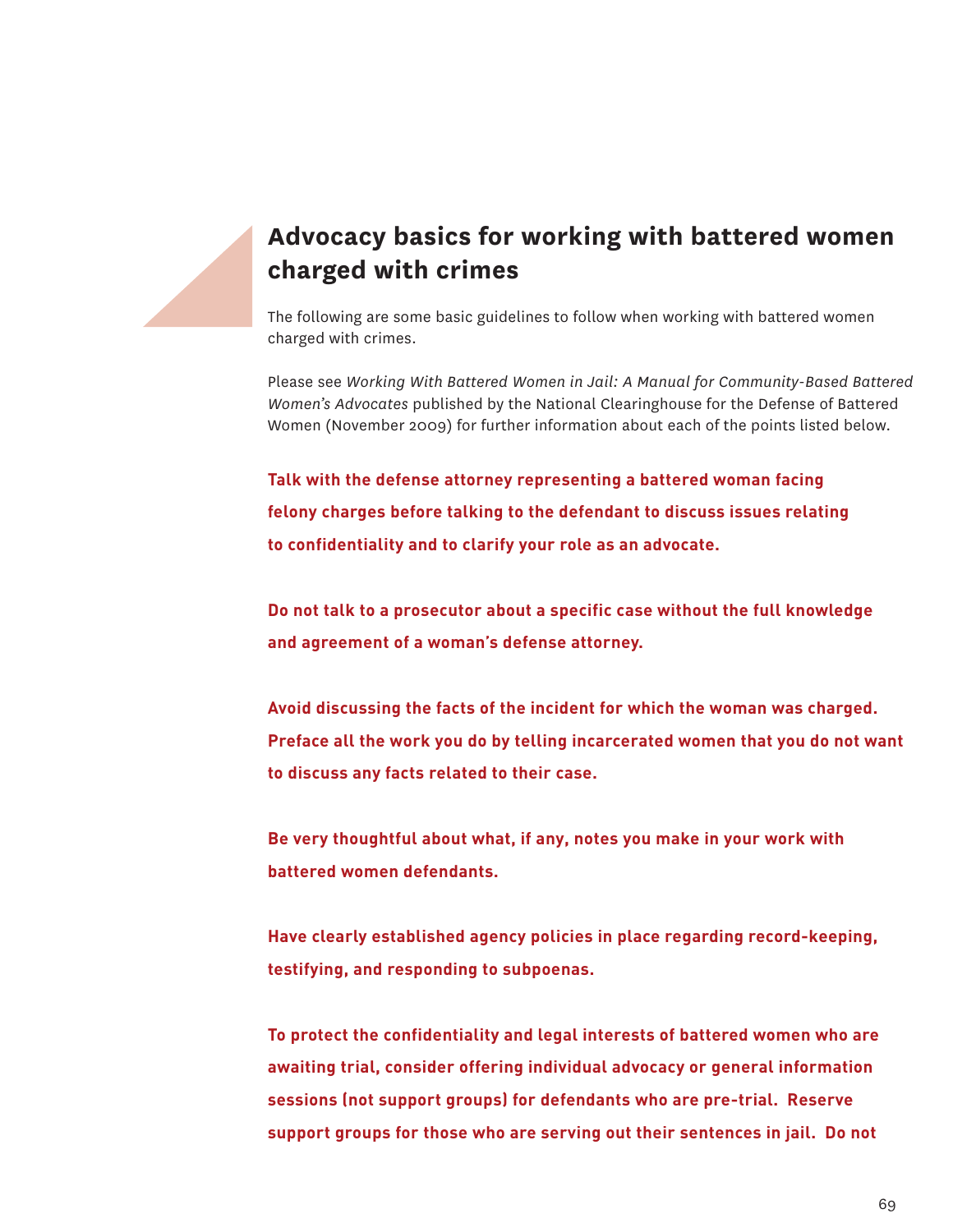**disclose information that you learn from women with whom you work in jail with jail staff.**

**Ask questions about your advocacy strategies, not only in terms of the implications for the individual woman you may be advocating with, but also for any other battered women charged with crimes:** 

- **• "How could this strategy be used against women?"**
- **• "Is there anyway it could backfire?"**
- **• "In attempting to help, could I in fact be doing greater harm?"**

**If the woman you are working with is not a U.S. citizen, consult with an immigration attorney about the consequences of an arrest or conviction on her immigration status.**

**Remember that, in many ways, the distinction between whether the abuse a woman experienced is directly or indirectly connected to the charges she is facing is irrelevant to your decision to advocate, or your advocacy efforts.** 

**All battered women in jail need and deserve support, just as all battered women everywhere need and deserve support.**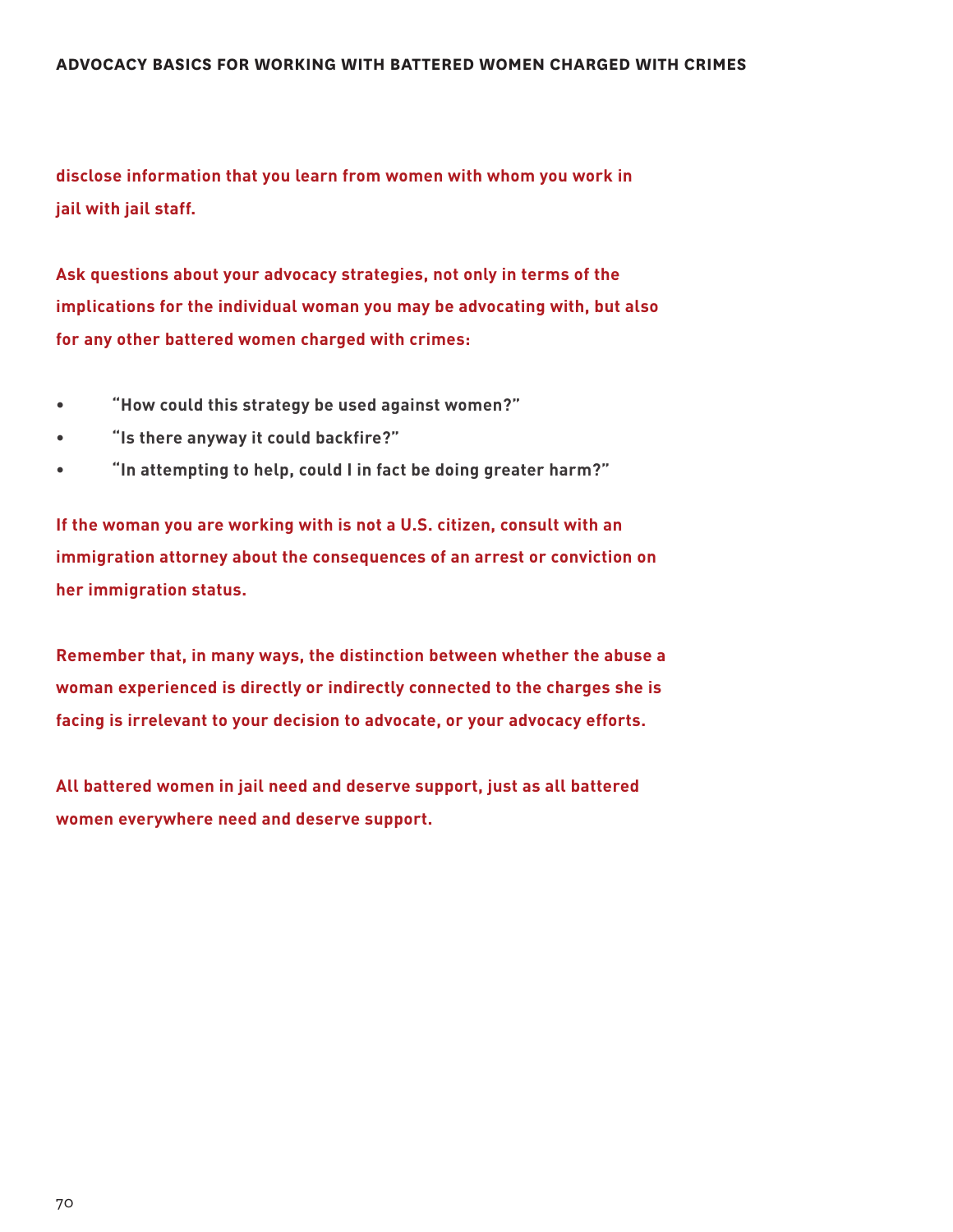#### **endnotes**

1 Quoted by Gayle Horii, Advocating For Women in Prison, *KINESIS*, March 2001, 19.

2 Debi Zuver, *Our Voices Within: Celebrating the Strength of Incarcerated Survivors*, California Coalition for Battered Women in Prison, 2002, 21.

3 Bureau of Justice Statistics: http://www.ojp.usdoj.gov/bjs/glance/tables/jailagtab.htm

4 James, Doris J. (2004). *Profile of Jail Inmates*, 2002. Bureau of Justice Statistics Special Report, U.S. Department of Justice. http://www.ojp.usdoj.gov/bjs/pub/pdf/pji02.pdf.

#### 5 See:

Bloom, B., Chesney Lind, M., & Owen, B. (1994) *Women in California prisons: Hidden victims of the war on drugs*. San Francisco: Center on Juvenile and Criminal Justice. Bradley, R. D., & Davino, K. M. (2002). Women's perceptions of the prison environment: When prison is "The safest place I've ever been." *Psychology of Women Quarterly*, 26. Browne, A., Miller, B., & Maguin, E. (1999). Prevalence and severity of lifetime physical and sexual victimization among incarcerated women. *International Journal of Law and Psychiatry*, 22: 3-4

6 Survey participant. *Unlocking Options for Women: A Survey of Women in Cook County Jail*. Chicago Coalition for the Homeless, April 2002,p. 6.

7 Focus group participant. Focus groups were held at the Philadelphia Industrial Correctional Complex and the Cambria Community Center and were coordinated by the Working Group to Enhance Services to Incarcerated Women in Philadelphia, Summer 2001.

8 Survey Participant, 2002, p. 12.

9 Survey Participant, 2002, p. 11.

10 Focus Group Participant, 2001.

11 Ibid.

12 Ibid.

13 Survey Participant, 2002, p. 16.

14 Focus Group Participant, 2001.

15 Ibid.

16 Survey Participant, 2002, p. 18.

17 Ibid, p. 8.

18 Focus Group Participant, 2001.

19 Survey Participant, 2002, p. 17.

20 Lousie Bauschard and Mary Kimbrough, *Voices Set Free: Battered Women Speak From Prison*, Women's Self-Help Center, St. Louis, Missouri, 1986, 148.

21 It is beyond the scope of this piece to engage in lengthy discussions of the politics of prisons and jails, the politics of poverty, and the politics of race and gender. There are many gifted authors who insightfully address those topics (Beth Richie, Julia Sudbury, Angela Davis, and others).